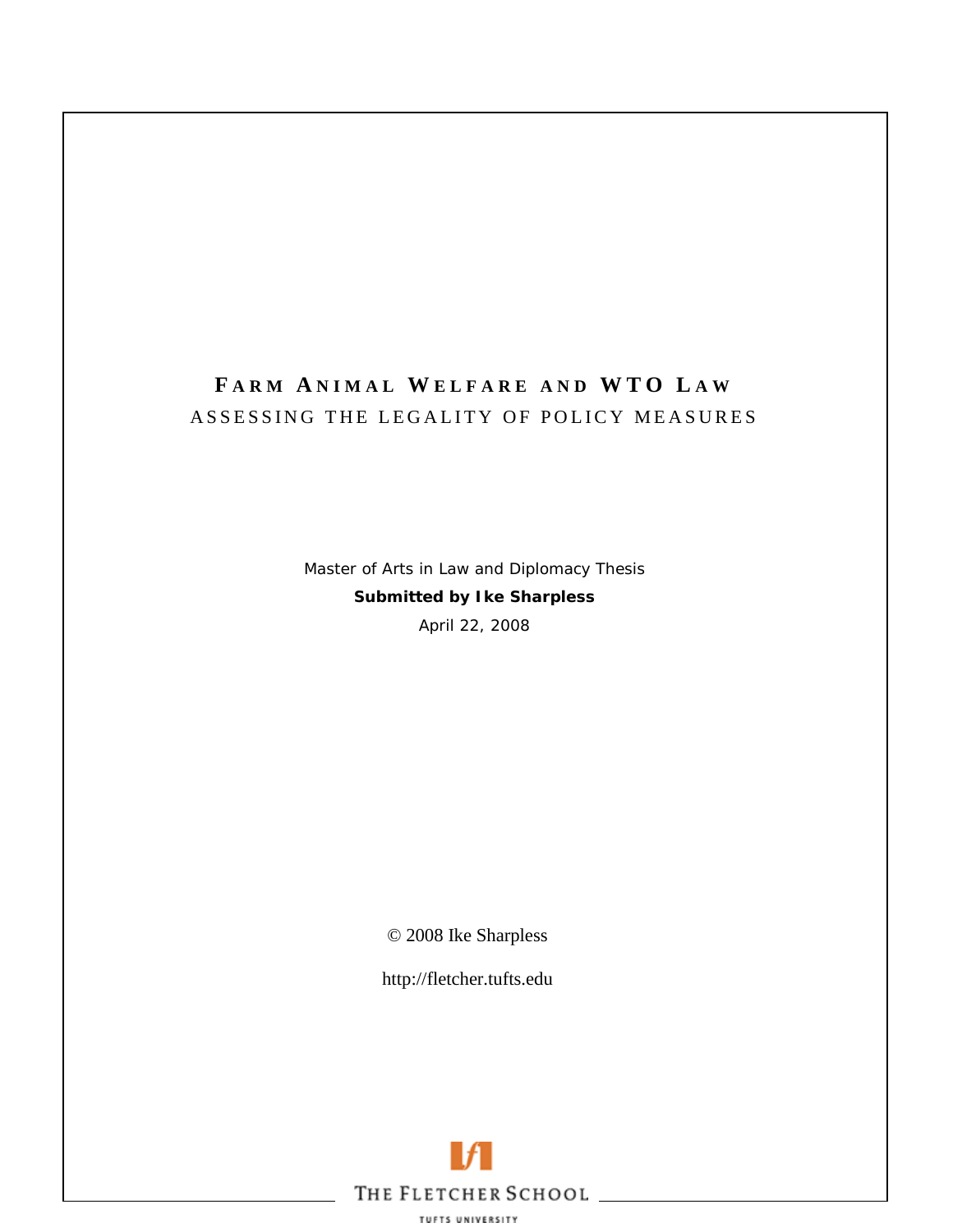# TABLE OF CONTENTS

| III. The Legal Template: Assessing the Legality of FAW Measures26              |
|--------------------------------------------------------------------------------|
|                                                                                |
|                                                                                |
| III. A. 2. Is the Measure Properly Taken Pursuant to a Legitimate Objective?29 |
| III. B. Measures "Necessary to Protect Human or Animal Health": the SPS        |
| III. B. 1. The Sanitary and Phytosanitary Measures Agreement30                 |
| III. B. 2. International Regulatory Harmonization: FAW and the OIE34           |
|                                                                                |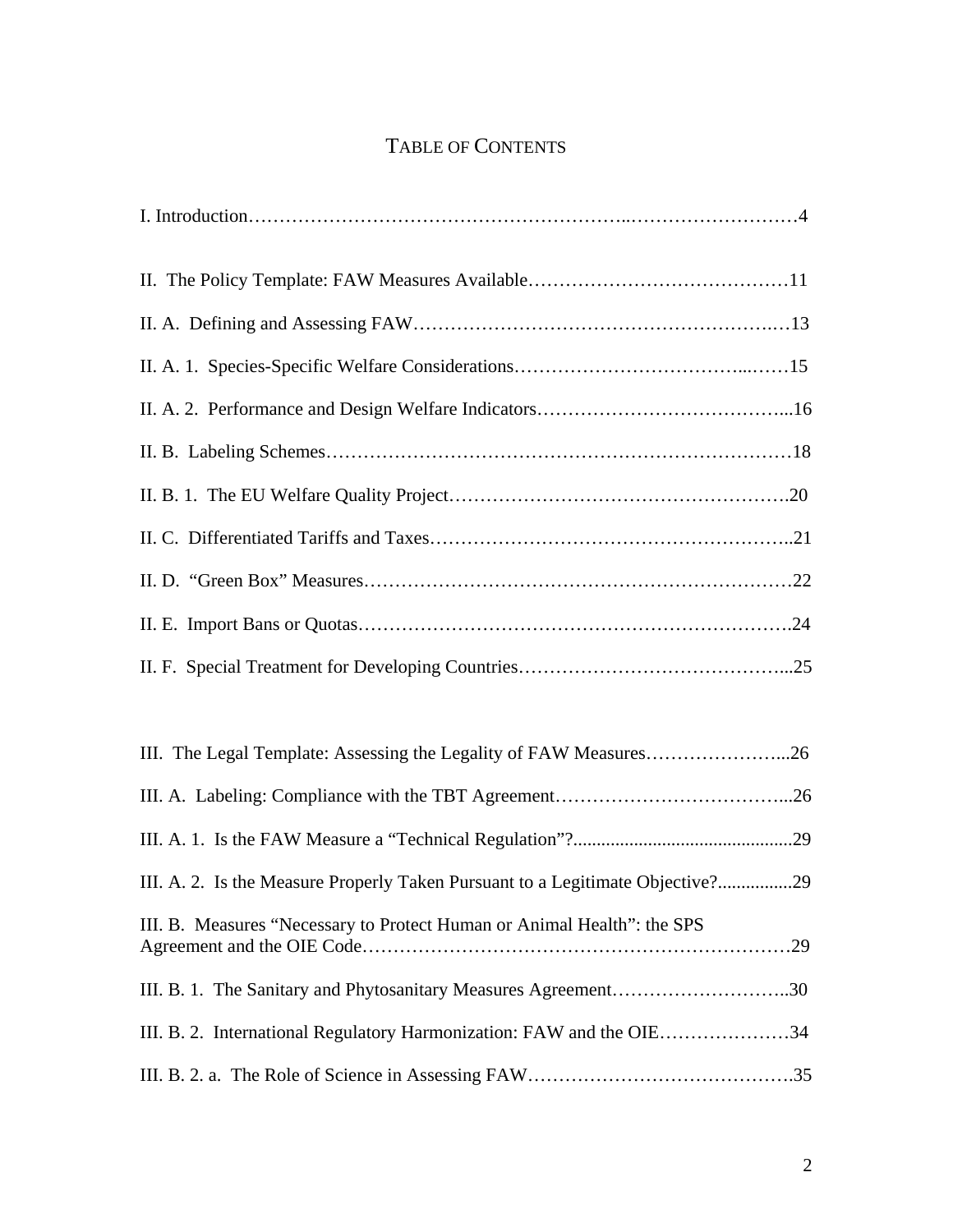| III. B. 2. b. Statutory Codification in the OIE Terrestrial Animal Health Code38  |
|-----------------------------------------------------------------------------------|
|                                                                                   |
|                                                                                   |
|                                                                                   |
| III. C. 2. a. Consumer Preferences and European Public Opinion46                  |
|                                                                                   |
|                                                                                   |
|                                                                                   |
| III. E. Measures "Necessary to Protect" "Public Morals" or "Human or Animal"      |
|                                                                                   |
|                                                                                   |
| III. E. 2. a. The Balancing Test, Part One: "Legitimate Objectives"59             |
| III. E. 2. b. The Balancing Test, Part Two: "Reasonably Available Alternatives"60 |
|                                                                                   |
| III. G. Special Treatment for Developing Countries: The Enabling Clause64         |
|                                                                                   |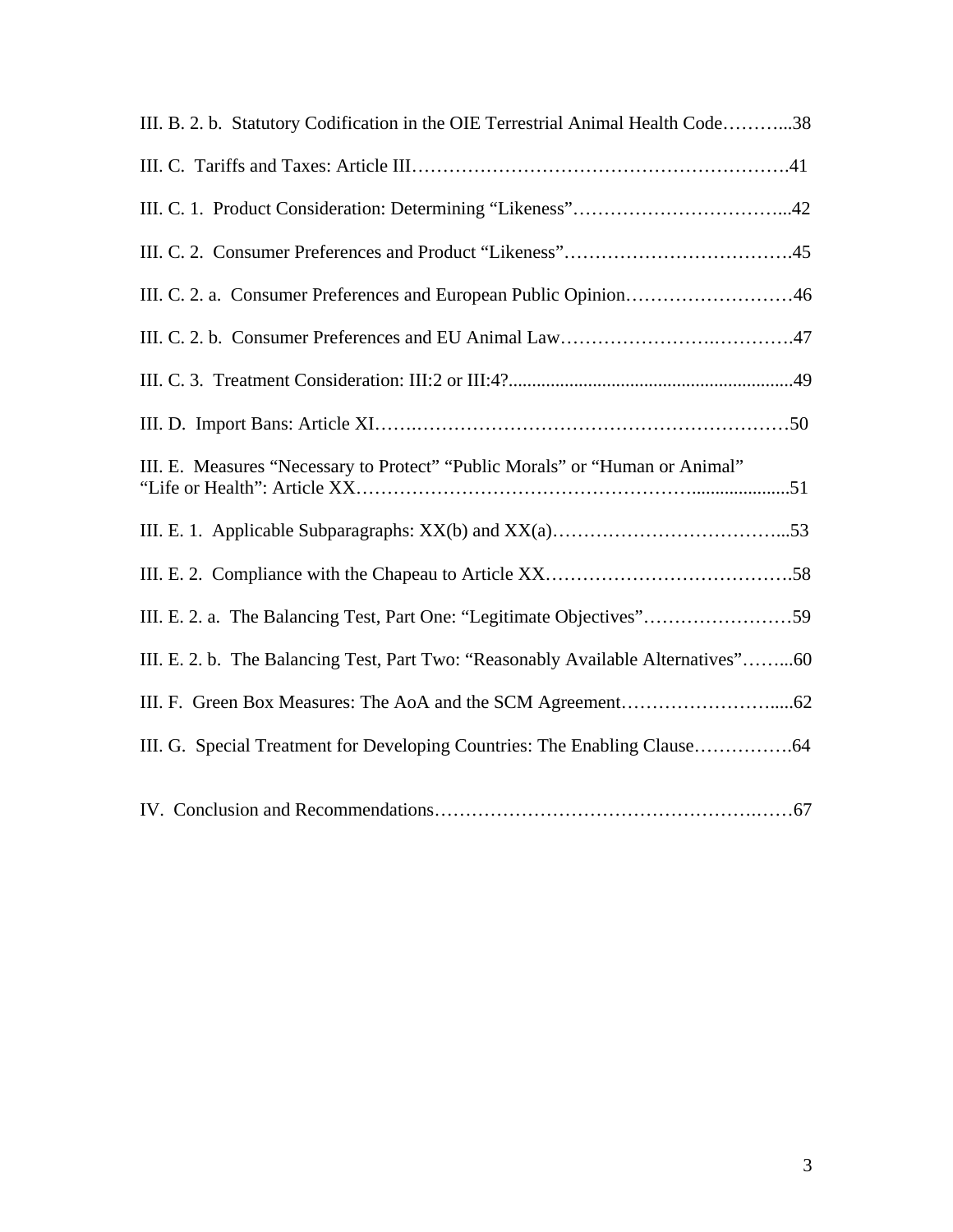The care of animals brings with it often complicated problems of economics, ecology, and science. But above all it confronts us with questions of conscience. Many of us seem to have lost all sense of restraint toward animals, an understanding of natural boundaries, a respect for them as beings with needs and wants and a place and purpose of their own. Too often, too casually, we assume that our interests always come first, and if it's profitable or expedient that is all we need to know. We assume that all these other creatures with whom we share the earth are here for us, and only for us. We assume, in effect that we are everything and they are nothing.

Animals are more than ever a test of our character, of mankind's capacity for empathy and for decent, honorable conduct and faithful stewardship. We are called to treat them with kindness, not because they have rights or power or some claim to equality, but in a sense because they don't; because they all stand unequal and powerless before us.

-Matthew Scully, *Dominion*, pp. xi-xii.

An inchoate public is capable of organization only when indirect consequences are perceived, and when it is possible to project agencies which order their occurrence.

-John Dewey, *the Eclipse of the Public*

#### **Introduction**

 $\overline{a}$ 

As Dewey noted almost a century ago, public oversight of production processes depends not only on transparency, but also on a thorough understanding of causation. In more recent decades, and as industry practices become more widely known and scrutinized in works like Scully's *Dominion*, the legal and ethical treatment of nonhuman animals has become a policy priority for many citizens—and for some governments around the world.

As a result, the scientific and commercial uses of animals in toxicology and behavioral research, in agricultural production, and for entertainment have come under increasing pressure during a time of systemic change<sup>1</sup> in the food industry and research communities. This paper clarifies the lay of the international legal land in the domain

<sup>&</sup>lt;sup>1</sup> See *Livestock's Long Shadow*, a 2006 FAO report, for data on the "livestock revolution".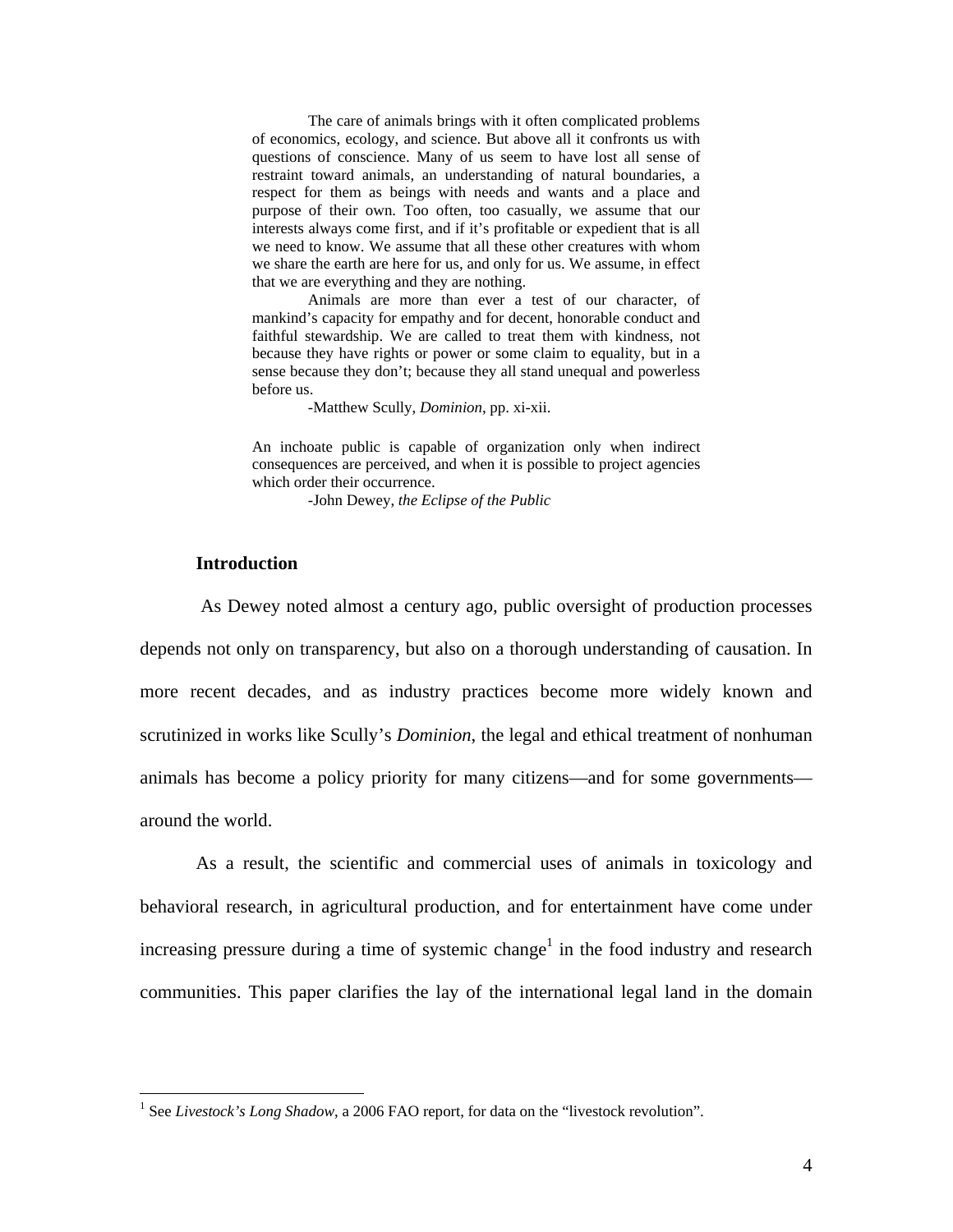affecting the largest number of nonhuman animals: the rearing, transport, and slaughter of animals raised for food and fiber production.

Although the root causes of the clash between human and animal interests more generally are rooted in a range of social, religious, and economic pressures reinforced by the legitimizing glue of Western history,<sup>2</sup> this paper addresses a much narrower topic:<sup>3</sup> defining animal welfare, distinguishing the measures available to improve it, and assessing the likelihood of a successful legal challenge against those measures.

 Specifically, a wealth of recent jurisprudence by the WTO Dispute Settlement Body's Appellate Body (AB) has for the first time clarified most of the relevant GATTprovisions pertaining to the legality of governmental measures intended to promote high farm animal welfare (FAW) standards in livestock production.<sup>4</sup> Combined with the designation of the World Organization for Animal Health ( $OIE<sup>5</sup>$ ) as the WTO-sanctioned body pertaining to animal welfare, AB rulings on the interpretation and application of Articles III, XI, and XX of the GATT 1994—and on the relevant provisions of the Sanitary and Phytosanitary Measures (SPS) and Technical Barriers to Trade (TBT)

 $2$  This paper does not address the heated animal welfare 'vs.' animal rights divide that is currently playing out in the animal advocacy domain. For an important explication of the latter view, see Steven Wise, *Rattling the Cage: Toward Legal Rights for Animals*. Perseus Books: Cambridge, 2000. For an indication of how the even more heated debate between animal protectionists and livestock producers can tend to distort the truth of both sides' arguments, see D. Fraser, "The "New Perception" of animal agriculture: Legless cows, featherless chickens, and a need for genuine analysis", *Journal of Animal Science*, Vol. 79, 2001, pp. 634-641.

 $3$  I also refrain from conducting an in-depth stakeholder analysis. For an overview of the non-governmental agencies with a stake in animal advocacy, see "Animal Welfare: the role of non-governmental organizations," *Rev. Sci. Tech. Off. Int. Epiz.*, Vol. 2, no. 24, 2005, pp.625-638. Other relevant stakeholders include, most prominently, domestic and foreign livestock industry companies and trade associations, government oversight and regulatory agencies, and the citizen and consuming public.<br><sup>4</sup> This nanor focuses specifically an davalanced country securities, primerily because m

This paper focuses specifically on developed country scenarios, primarily because my analysis best fits the likely future trade restrictive activities of the European Union, the group of countries with the highest FAW standards currently in practice. The issues affecting FAW in developing countries, while important, are qualitatively different; whereas most developed country welfare problems originate from high stocking densities, developing country issues include draught animal overbearing, forced marching, malnutrition, and other such forms of mistreatment.

 $<sup>5</sup>$  Headquartered in Paris, the OIE's native title is the office international des épizooties.</sup>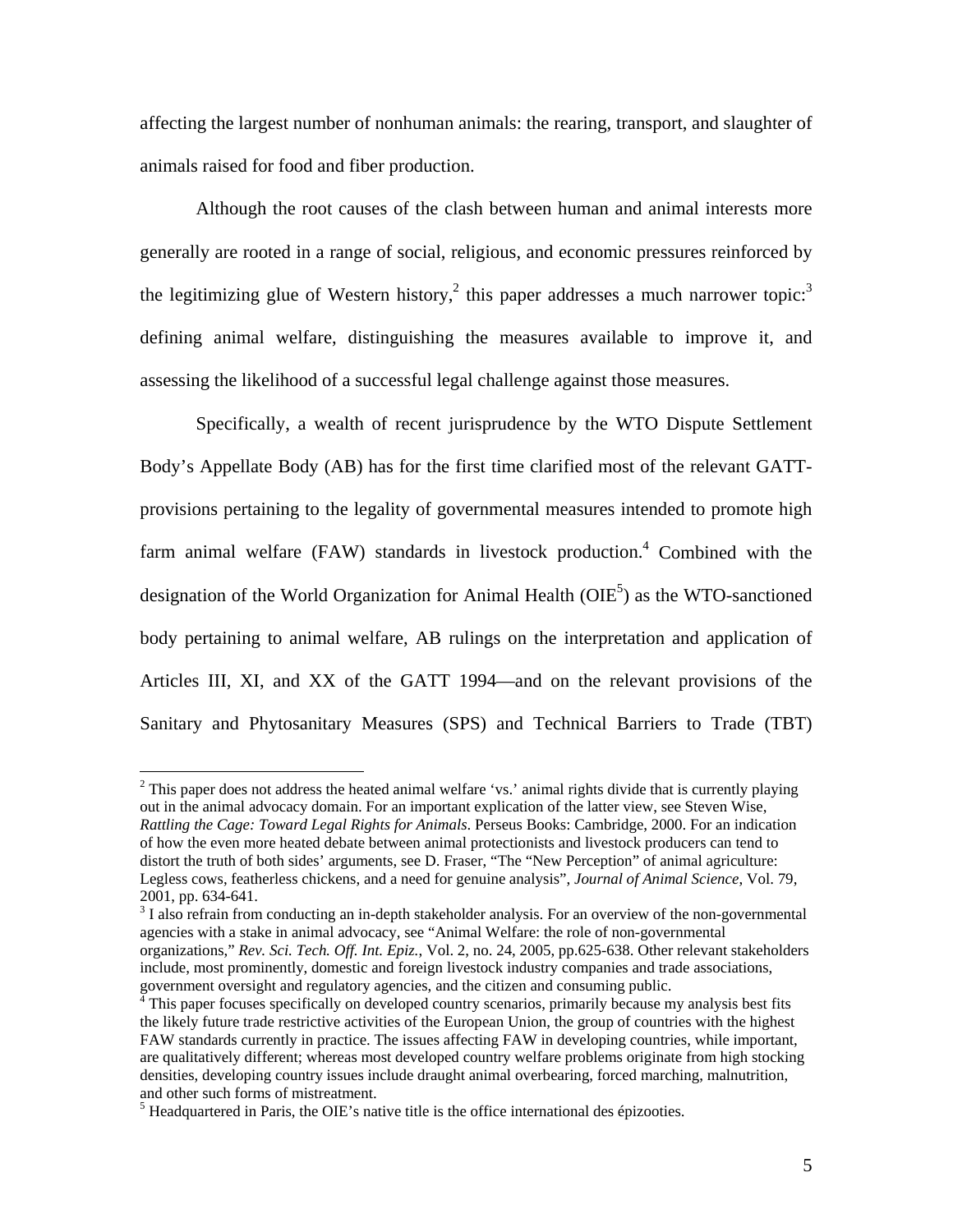agreements—make a legal analysis of measures promoting FAW ripe for review. This is especially the case when one considers that the WTO Member most likely to enact FAW measures—the European Community—is also the Member with the most substantial history as a WTO defendant in agricultural matters.<sup>6</sup>

The legal and policy arguments laid out below are meant to address the contentious issue of product-process methodology distinctions in national policy and international trade,<sup>7</sup> and this paper uses the European Community's recent focus on FAW issues as a likely template both for future disputes and possible collaborations. The EU has enacted a range of Community-wide legislation mandating minimum welfare standards over the last few decades, and is currently operating a five-year project, to be completed in 2009, titled "Welfare Quality: Science and society improving animal welfare in the food quality chain" at a cost of 16 million Euros. A part of the muchvaunted "from farm to fork" EU-wide program, the Welfare Quality "research program is designed to develop European standards for on-farm welfare assessment and product information systems as well as practical strategies for improving animal welfare." 8

 To best lay out the fact situation, the relevant laws and interpretations, and the legality of certain measures in light of these interpretations, this paper proceeds in two core parts which together are intended to identify and legally assess the policy measures

1

<sup>&</sup>lt;sup>6</sup> Even as far as two decades back, the noted trade scholar Robert Hudec was able to state that "lawsuits" over agricultural trade measures are clearly the reason why the EC is the GATT's most frequent defendant. In disputes not involving agricultural products, the EC has been sued no more often than the U.S." *from*  Robert E. Hudec, "Legal Issues in US-EC Trade Policy: GATT Litigation 1960-1985", in *US-EC Trade Relations*, eds. Robert E. Baldwin, Carl B. Hamilton and André Sapir. Chicago: University of Chicago Press, 1988.

 $<sup>7</sup>$  Indeed, PPMs are not restricted to farm animal welfare. A wide range of labor and environmental</sup> standards are also describable as PPM-related measures.

<sup>&</sup>lt;sup>8</sup> From www.welfarequality.net, last visited March 23, 2008; EU funded project FOOD-CT-2004-506508.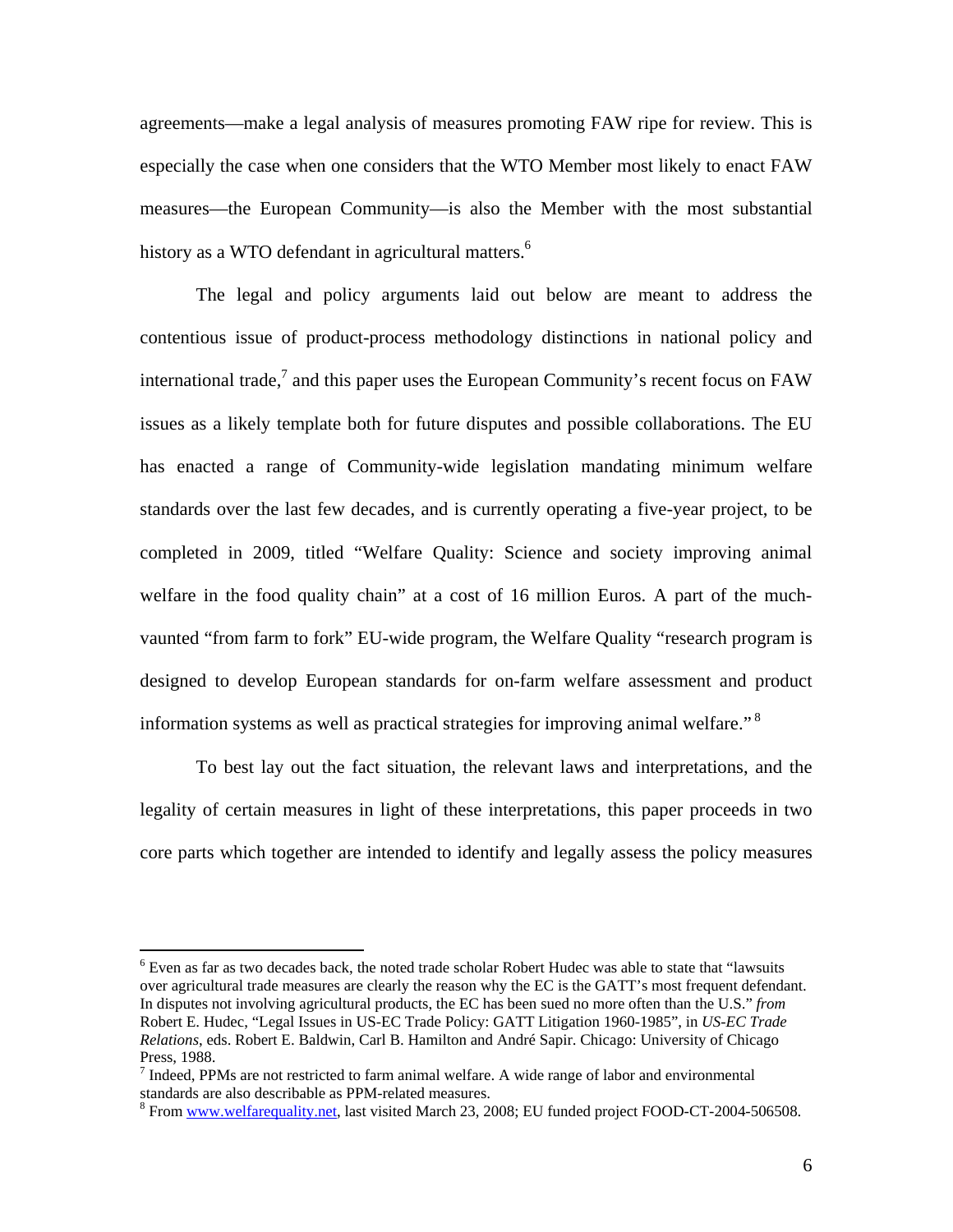available to WTO Member States interested in promoting FAW, whether as restrictions on trade or as domestic support policies.

**Part II** begins with an overview of the different means of defining and assessing welfare determinants, and then proceeds to examine various FAW policy measures taken either pursuant to, or beyond the scope of, the Organization for Animal Health's (OIE's) Terrestrial Animal Health Code standards. Potential measures include:

- labeling schemes,
- tariffs on inhumanely raised meat and other animal products,
- taxes on the same,
- import bans and other quantitative restrictions,
- "green box" measures under Annex II of the Agreement on Agriculture, and
- special and differential treatment for developing countries.

 In addition to being weighed against the relevant legal provisions of the GATT, the SPS Agreement, and the TBT Agreement, substantive trade-restrictive policy measures should be measured against the SPS-endorsed OIE Terrestrial Animal Health code. Specifically: do the measures fall within existing OIE code? If not, are they within the ambit of proposed OIE code that is currently in negotiation? If neither, does the policy measure have a scientific justification as defensible under the standard set out in *EC-Hormones*?

Critical measures and mechanisms of implementation affecting the likely success of a Panel and AB dispute at the WTO include: whether a measure taken applies equally to like domestic products and producers; whether a measure is taken as part of a comprehensive scheme intended to support the desired policy outcome; and whether the measure taken is the least trade-restrictive alternative reasonably available. Since these provisions and requirements are the primary reason that otherwise acceptable policy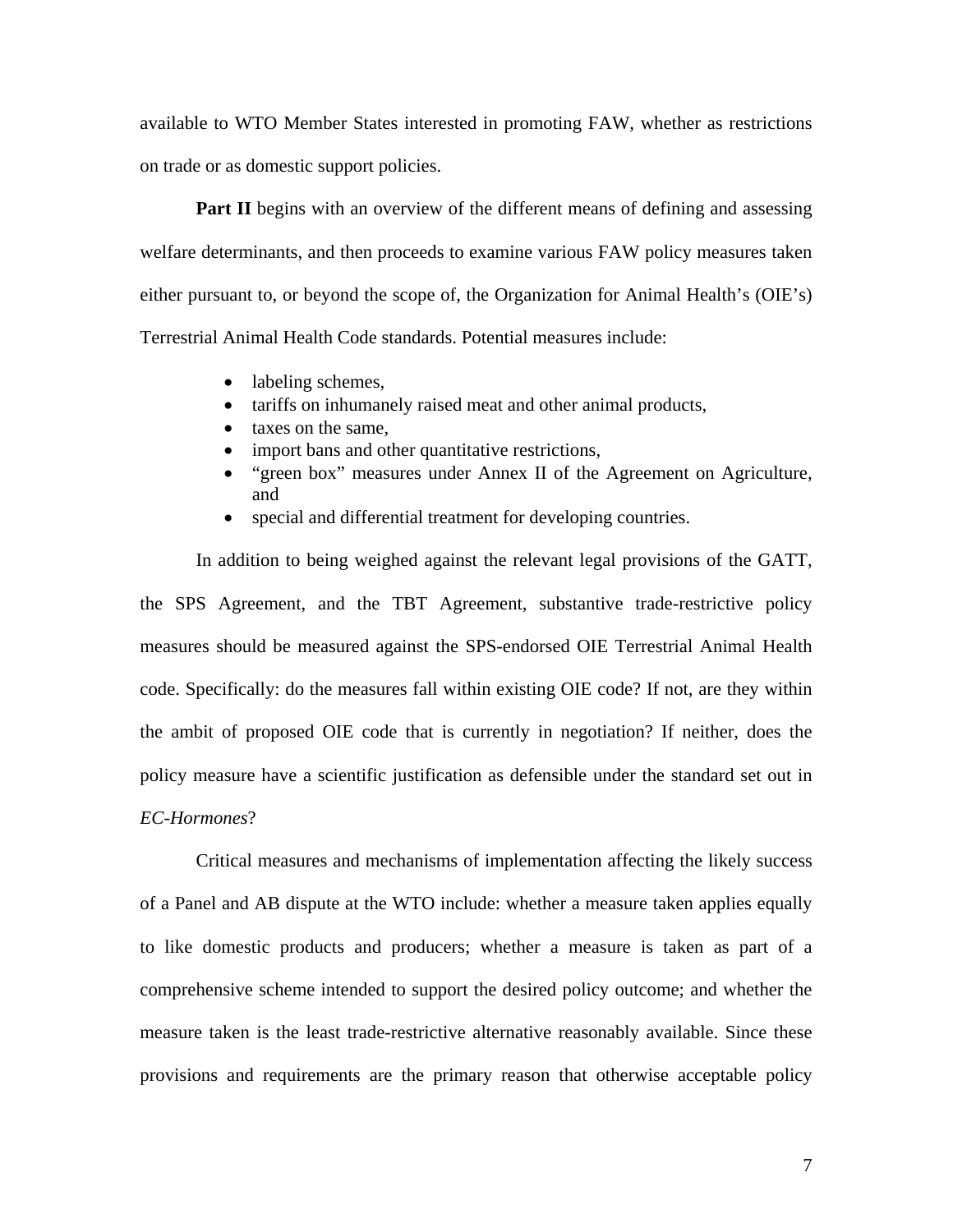exceptions under the relevant subparagraphs to Article XX have failed, $9$  it is essential to understand and implement the requirements of the chapeau to Article XX.

Although Part II compartmentalizes the array of available policy measures, most governmental policy measures designed to promote FAW will necessarily be a combination of labeling and other schemes, both because of the relative importance of consumer right-to-know provisions in the European Community—the polity most likely to engage in FAW trade-restrictive measures—and because of the legal requirements under the chapeau to Article XX that trade-restrictive measures taken pursuant to public policy protection are only justifiable as part of a comprehensive program addressing FAW from as many substantive directions as possible.

It is important to highlight that part II does *not* contain a thorough analysis of why some measures would be preferable to others from the standpoint of effectiveness.<sup>10</sup> This section is not intended to be an exhaustive action plan that decides optimal policy measures. Rather, it is a superficial overview to help the reader understand the policy background against which the legality of FAW measures is being weighed. The purpose of this paper is simply to assess the legality of measures, so that policymakers can incorporate the costs of potential illegality into their FAW measure selection calculus.

Part III identifies the WTO texts and AB rulings that are relevant to the defensibility of import restrictions and domestic supports intended to promote FAW. This section begins with the determination of whether a restrictive measure falls under GATT Article III or XI. If the latter, a measure imposing quantitative restrictions will be

<sup>&</sup>lt;sup>9</sup> *US-Shrimp* and *Brazil-Retreaded Tyres* are the most prominent examples in this regard.<br><sup>10</sup> For a recent analysis on this topic, see Harald Grethe, "High animal welfare standards in the EU and international trade – How to prevent potential 'low animal welfare havens'?" *Food Policy*, Vol. 32, 2007, pp. 315-333.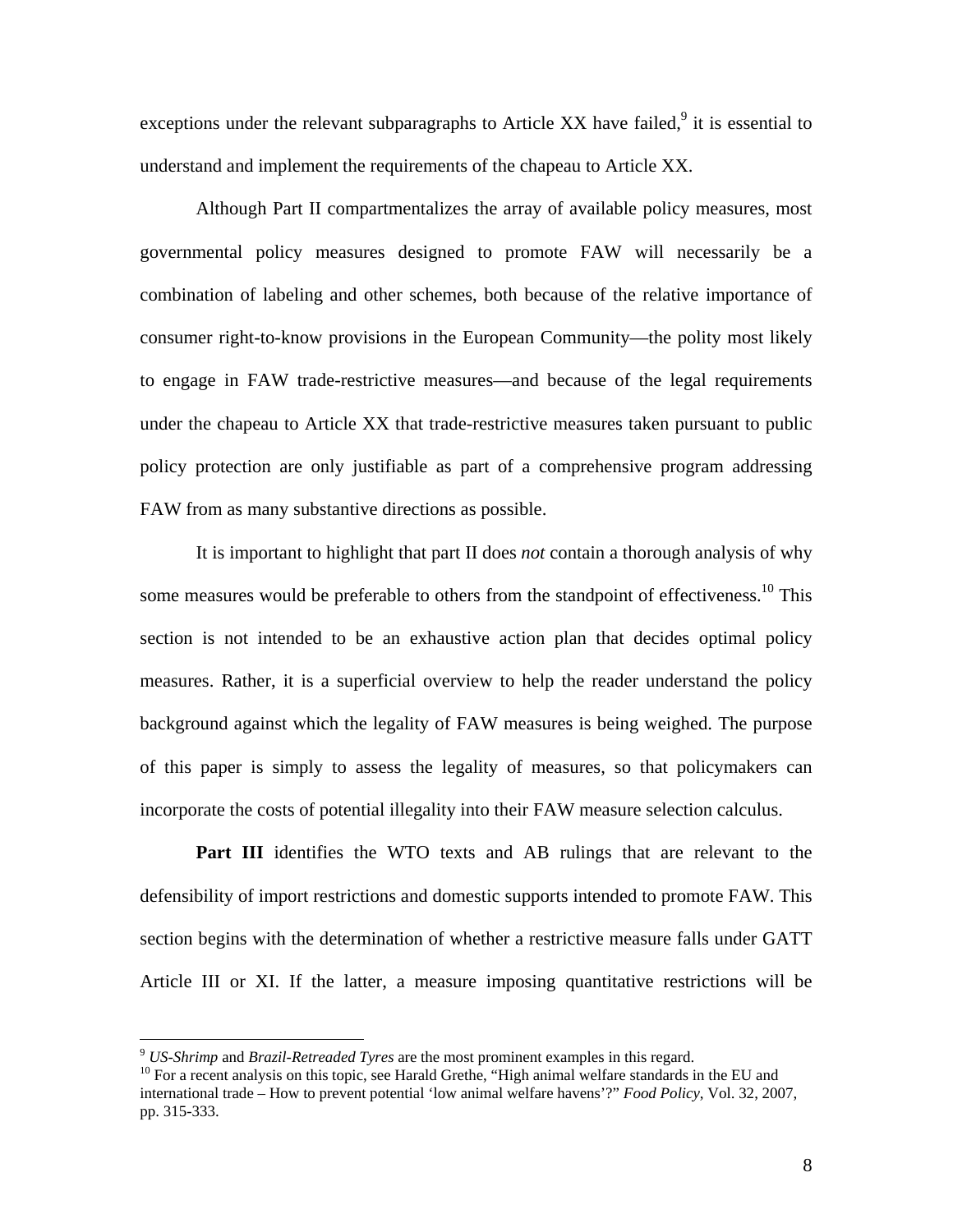assumed inconsistent and only justifiable under Article XX or as a measure taken pursuant to the SPS or TBT agreements. If the former, a thorough analysis of whether humanely and inhumanely raised beef requires a determination of "likeness" under the relevant paragraph of Article III (with particular attention to *EC-Asbestos* and *Japan-Alcoholic Beverages*) will be required.

To determine both how the 'accordion' of likeness is aligned and which paragraphs and sentences of Article III apply, the analysis examines the different provisions of Article III:2, first sentence; Article III:4; and the manner in which Article III:1 colors the interpretation of the other relevant paragraphs. The analysis concludes with an overview of AB jurisprudence on the acceptability of product-process distinctions in the determination of "likeness".

If the products in question are deemed "like", and if discrimination is deemed to have taken place, the analysis moves to the relevant subparagraphs of Article XX, in this case  $XX(a)$  and multiple provisions of  $XX(b)$ . If such measures pass the "necessity" test obligated by the stringent language of subparagraphs (a) and (b), the analysis proceeds to the chapeau of Article XX, which can be read as a general good faith obligation in its requirements that measures avoid "arbitrary and unjustifiable discrimination" and "disguised restriction[s] on international trade."

A critical reading of *US-Shrimp* and *Brazil-Retreaded Tyres* informs the measures necessary to bolster the likelihood of compliance under the chapeau to Article XX, with a specific focus on the necessity to pursue a range of alternative policy measures prior to enacting a trade restrictive measure, and to ensure that the measure imposed is the least trade restrictive alternative reasonably available.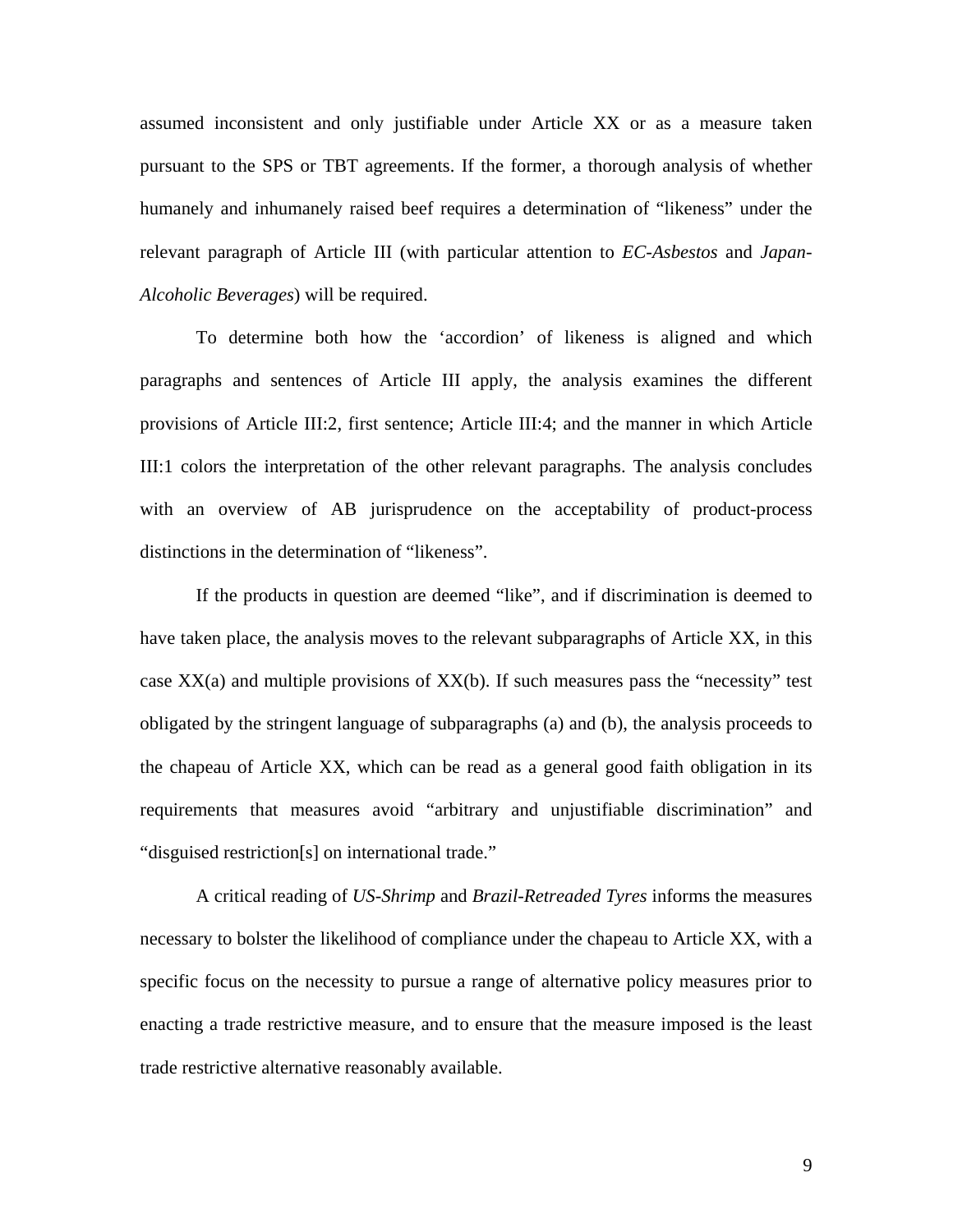Whereas the above analysis pertains to any trade restrictive measures taken to promote FAW, measures which are specifically "necessary to protect animal health" or as labeling schemes may be alternatively defensible under the SPS or TBT agreements. Part III therefore also provides an outline of relevant AB jurisprudence on the requirements of WTO-compliant labeling under the TBT (*EC-Sardines*) and health-protective measures under the SPS (*EC-Hormones*).

Finally, part III concludes with an analysis of "green box" measures taken pursuant to Annex II of the Agreement on Agriculture (AoA) and Special and Differential Treatment measures taken under the Enabling Clause. Since the decoupling of Common Agricultural Policy payments in June of 2003, the legality of the EU's green box payments needs to be assessed both in light of the AoA and the Subsidies and Countervailing Measures Agreement (SCM Agreement). In the case of special and differential treatment, certain cooperative actions between the EC and land-rich African countries is assessed in light of the *EC-Tariff Preferences* interpretation of the Enabling Clause and the potential for win-win outcomes for FAW between more and less developed countries.

**Part IV** recapitulates the policy measures and legal reasoning of parts II and III and weighs the merits of GATT-compliant measures against the policy goals and measures identified in Part II. However, instead of weighing each policy action on its merits, this analysis focuses on whether potential FAW measures will be deemed legal or illegal given the lay of the legal terrain and the allocation of interpretive authority granted by the AB to competing views.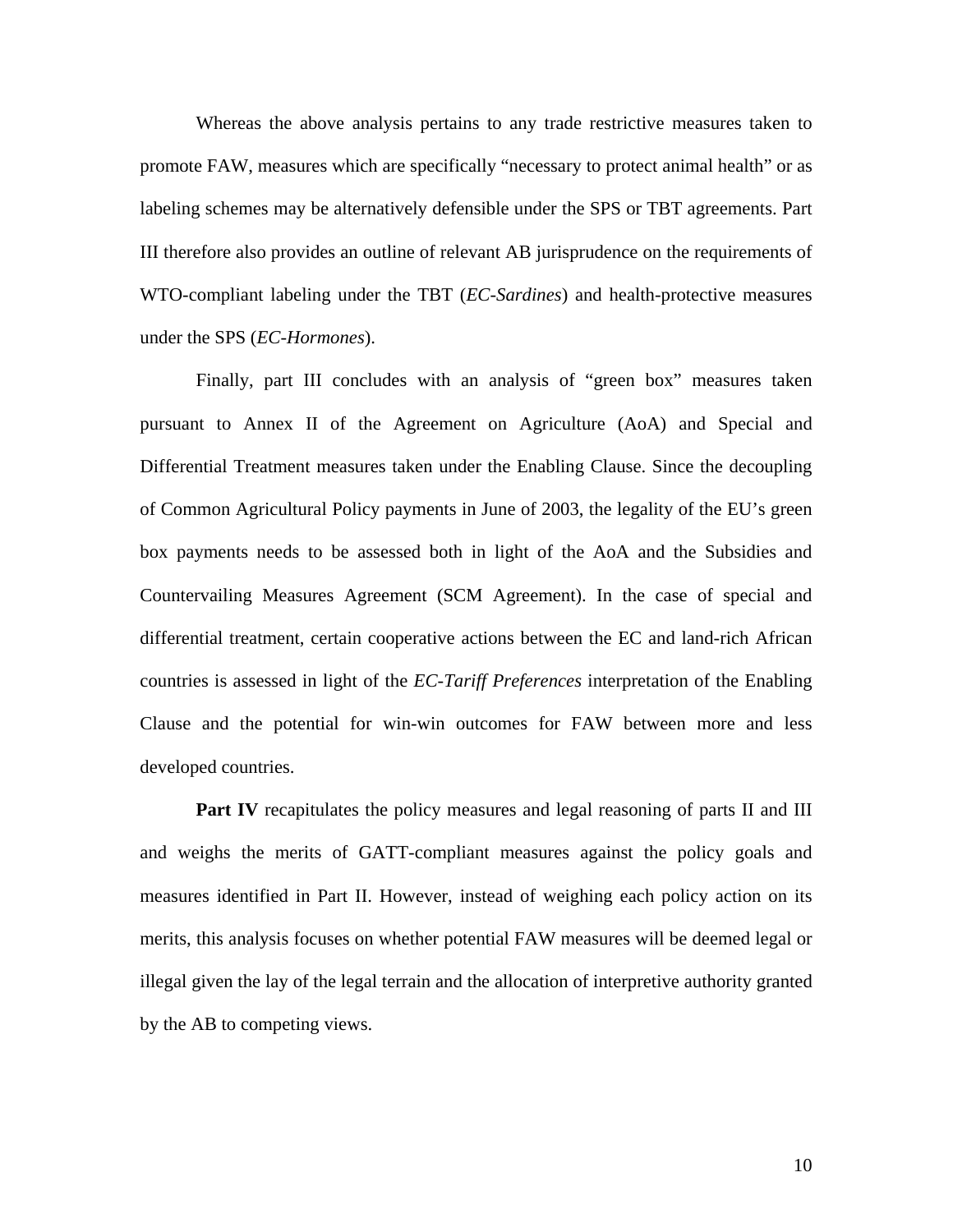It is up to policymakers to balance this information about FAW measures' likely legality against the strengths and weaknesses of the measures themselves, and to determine whether or not a breach of law would be efficient or undesirable in each particular case. In addition to determining which measures would be legal under WTO law, one of the purposes of this paper is to demonstrate that the WTO legal system is not necessarily as opposed to FAW measures as some advocates seem to think.<sup>11</sup>

 I determine that a combination of labeling, differentiated tariffs, decoupled green box supports, and carefully planned partnerships with land-abundant developing countries are—given the current legal and statutory situation at the WTO and the OIE the legally optimal basket of policy measures for a FAW-concerned country or group of countries to endorse and apply.

 While understanding the limits of scientifically-based FAW assessments, this concluding section recommends that animal advocates—whether as private citizens or governmental agencies—invest their relevant resources in strengthening the OIE codeadoption process, and in planning and implementing comprehensive policy measures intended to protect FAW and to secure compliance with the relevant WTO law generally and the chapeau of Article XX in particular.

#### **II. The Policy Template: Measures Available**

 $\overline{a}$ 

Ladies and Gentlemen, the significance of this conference should not be underestimated. It marks the very first opportunity for stakeholders, scientists and governments to debate animal welfare issues in a worldwide perspective.

<sup>&</sup>lt;sup>11</sup> See, for example, Peter Stevenson, "The World Trade Organization Rules: A Legal Analysis of their Adverse Impact on Animal Welfare", *Animal Law*, Vol. 8, 2002.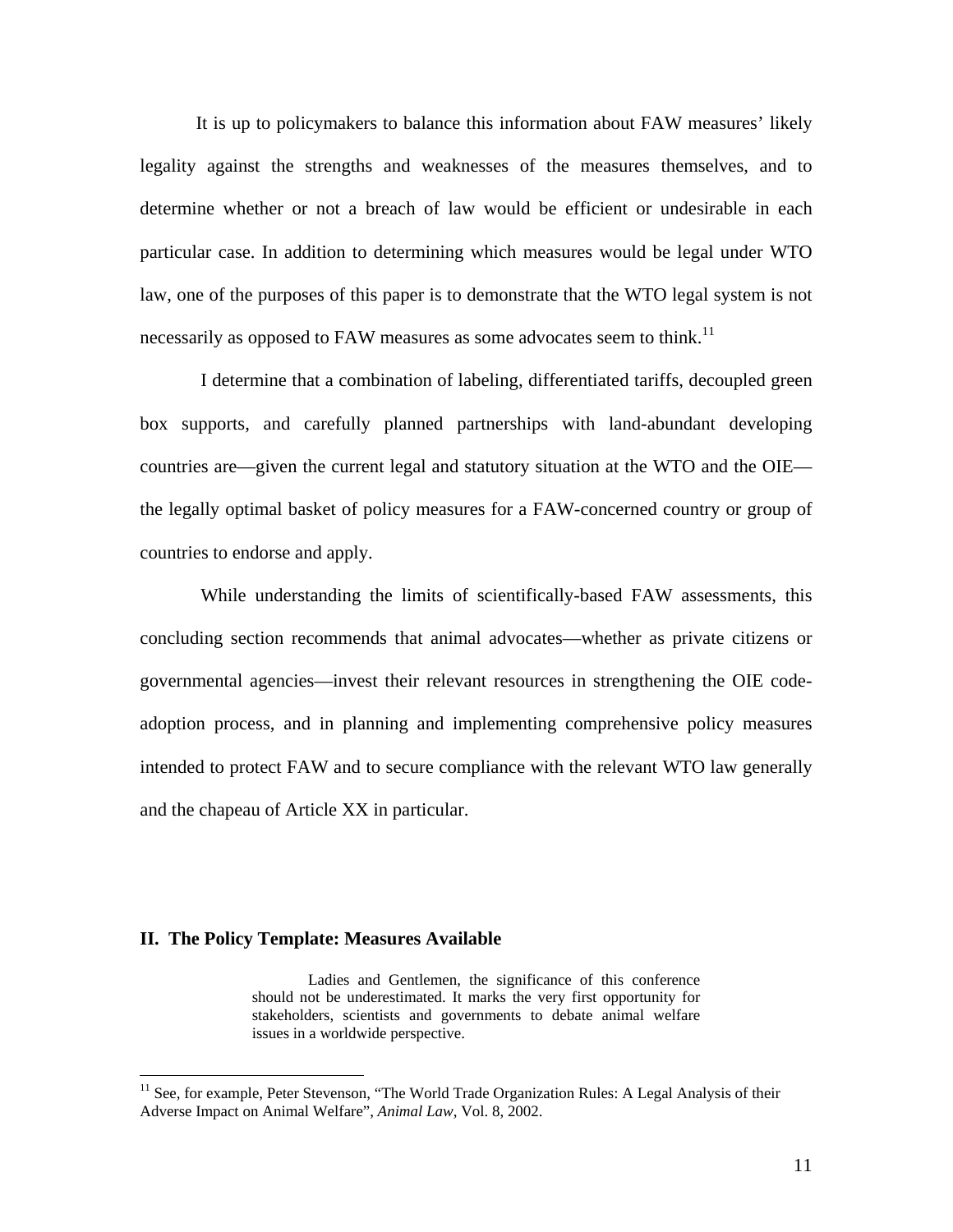It is of obvious importance that markets evolve and adapt in response to consumer demands. It is encouraging in this regard to see, for example, the shift towards the use of free range eggs by some of the international fast food chains. I would accept however that there is still a considerable way to go as regards consumers translating their opinions on welfare issues into positive food choices, and I recognize that this represents a challenge to the food industry.

-David Byrne, EU Health and Consumer Protection Commissioner, speaking to the 1<sup>st</sup> OIE Global Conference on Animal Welfare, 23 February, 2004

The general lessons from recent AB jurisprudence are that, in order to pass WTO

review, a FAW measure must be for a legitimate purpose, must be realistically and effectively taken, and must constitute the least trade-restrictive alternative reasonably available. Before examining the relevant jurisprudence, I identify the range of measures available—to the EU in particular, and to similarly situated countries in general.

The range of potential policy measures includes:

• labeling schemes

. . .

- differentiated tariffs
- differentiated taxes
- "Green box" domestic support programs
- import bans or quotas
- special and differential treatment for developing countries

While keeping in mind that some of these measures would be required in conjunction with each other—and with other governmental and intergovernmental measures—in order to satisfy the various iterations of "necessity" under a WTO balancing test, these measures would primarily<sup>12</sup> fall, respectively, under the purview of the

• TBT agreement (labeling)

- GATT Article III:4 (differentiated tariffs)
- GATT Article III:2 (differentiated taxes)
- The SCM Agreement and the Agreement on Agriculture ("Green box" measures)
- GATT Article XI (import bans or quotas)

 $12$  Under the principle of cumulative interpretation, many of these measures would be subject to multiple of the listed WTO provisions.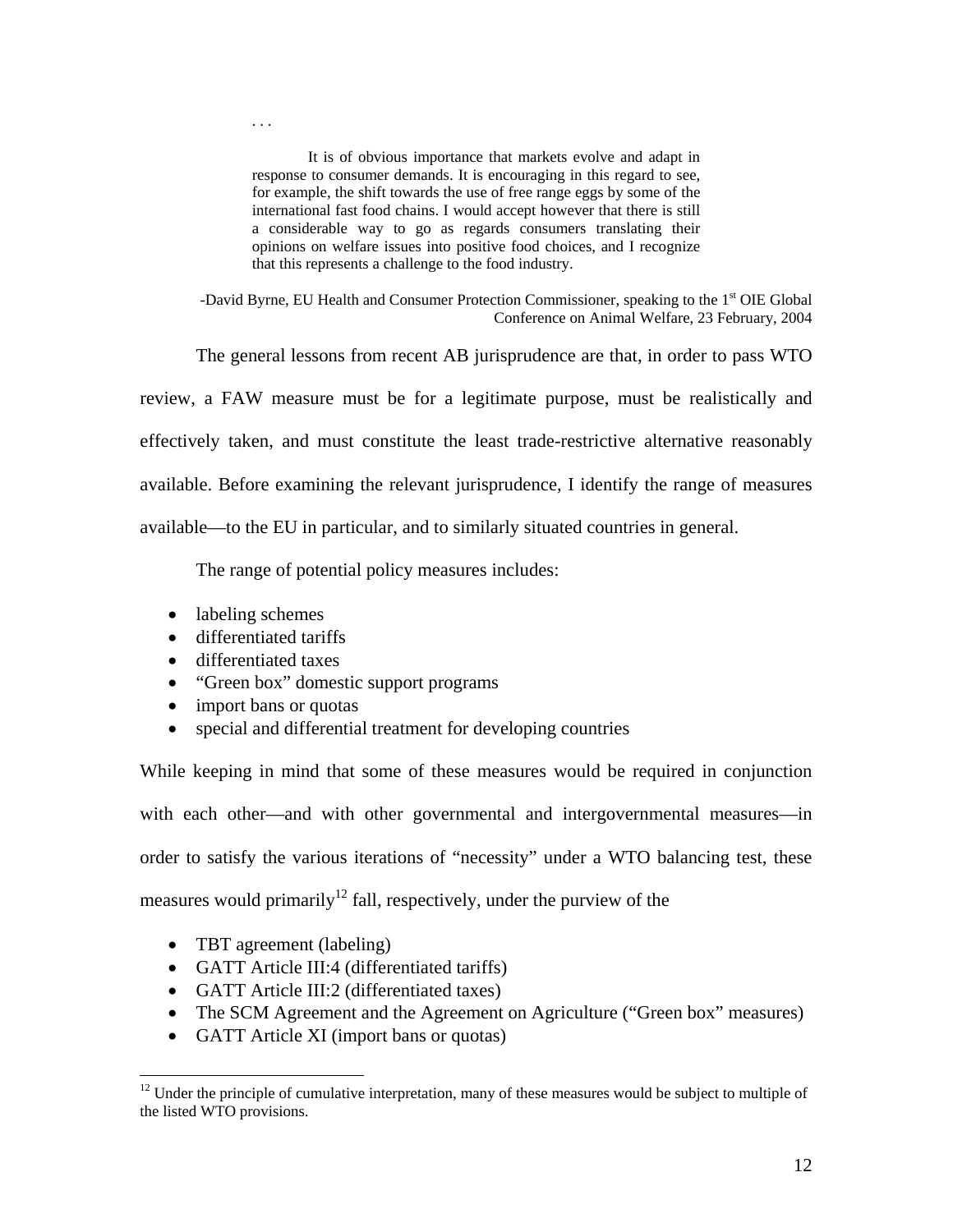• The Enabling Cause and GATT Article I.1. (special treatment for developing countries)

Tariffs, taxes, import bans, and quotas would all proceed to review under GATT Article XX (near automatically in the case of bans and quotas, and if they are found violative in the case of tariffs and taxes).

From a WTO compliance perspective, the type of measure being used is central in determining how the measure will be treated in terms of GATT-compliance. Article XI refers to the broad category of "measures", while Article III limits itself to internal taxes, laws, and regulations; it follows that the scope of XI is broader than that of III, a fact that—given the more prohibitive nature of Article XI—creates an incentive for respondent Members to be judged under Article III, on the grounds that arguing consistency under both III and XX is a richer legal argument than only having recourse to the exceptions under XX.

 This section proceeds by identifying the range of policy measures available, which, again, include: labeling schemes, tariffs, taxes, "green box" measures, import bans and quotas, and special tariff treatment for developing countries. First, however, it is necessary to properly define and explain the parameters of animal welfare.

## **II. A. Defining and Assessing FAW**

 $\overline{a}$ 

Following David Fraser, a noted animal welfare specialist and one of the lead science representatives on the OIE Permanent Group for Animal Welfare, animal welfare requirements can be classified in four broad categories:<sup>13</sup>

<sup>&</sup>lt;sup>13</sup> Many such classificatory schemes exist: I choose Fraser's because it captures a hierarchy of needs similar to Maslow's hierarchy for humans—that allows us as viewers to rank the performance of industry actors according to a set of agreed upon standards. For another point of reference, a second frequently used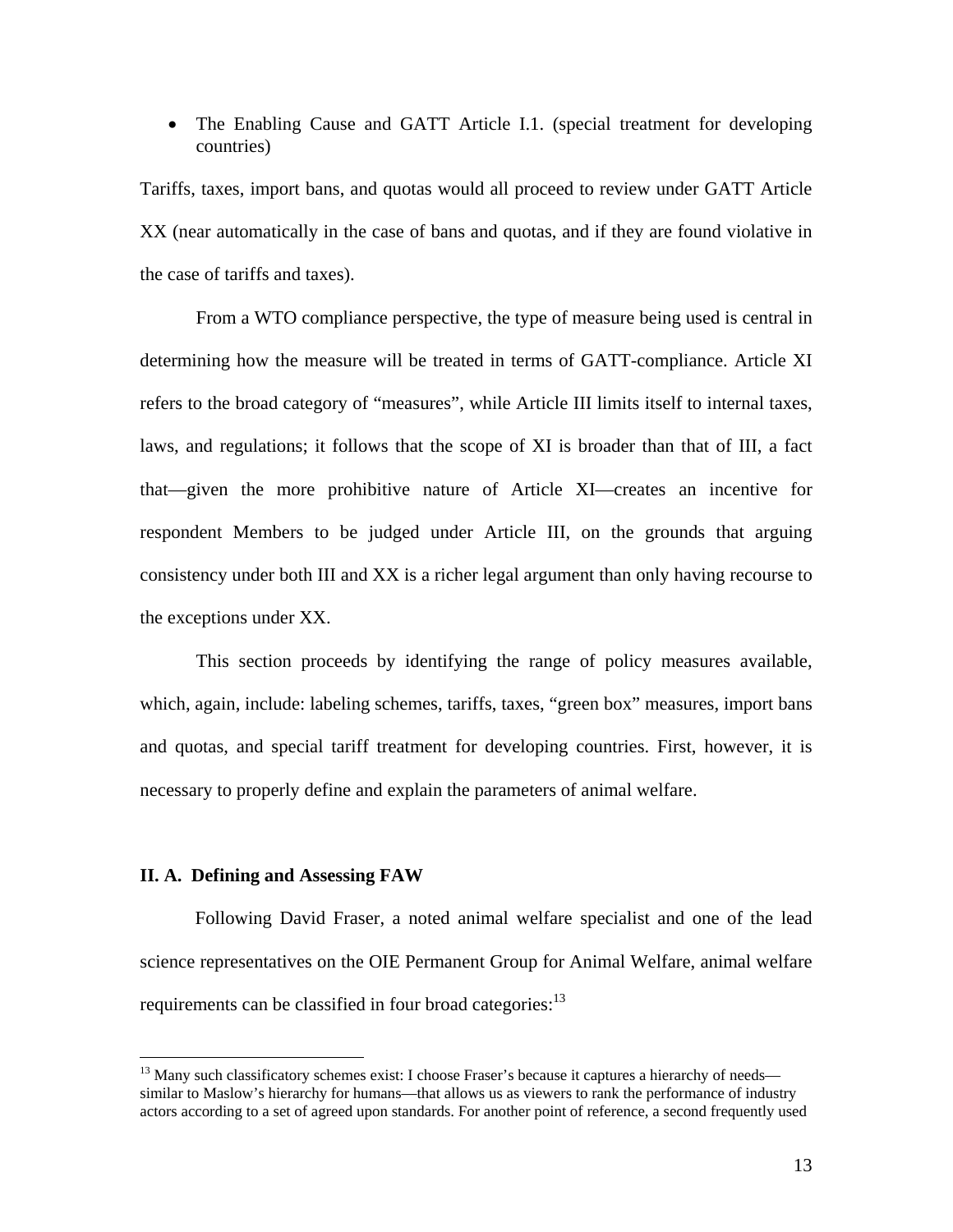- Type I: to maintain basic health and bodily function
- Type II: as responsive to animals' 'affective states'<sup>14</sup>
- Type III: to provide elements of animals' natural behavior<sup>15</sup>
- Type IV: to provide access to light, fresh air and the outdoors<sup>16</sup> (Fraser, 2006)

To provide a contrast: European regulations are often broad in scope, encompassing welfare requirements type I through III. US regulations, on the other hand, tend to support only type I requirements, the one category that is directly related to profit maximization.

 Of the four welfare categories, type IV is the most difficult to connect to a minimalist definition of health; a controlled environment (indoors) is, by definition, safer than one that is semi-controlled (outdoors). That type IV welfare requirements also

system is the Animal Needs Index (ANI-35L) governing animal welfare in Austria, which bases its assessment index on five category scores: 1) locomotion, 2) social interaction, 3) flooring, 4) light, air and noise, and 5) stockmanship. The sum of these numbers, each of which is given a numerical value, totals to equal the ANI score. (Zaludik et al, 2007)

 $14$  Type II requirements—which include anaesthetics for branding, a ban on forced moulting, and the reduced use of electric prods—focus on the scientific study of behavioral and physiological pain and stress indicators. Temple Grandin's insightful *Animals in Translation* notes how profit and welfare can both benefit from type II requirements: "Prods always stress an animal, and when an animal is stressed his immune system goes down and he starts getting sick, which means higher veterinary bills. Plus stressed animals gain less weight, which means less meat to sell. Dairy cattle who've been handled with prods give less milk." (Grandin and Johnson, 20-21) Grandin also cautions that behavioral studies have mixed success in interpreting pain; as prey animals, livestock species are adept at masking discomfort from would-be predators. Similarly, seemingly innocuous conditions of sound and lighting can be particularly stressful to some farm animals.

<sup>&</sup>lt;sup>15</sup> Type III requirements, such as facilitating hens' ability to perch, dust-bathe and enter a nest box, are growing more common in EU Directives but are only present in the US as label-based, organic and freerange alternatives. Significantly, ignoring type III requirements has health as well as welfare repercussions: hens show behavioral signs of frustration when prevented from laying in a nest, allowing perching improves hens' leg bone strength, and letting sows walk reduces lameness. Although industry implementation of type III requirements would require a substantial conversion cost, Fraser notes that subsequent health benefits should mitigate the expenditure. (Fraser, 100) However, it is unlikely that Type III requirements can be met without addressing the prevailing US conditions of extremely high stocking density.

<sup>&</sup>lt;sup>16</sup> Type IV requirements mandating access to fresh air and natural daylight, also widely-used in alternative production systems, are rare in regulatory design. Type IV requirements enjoy considerable public support on ethical grounds, and could provide a solution to the health problems inherent in restrictive environments: respiratory illness, lameness, aggression, and self-mutilation. On the other hand, while pasture cows have a lower incidence of mastitis than confined cows, they are also exposed to the ravages of weather, predators and various pathogens. (Fraser, 101) Because type IV requirements are virtually impossible to incorporate fully in existing intensive systems, type IV-related production tends toward freerange and organic production.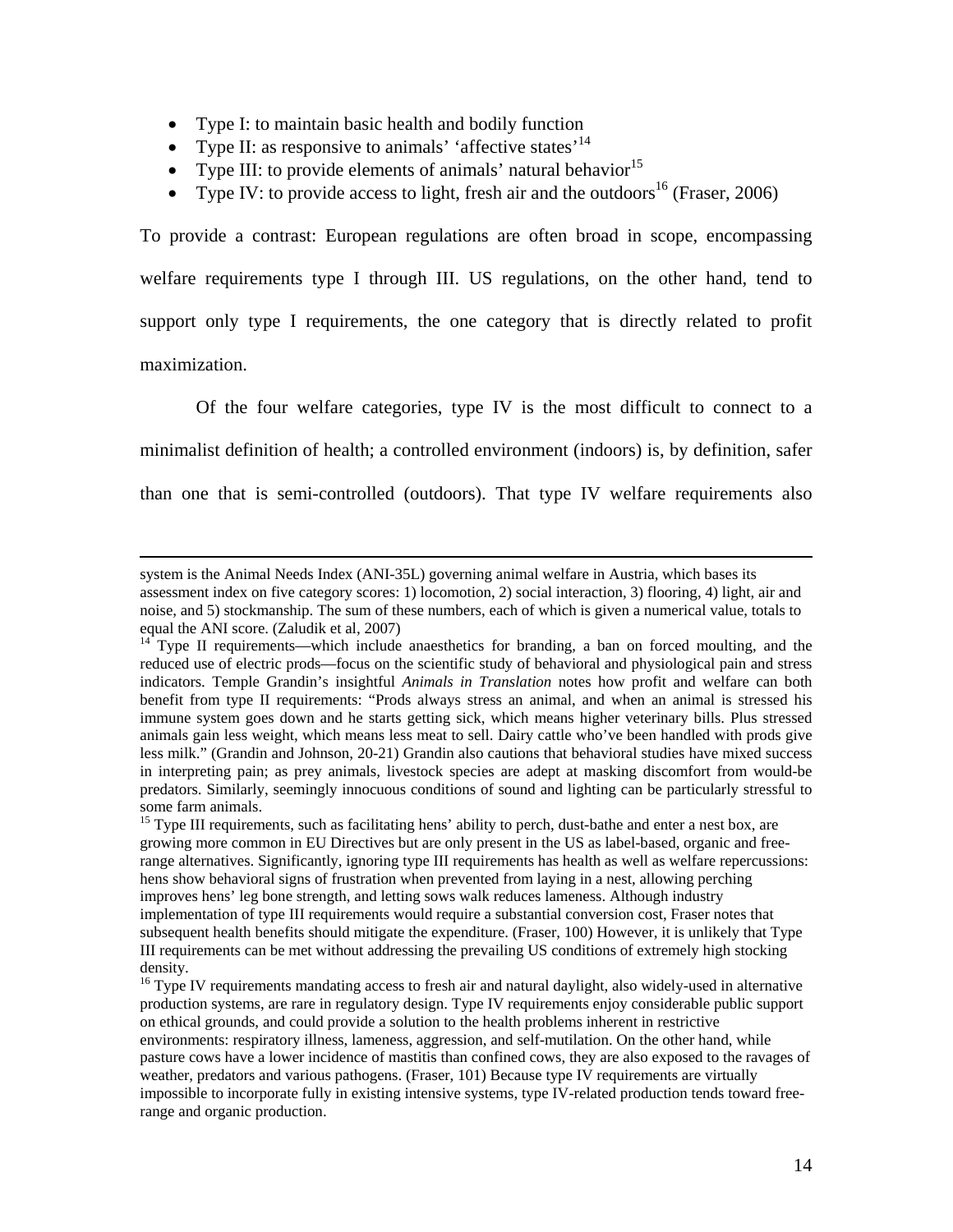receive the strongest support from conscientious consumers indicates the independent grounds upon which a defense under GATT Article XX(a) rests.

#### **II. A. 1. Species-Specific Welfare Considerations**

The husbandry practices to which different livestock in intensive systems are subjected have various species-specific deleterious effects, so I will briefly address each of the major industries in turn;<sup>17</sup> although the focus of this work is on the GATT-legality of certain governmental measures, a brief overview of some of the more egregious welfare-reducing effects that confined animal feeding operation (CAFO) systems and current slaughter procedures<sup>18</sup> can have on animals clarifies the ethical underpinnings of such policy considerations, and, more generally, the purpose for engaging this material.

**Broilers.** The welfare-damaging husbandry practices to which poultry are subjected include: debeaking, forced moulting (forced starvation to speed up the laying cycle), live disposal of male chicks, and intensive stocking. Indicators of pain and stress on enclosed poultry include: injury caused by pecking, space constraints on preening, bone and muscle weakness, stereotypic repeated behavior, abnormal behavior due to impaired access to litter for dust-bathing and to nest sites for laying, and feather loss. (Bennett et al, 2003) Modern breeding programs have also developed breeds that grow faster to yield maximum chicken weight in minimum time, which itself causes severe muscle strain and abnormal leg conditions as chickens' bodies outgrow their legs' carrying capacity. (Olsson et al, 2006)

<u>.</u>

<sup>17</sup> For a more comprehensive overview, see Bernard E. Rollin, *Farm Animal Welfare: Social, Bioethical, and Research Issues*. Iowa State University Press: Ames, Iowa, 1995.<br><sup>18</sup> For a US example, see Gail A. Eisnitz, *Slaughterhouse: the Shocking Story of Greed, Neglect, and* 

*Inhumane Treatment Inside the U.S. Meat Industry.* Prometheus Books: New York, 1997.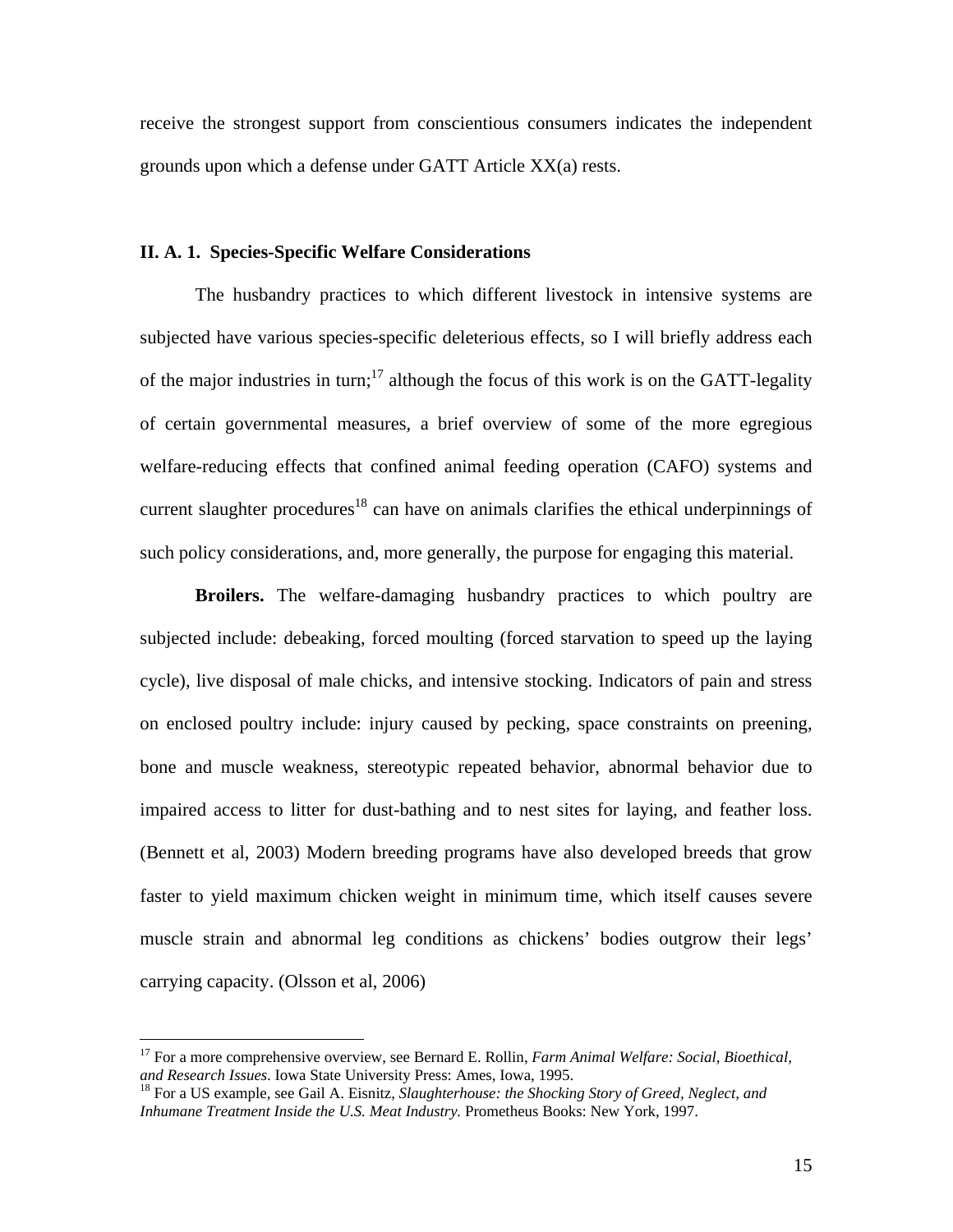**Layers.** Layer hens in battery cages suffer primarily from problems related to stocking density. Whereas UK producers, for a point of reference, often stock between 34 and 40 kg/m², standard US densities are generally twice the UK standard. As a study conducted by A.L. Hall and the Oxford School of Zoology illuminates, the link between welfare and stocking density is incontrovertible. The higher density resulted in: increased mortality, a greater incidence of leg problems, increased contact dermatitis and carcase bruising, increasingly disturbed resting behavior, decreased pecking and locomotion, and altered lying and preening patterns. (Hall, 2001) Another study, documenting feeder space allowance and agonistic behavior, showed similar results: as feeder space increases, the mean agonistic acts per bird per hour during feeding decreases. Significantly, however, feeder space had no effect on growth rates. (Olukosi et al, 2001)

**Hogs.** A quote from one unpleasant account encapsulates the hog industry's most problematic practices: "pigs are castrated and have their tails removed without anaesthetic. Moreover, gestating (pregnant) sows and farrowing (birthing) sows are housed in stalls where they are unable to turn around. Such intensive farming practices result in health problems, including lameness or high death rates, which are aggravated by uncontrolled genetic selection for production traits such as rapid growth" (Wolfson, 1996)

**Cattle.** Similarly with beef and dairy production, "day-old baby calves are transported from the dairy farm before they are able to walk, resulting in calves being thrown, dragged, or trampled. This practice is becoming increasingly accepted . . . Veal calves are housed in stalls where they are unable to turn around. The calves are fed a liquid diet that does not allow the normal function of the calf's rumen. In addition, cattle

16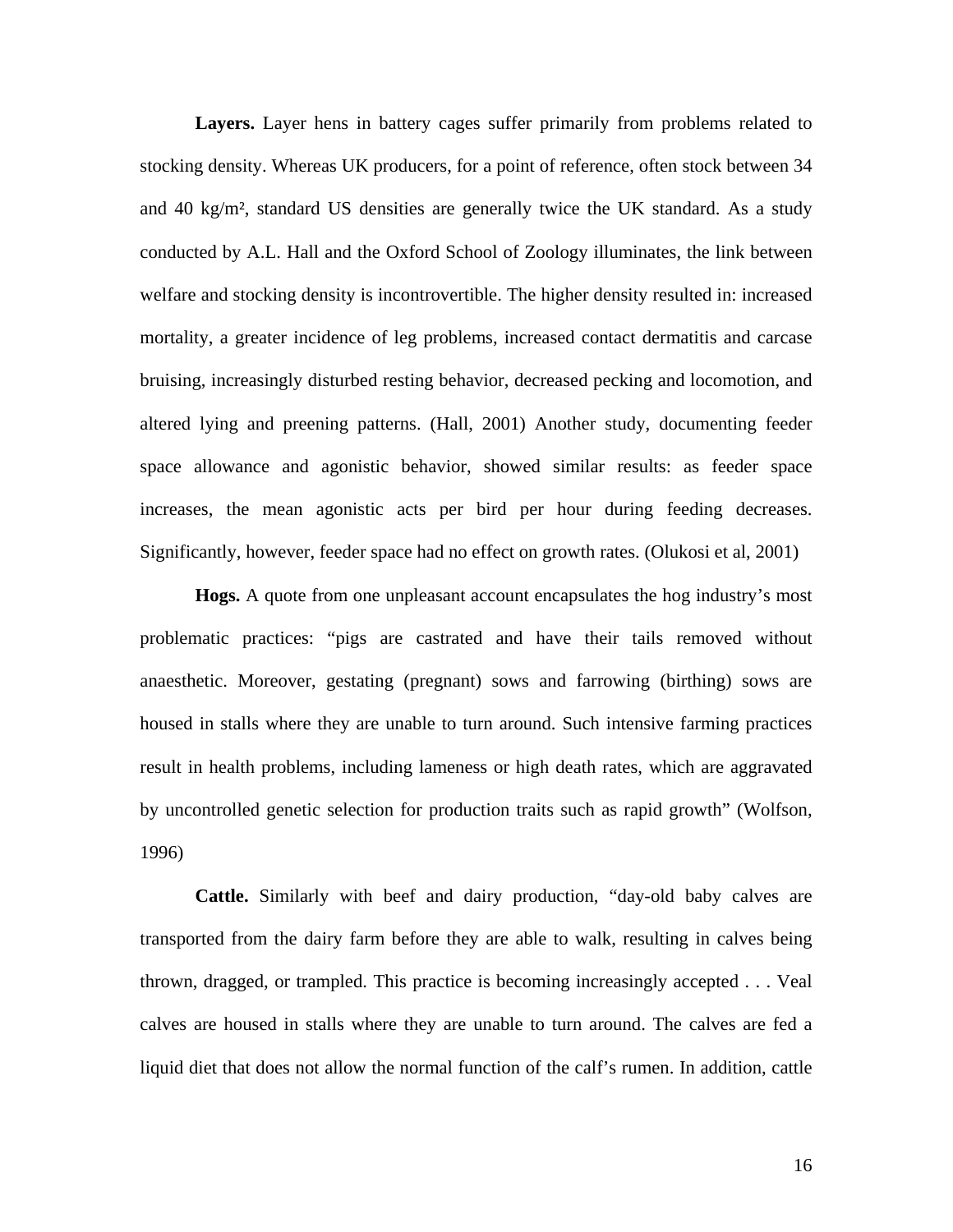are dehorned, castrated and hot-iron branded without anaesthetic." (Wolfson, 1996) High milk yield—whether due to BST or specialized breeding practices—also significantly increases the occurrence of mastitis and reproductive problems in dairy cows. (Olssen et al, 2006)

#### **I. A. 2. Performance and Design Welfare Indicators**

 $\overline{a}$ 

 In order to overcome the above-mentioned species-specific differences, most FAW measures focus instead on the broader categories of performance and design measures. Whereas performance measures examine the actual welfare state of the animals according to behavioral, physiological, and other ethological indicators, design criteria focus instead on changing the housing and other conditions in which the animals are reared. Performance criteria are generally preferred for their greater reliability in translating animals' affective states, but design indicators are often preferred by livestock owners and operators as being easier and more straightforward to implement. In reality, all FAW measures are a combination of both design and performance criteria, with the real question being one of prioritization and emphasis.

In addition to species-specific factors, performance criteria-based welfare assessments of suffering are made from a combined inspection of physical health, physiological signs, behavior, and design characteristics of housing systems.<sup>19</sup> Once such performance criteria are scientifically established, design criteria are modeled around the performance goals.

<sup>&</sup>lt;sup>19</sup> Following a battery of tests that approach objectivity in revealing preferences as accurately as is reasonably possible without the direct verbal communication to which human interactions have recourse, Dawkins reaches the following conclusion: "animals suffer if kept in conditions in which they are without something that they will work hard to obtain, given the opportunity, or in conditions that they will work hard to get away from, also given the opportunity." (Dawkins 36, 2006)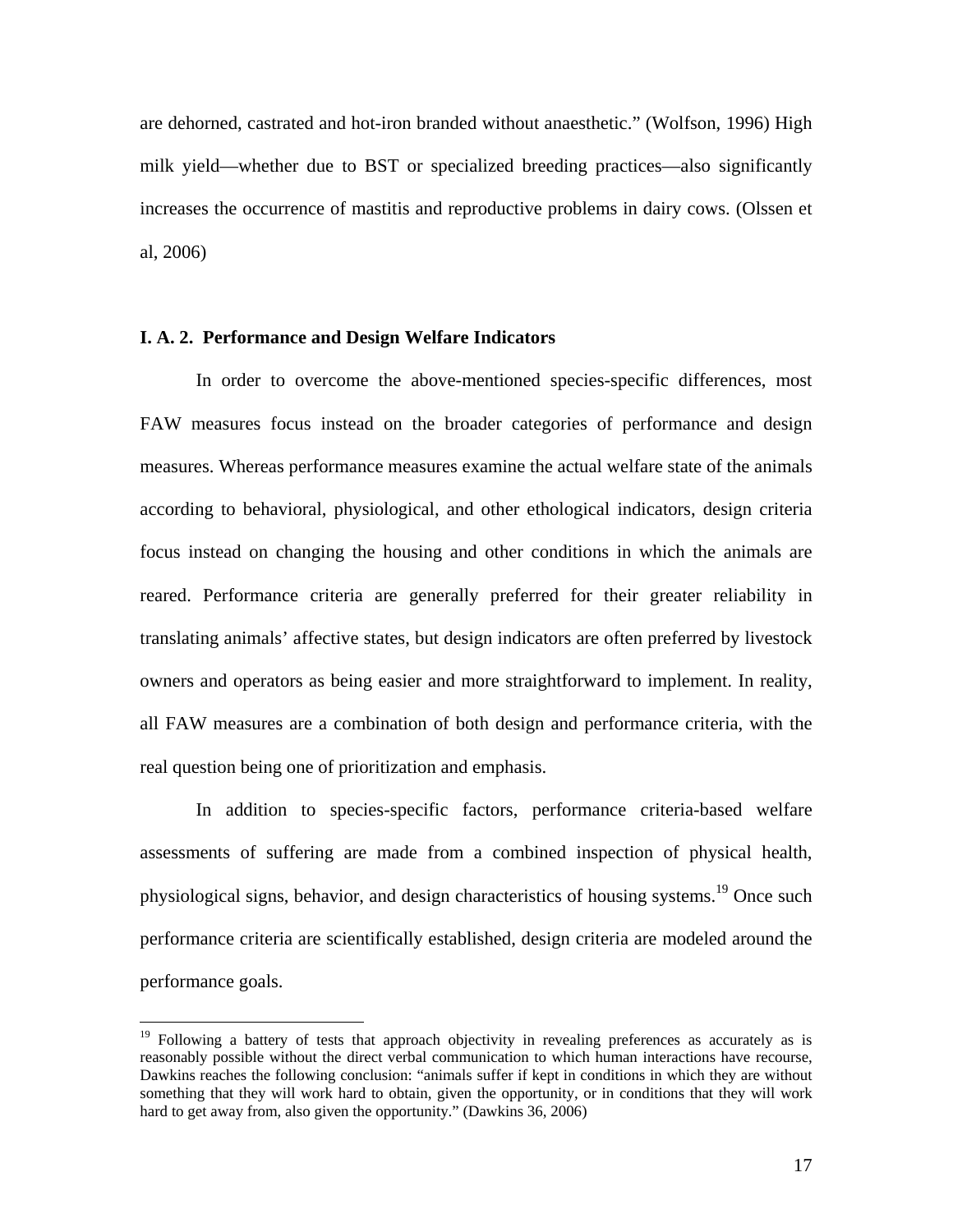Having established the basic parameters of defining and assessing the objectives which FAW measures strive to obtain, I proceed to the array of measures available as means to that end.

#### **II. B. Labeling Schemes**

 A reasonably comprehensive labeling scheme would be a necessary prerequisite to tariffs, taxes, and import bans, both because tariffs and taxes are predicated upon the ability to differentiate which labeling affords, and because such measures would be an integral part of a good faith argument to defend against being struck down by the chapeau to Article XX. Under the analysis presented in section IV.D (*infra*), the defensibility of a labeling scheme hinges on whether the measure is a "technical regulation" under the three-tiered definition established by the AB, whether the measure is properly taken pursuant to "legitimate objectives".

 Especially in the European context, many consumers are well-attuned to regionof-origin labeling. In addition to mandatory labeling covering ingredients, durability, etc. (but excluding the nutritional information that is required in the U.S.), several European countries contain protected designation of origin (PDO), protected geographical indication (PGI) and traditional specialty guaranteed (TSG) voluntary labels. France, for example, contains five food quality labels. Given that such region-of-origin labeling is intended to allow discerning consumers to select products based on the regional air, soil, and other conditions, it follows that a "sustainable agriculture", or "animal friendly", or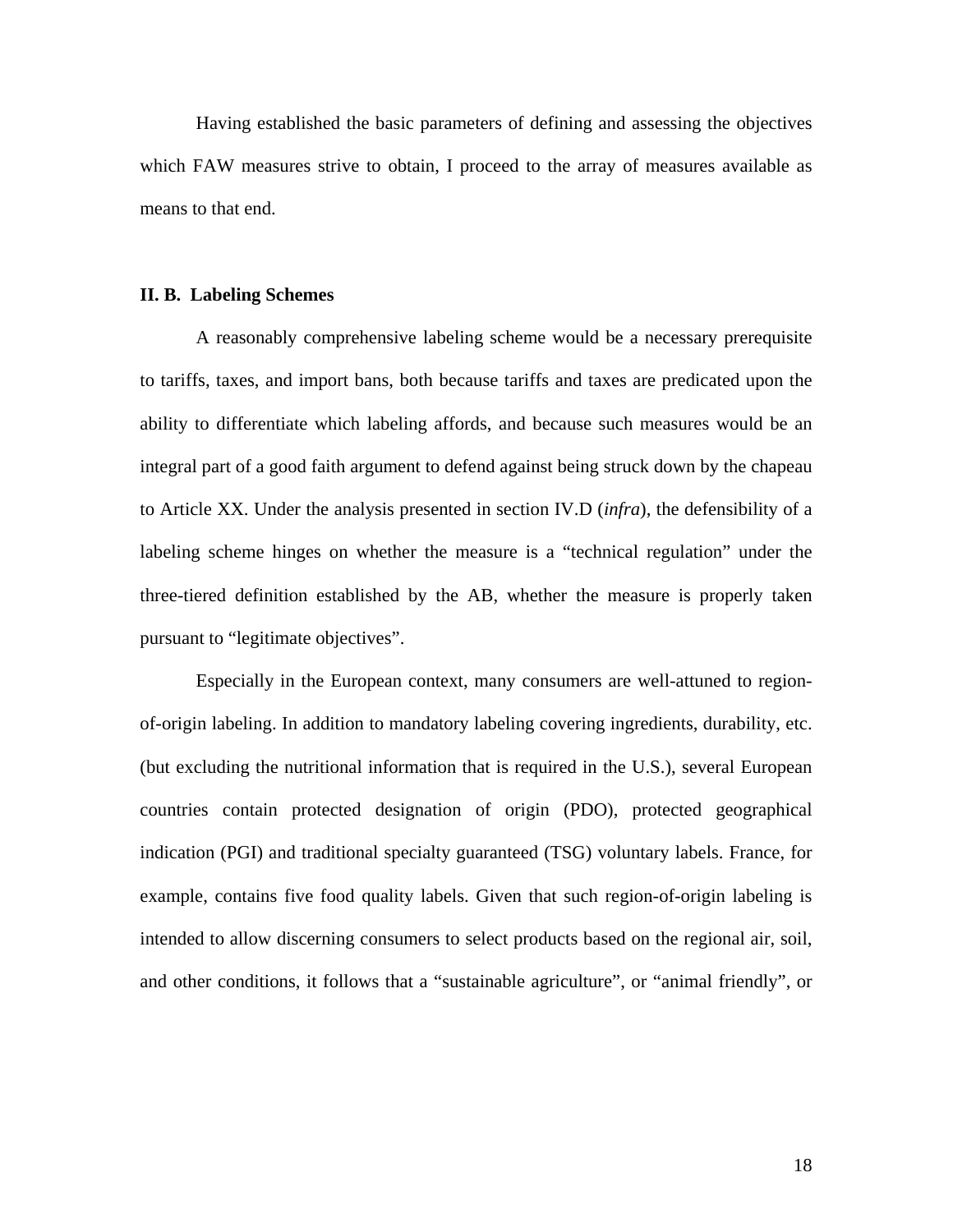"free range" label could become more palatable or more readable for consumers than a label that emphasizes the origin of the product."<sup>20</sup> (Bureau and Valceschini, 7)

 It is important to understand that some labeling measures would qualify as "technical regulations", and thus as technical barriers to trade, while others would not. While any effective labeling scheme would conform to the first two defining points of a "technical regulation" (that is, that they must apply to identifiable products and lay down product characteristics), labeling schemes can be either voluntary or mandatory. Only the latter would count as a "technical regulation", although voluntary schemes would still help to establish market demand for products in which consumers perceive a market failure, and would constitute a sign of good faith intentions to promote the desired policy effect. While voluntary standards have the advantage of being exempt from direct TBT jurisdiction, they have correspondingly little direct effect on changing industry standards for anything other than niche markets.

 In addition to being voluntary or mandatory, labeling schemes can also be positive or negative, and can be 'baseline' or 'hierarchical'. In other words, labels can: positively identify products that conform to minimum standard, positively identify products that incrementally exceed minimum standards according to a point system, or negatively identify products that fail to meet minimum national or regional standards.

 In the EU case, Labeling schemes have the domestic benefit of requiring a more substantial change in foreign FAW standards than in domestic standards, given the higher on-average welfare conditions present in the  $EU^{21}$ . This distinction is also the reason

<u>.</u>

 $20$  For a detailed analysis of FAW labeling measures in Europe, see the Farm Animal Welfare Council's "Report on Farm Welfare: Effectiveness of Labelling". Available at

http://www.thefishsite.com/Articles/192/fawc-report-on-farm-welfare-effectiveness-of-labelling.<br><sup>21</sup> Tariffs also have the policy advantage of granting a first-mover benefit to domestic producers.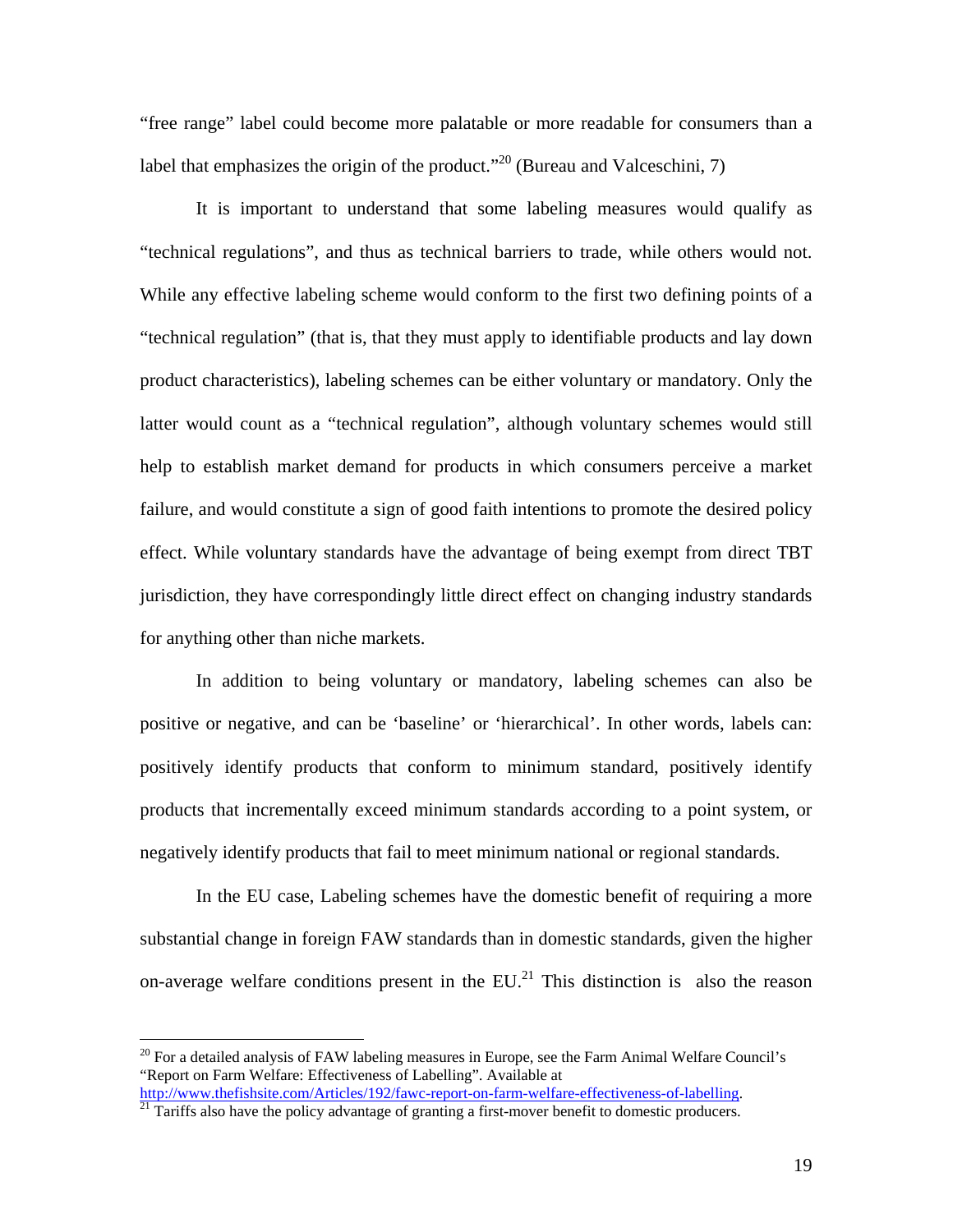why two types of labeling—baseline and hierarchical—could be beneficial: whereas the baseline labels provide incentives for foreign producers to meet domestic standards and gain access to particular markets, hierarchical point systems provide additional incentives for domestic producers to access further niche markets in which FAW factors heavily into consumer purchases. (Eaton *et al*, 10) In terms of implementation, such schema would require conformity assessments in exporting countries who seek entry under the label's parameters.

 Prospective FAW labels also have a number of existing templates from which to draw lessons about the success or failure of various labeling schemes. Prominent examples include: the Marine Stewardship Council's (MSC) seafood labels, the Forest Stewardship Council's (FSC) sustainable lumber labels, and Germany's multi-product Blue Angel seal. The analogy with the MSC label is especially strong, as substitutability of meat and fish products highlights the difficulty of presenting a united front between fish and meat sellers and purchasers and the translation of citizen concern into consumer willingness to pay  $(WTP)$ .<sup>22</sup>

#### **II. B. 1. The EU Welfare Quality Project**

 $\overline{a}$ 

 In the domain of product labeling, progress by the EU in developing harmonized voluntary FAW standards has been underway since 2004, when the EU Welfare Quality project began its scientific assessment of welfare standard harmonization. According to the proceedings of the Second Welfare Quality Stakeholder conference (May 2007), the main aims of the project continue to be:

 $22$  The fine details of labeling strategy needn't be addressed here; it suffices to demonstrate that a rich terrain exists in which to implement proposed labeling projects.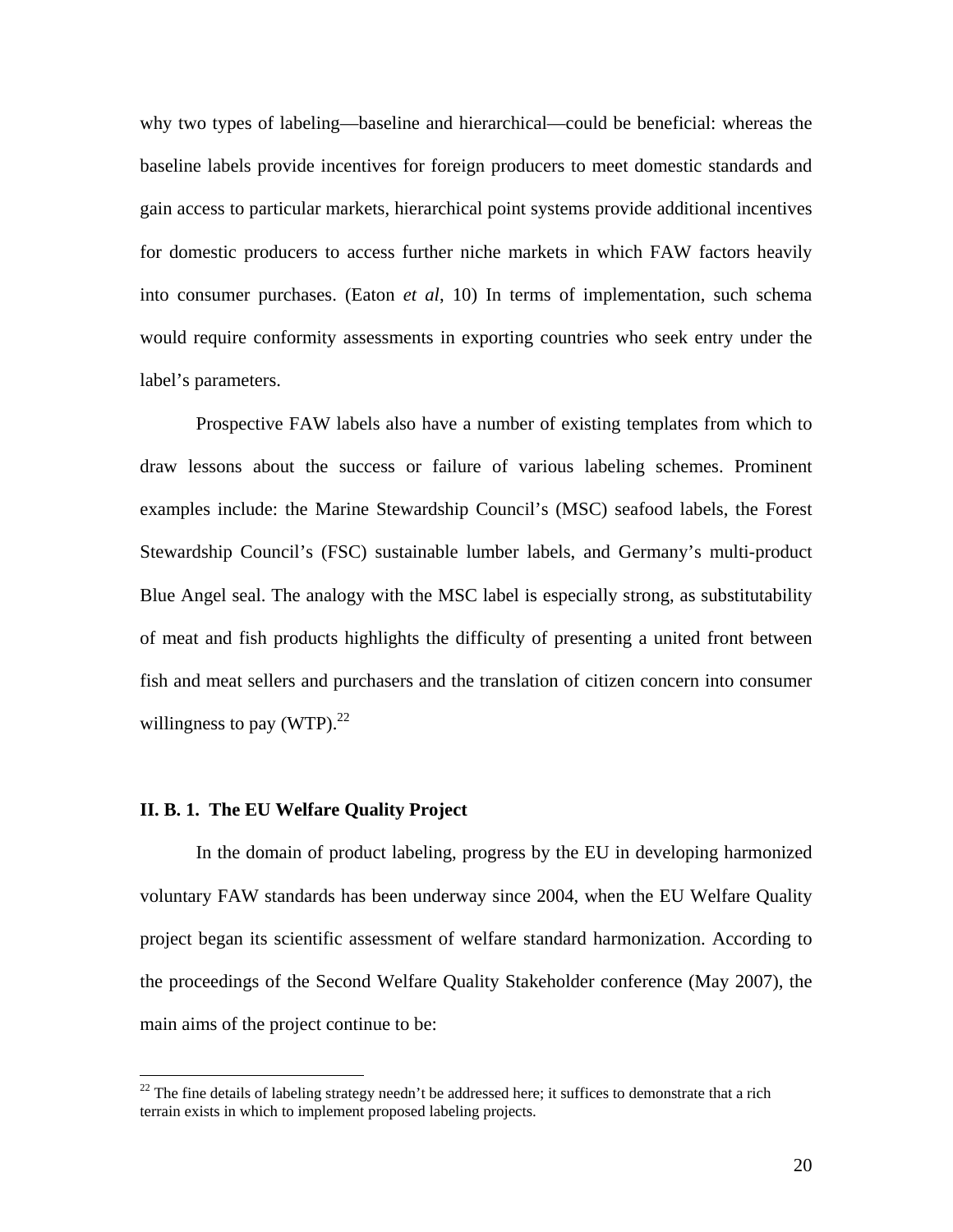- To develop practical strategies/measures to improve animal welfare
- To develop a European standard for the assessment of animal welfare,
- To develop a European animal welfare information standard, and
- To integrate and interrelate the most appropriate specialist expertise in the multidisciplinary field of animal welfare in Europe (Blokhuis, 13)

The WQ project also prioritizes performance measures over design measures (see *supra*,

at I.A.2), although the latter are also considered.

Standards will be implemented by the Comité Européen de Normalisation.

According to one group of researchers,

Comité Européen de Normalisation standards are found in virtually every sphere of economic activity within the EU…As such, they are likely to be required by virtually all large EU retailers. Although they will be officially voluntary [and hence permitted under the rules, and especially the Technical Barriers to Trade agreement, of the World Trade Organization (WTO), they will be de facto mandatory for all EU countries and supplier nations to the EU. (Thompson *et al*)

If Thompson *et al* are correct that such standards would be de jure voluntary but de facto mandatory, their assertion that the proposed standards would not fall afoul of WTO law is probably incorrect. Although the labeling standards would be outside of the purview of the TBT agreement as not being mandatory (the third criterion of a "technical standard"), if such labeling standards have the effect of considerably inhibiting trade flows, they could be deemed a non-tariff barrier to trade under Article III:4 of the GATT 1994.

# **II. C. Differentiated Tariffs and Taxes**

Upon establishment of the EU Welfare Quality project's EU-wide standardization scheme, a range of policy options arise as standard-compliant and non-compliant animal products become more readily distinguishable. (A question remains, however, as to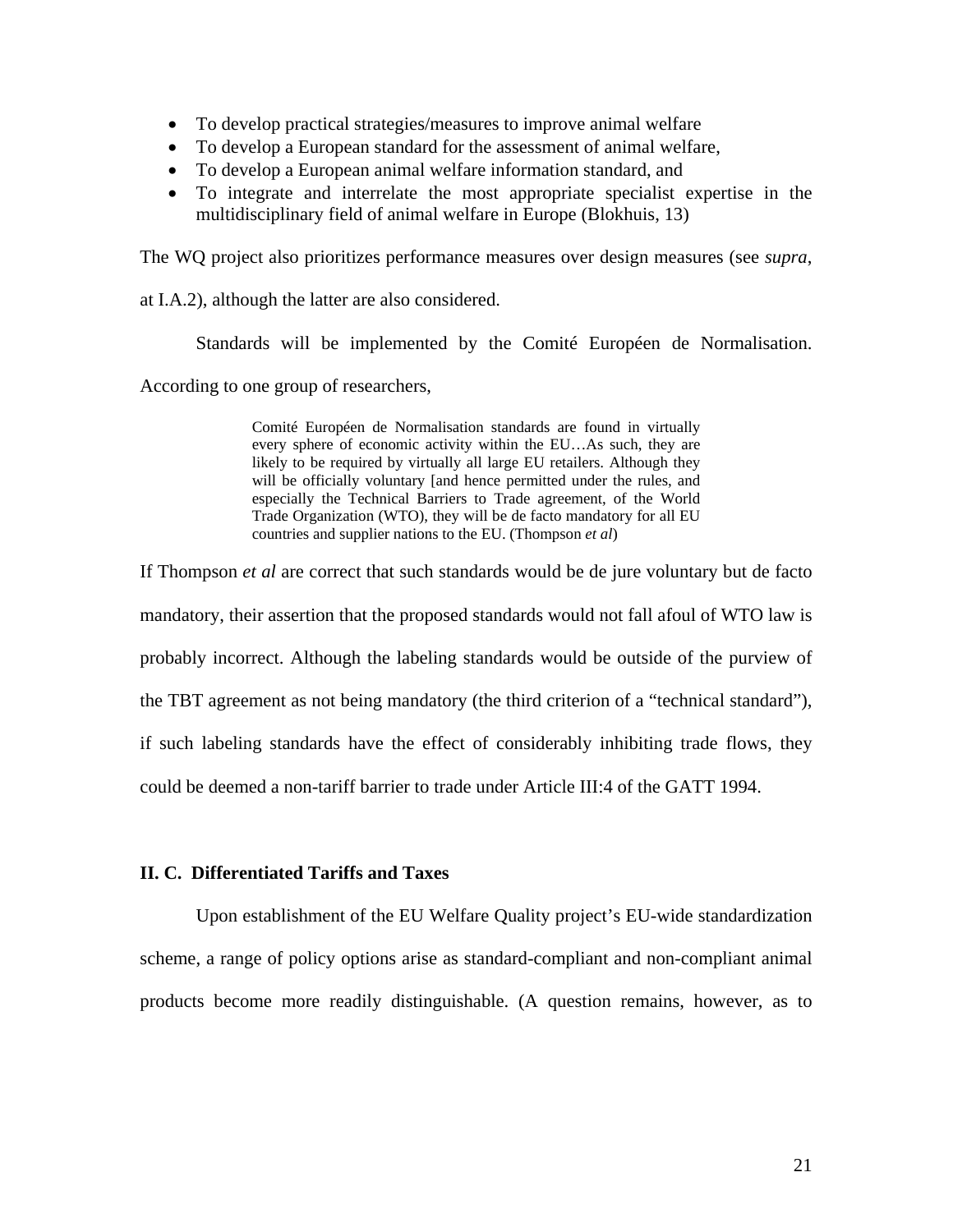whether differentiated tariffs and taxes will be viable policy options in the face of only the voluntary labeling schemes which are proposed under the Welfare Quality project.<sup>23</sup>)

Chief among those options are differentiated tariffs and taxes, which could take various forms:

> Existing or new taxes and/or tariffs could be differentiated according to PPM standards to compensate for higher production costs associated with improved standards. Differentiating tariffs means either a lower, i.e. preferential, import duty (relative to the current applied rates) for meat imports meeting the EU minimum standard, a higher duty for those not meeting the EU minimum standard, or a combination of both. Similar differentiation is conceivable with a tax-based measure, such as excise taxes. Whereas differentiated tariffs would aim to improve standards in foreign countries (the first situation), a differentiated tax measure could also be used to stimulate improvements in animal welfare in production within the EU. (Eaton *et al*, 10)

A recent study<sup>24</sup> finds that tariffs would be effective in dealing with imports but would necessarily run afoul of WTO rules. I do not entirely agree, although the weight of judicial evidence to date has not tended to favor FAW and other PPM measures; one of the purposes of this paper is to show that tariff policies, if properly argued before the WTO and properly implemented by the respondent state, could be successfully defended.

#### **II. D. "Green Box" Measures**

 $\overline{a}$ 

 In a recent reform of the European Common Agricultural Policy (CAP), then EU Health Commissioner David Byrne sought to preempt adverse rulings in the *Brazil-Sugar*  case by restructuring the CAP before further litigation arose. In June of 2003, the Agricultural Council of Ministers decoupled its CAP payments from production and qualified their receipt by farmers on the implementation of certain food safety,

 $^{23}$  In one useful study's view, "differentiated tariffs or taxes should really only be contemplated together with the use of mandatory labeling standards." (Eaton *et al*, 57)<br><sup>24</sup> Harald Grethe, "High animal welfare standards in the EU and international trade – How to prevent

potential 'low animal welfare havens'?", *Food Policy*, Vol. 32, 2007, chart on p. 322.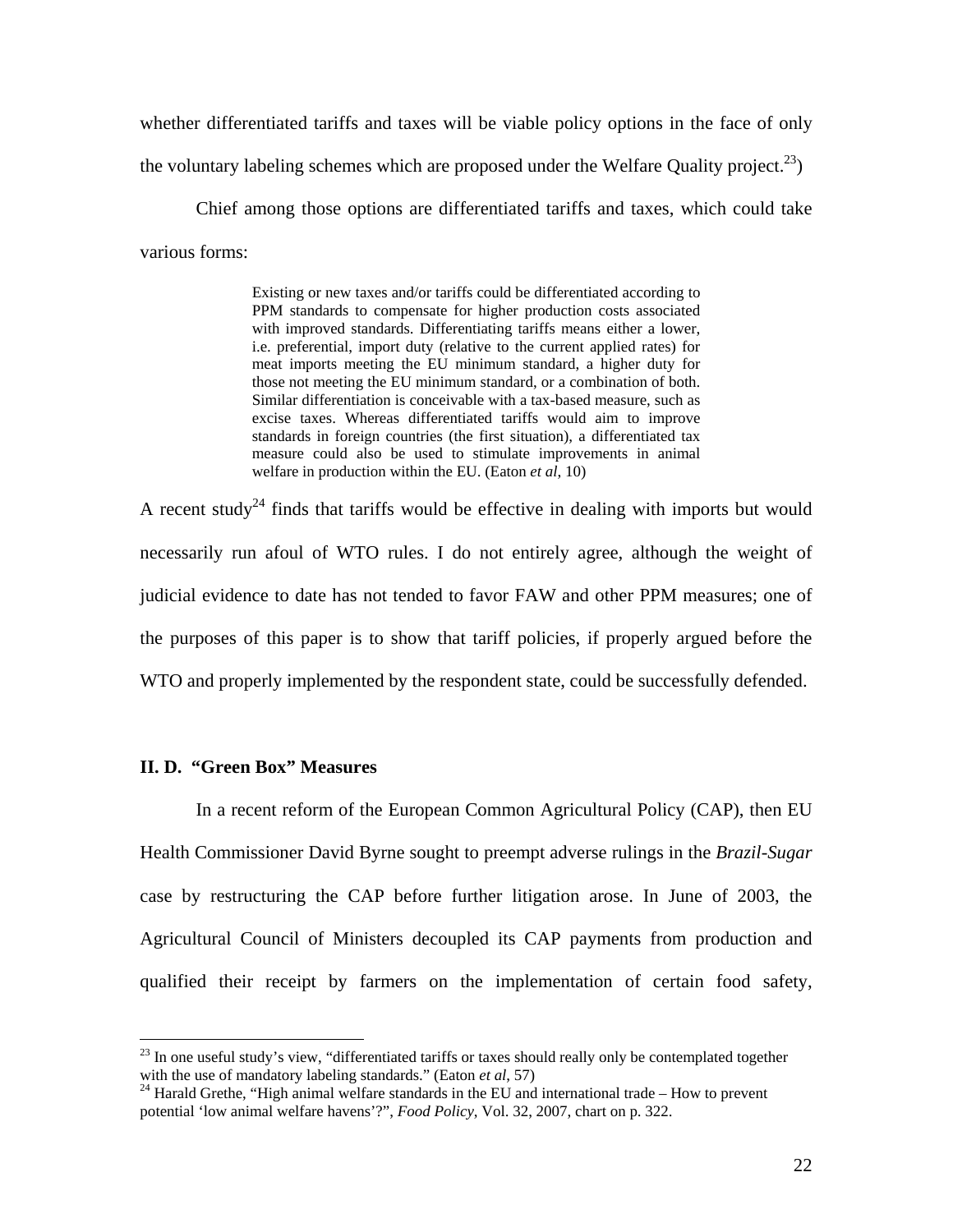environmental, animal health and animal welfare standards. (the "Luxembourg CAP

Reform Agreement")

On the conditionality requirement, the Belgian foreign affairs office writes

In the Member States applying the single payment scheme, regulatory management requirements will be gradually integrated into the conditionality framework over a period of three years from 2005. In the new Member States applying the single area payment scheme, these regulations will be integrated into the framework from 2009, with the exception of Bulgaria and Romania which will start in 2012.

A farm advisory system has been set up to help farmers meet these requirements. Implementation of this system by Member States applying the single payment scheme is mandatory from 2007, although participation by farmers will continue to be on a voluntary basis, at least to start with. Mandatory participation by farmers will be agreed upon based on the outcome of a report by the Commission concerning the functioning of the system, to be drawn up in 2010.

. . .

 $\overline{a}$ 

*Aid for protecting the environment, maintaining natural areas and improving the animal welfare are granted to farmers who employ practices that are better than normal good practices for a minimum of five years*. This aid is paid annually and is based on additional costs and loss of income. Annual ceilings vary between EUR 450 and EUR 900/ha depending on land use and are set at EUR 500 per livestock unit. (emphasis added)

The motives for such a shift in European agricultural policy are readily discernible; by decoupling its agricultural payments and changing the recipients of farm subsidies to farmers who are practicing good environmental and animal welfare practices, the EU Agricultural Commission's actions help both to preempt WTO disputes upon the expiry of the Agreement on Agriculture's "peace clause" and to address the growing clamor over environmental and ethical concerns of the European public, all the while ensuring that cooperative farmers aren't left in the lurch.<sup>25</sup>

 $^{25}$  As the HBS case study, "Brazil Sugar and the WTO: Agricultural Reform in the European Union" (N9-906-408) puts it: "[Agriculture Minister] "Fischler and his colleagues knew they couldn't look to the sugar producers as if they were abandoning ship," one observer noted. "So what they did was say, "We're not going to abandon the ship. We'll just change the ship.'" The proposal allowed member states to choose to maintain a limited link between subsidy and production under well defined conditions and within clear limits. However, these new "single farm payments" would be linked to the respect of environmental, food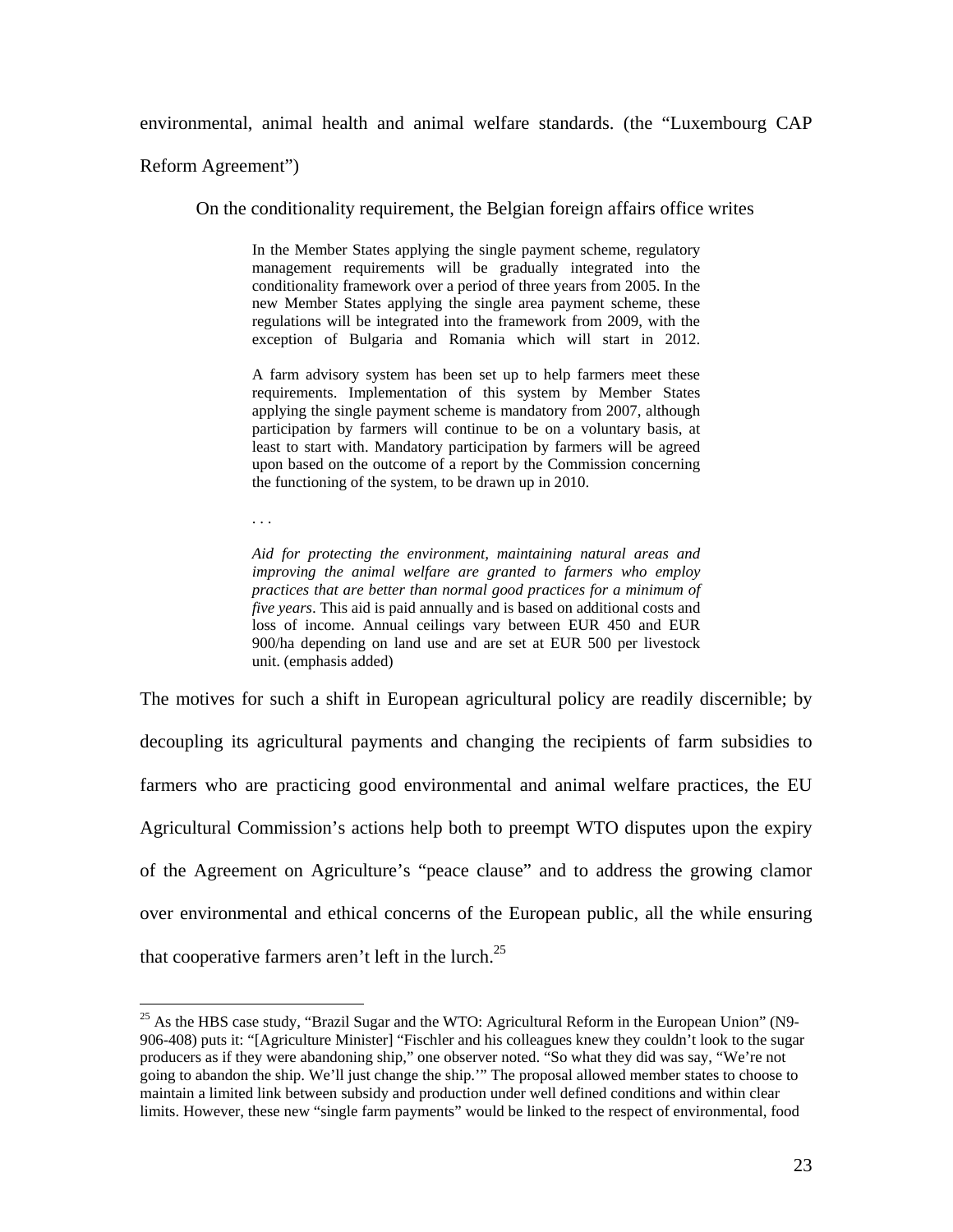#### **II. E. Import Bans or Quotas**

 Unlike tariff and tax measures covered by GATT Article III, import bans are generally judged to be facially discriminatory. For this reason, the EU has been loath to carry out import bans in the name of animal welfare, as evidenced by its decisions to ignore its own 1991 ban on leghold traps for EC-Marketed fur and to water down a universal ban on animal testing on cosmetics to a purely domestic ban. (Stevenson, 2002) Nonetheless, such measures present viable tools in the policymaker's toolbox of potential policy actions.

 Although import bans might appear optimal from a purely domestic policy perspective, they are among the most unlikely measures to pass legal scrutiny at the WTO. Quotas, on the other hand, are generally less trade-restrictive than import bans, but, as quantitative restrictions, they are equally likely to be found in violation of Article XI.

The domain of quantitative restrictions generally presents a case where domestically appealing policies face high legal hurdles and are thus not likely to be worth the costs of their enactment. There are certainly cases where the policy benefit of imposing an import ban would outweigh the harm of legal breach, but this paper focuses specifically on the legality, leaving policy cost-benefit analysis to the relevant policymakers.

safety and animal welfare standards. Severing the link between subsidies and production, Fischler proposed, would make the EU farmers more competitive and market oriented, while providing necessary income stability. More money would be available to farmers for environmental, quality or animal welfare programs by reducing direct payments for bigger farms."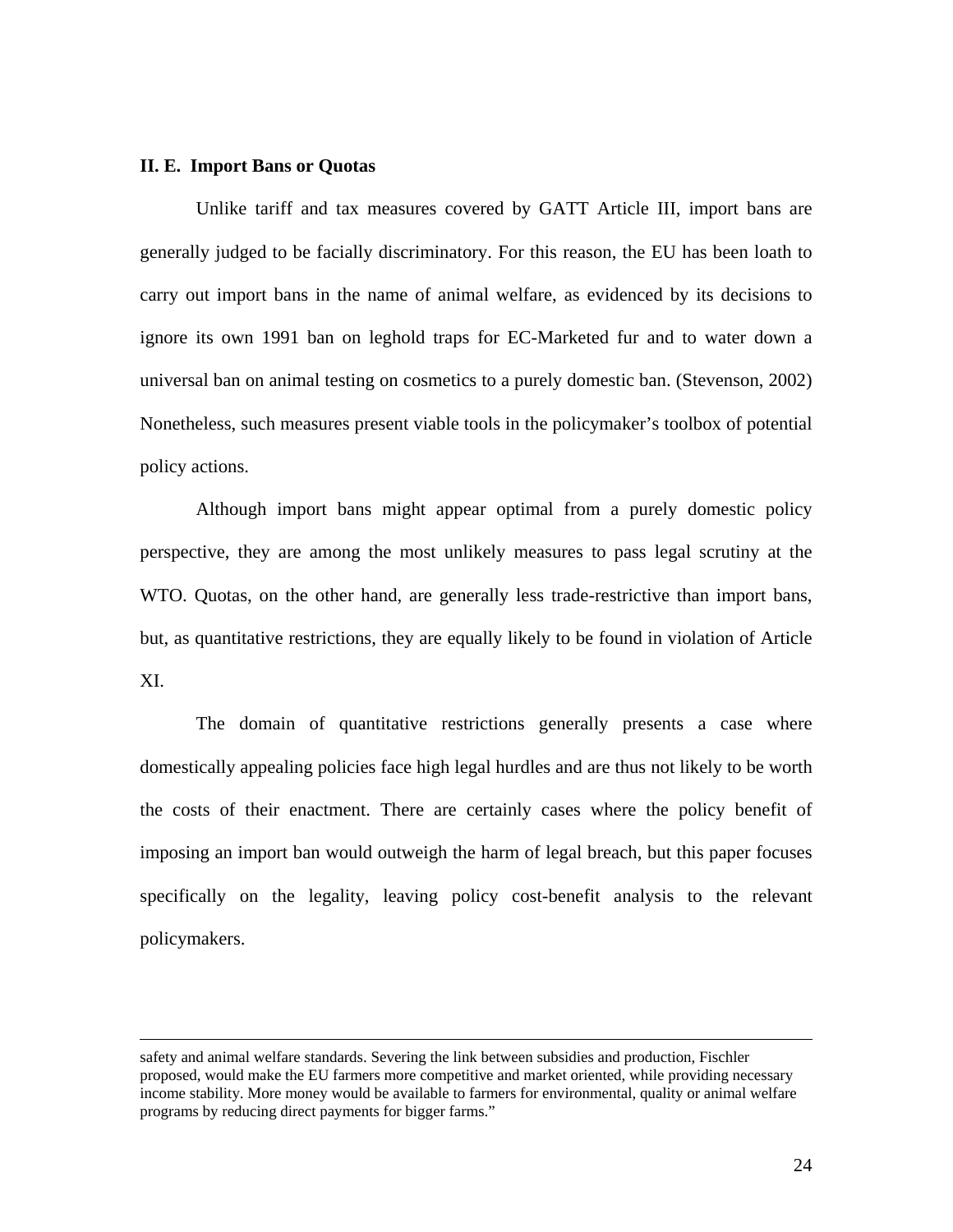#### **II. F. Special Treatment for Developing Countries**

 In many respects, a natural partnership exists between land-rich pastoral developing nations and developed nations reluctant to accelerate the intensification of livestock production systems.<sup>26</sup> And, in fact, the EU-Africa partnership contains some trade agreements for sub-Saharan African nations to export livestock to the EU, conditioned upon certain FAW requirements. Pairing FAW-concerned consumers in developed countries with pastoral farmers using extensive production methods in developing countries has the potential to create a new and viable market by connecting otherwise discrete suppliers and consumers.

In addition to considering the legal hurdles discussed below, North-South cooperative ventures of this nature are likely to incense animal welfare advocates who are strongly opposed to the lengthy and unregulated transport of live animals, and to benefit large producers in the developing world rather than the rural smallholders who most need assistance; $27$  further cooperation at a multilateral level with the OIE, and bilaterally between specific interested countries, will be necessary to assuage the concerns of all stakeholders involved.

 $26$  For an analysis of the welfare assessment of extensive systems, see S.P. Turner and C.M. Dwyer, "Welfare assessment in extensive animal production systems: challenges and opportunities", *Animal Welfare*, Vol. 16, 2007, pp. 189-192.<br><sup>27</sup> A recent *Economist* piece, "the new face of hunger", tackles this issue obliquely when discussing rural

smallholders in crop commodity production: "Ideally, a big part of the supply response would come from the world's 450m smallholders in developing countries, people who farm just a few acres. There are three reasons why this would be desirable. First, it would reduce poverty: three-quarters of those making do on \$1 a day live in the countryside and depend on the health of smallholder farming. Next, it might help the environment: those smallholders manage a disproportionate share of the world's water and vegetation cover, so raising their productivity on existing land would be environmentally friendlier than cutting down the rainforest. And it should be efficient…" Unfortunately, however, if the products in question—in this case, meat, are destined for developed country supermarkets, "supermarkets need uniform quality, minimum large quantities and high standards of hygiene, which the average smallholder in a poor country is ill equipped to provide. So traders and supermarkets may benefit commercial farmers more than smallholders." (*The Economist*, April 19<sup>th</sup>-25<sup>th</sup>, Vol. 387, no. 8576, 2008) These factors will necessitate a particularly careful planning process to avoid findings of discriminatory behavior under the Enabling Clause (*infra*, at III.G.).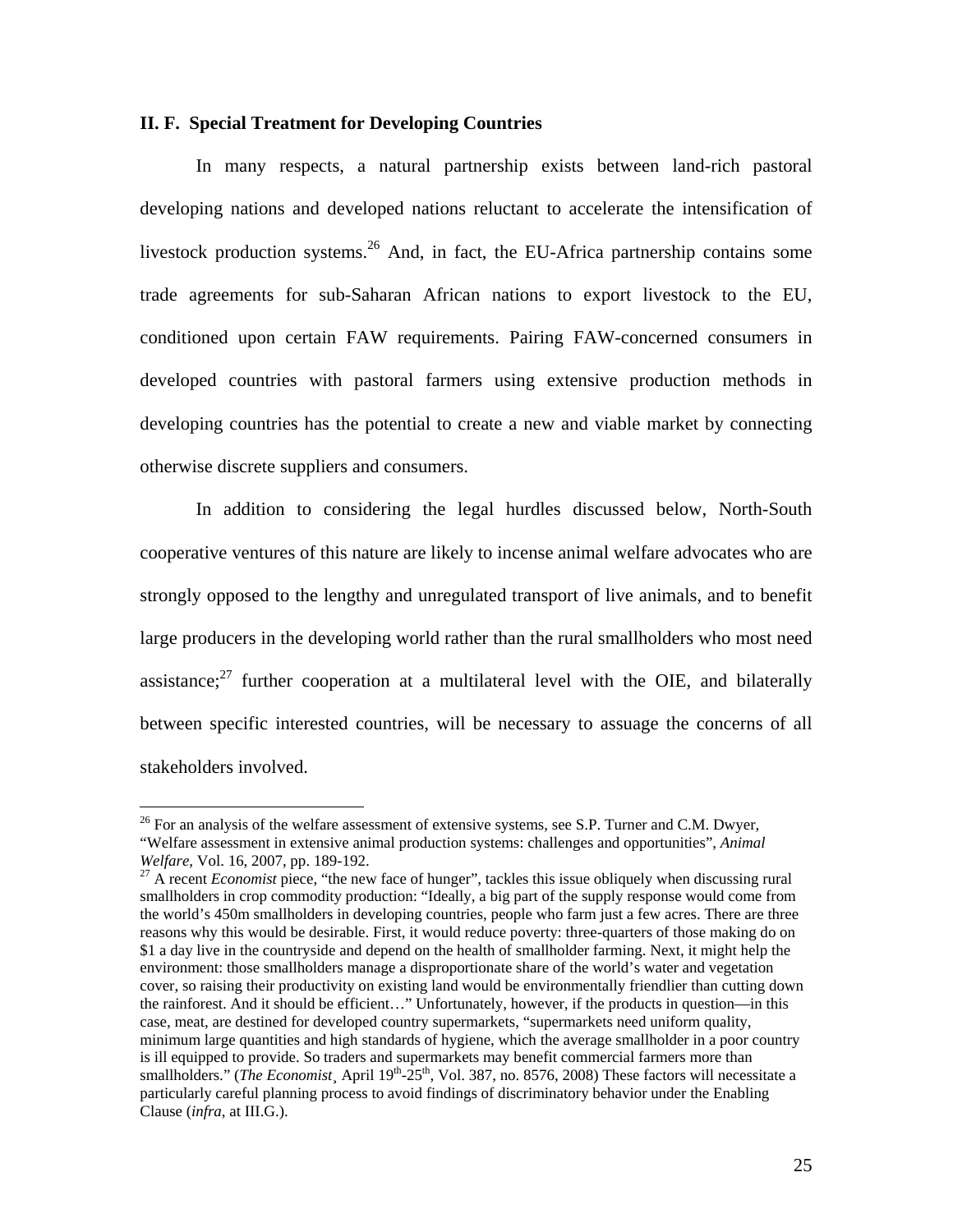#### **III. The Legal Template: Assessing the Legality of FAW Measures**

Because any governmental measure intended to promote FAW that has traderestrictive effects will likely be challenged by complaining WTO Member states, it is useful to analyze the relevant AB jurisprudence regarding all of the potentially apposite Articles and agreements. Depending on the action at hand, some among the following provisions and key Appellate Body rulings will apply:

- Pursuant to national treatment, product "likeness", and discriminatory treatment: Article III, paragraphs 1, 2: first sentence, and 4 (*Japan-Alcoholic Beverages*, *EC-Asbestos*, *US-Shrimp*)
- Pursuant to public policy exceptions: Article XX, subparagraphs (a) and (b), and Article XX, chapeau (*Shrimp*, *Retreaded Tyres*)
- If "necessary to protect animal health": the SPS Agreement (*EC-Hormones*)
- If part of a labeling scheme, the TBT Agreement (*EC-Sardines*)
- If a "green box" measure, the AoA Agreement and the SCM Agreement
- If special and differential treatment, the Enabling Clause (*EC-Tariff Preferences*)

This section identifies the potentially applicable provisions and their interpretive history to date, matching each potential policy action with its respective battery of relevant legal provisions.

#### **III. A. Labeling: Compliance with the TBT Agreement**

Beginning with labeling, the first likely policy measure upon which other measures would be based, directs the analysis to the Agreement on Technical Barriers to Trade (TBT Agreement). Whereas a FAW measure's invocation under the SPS Agreement would be made specifically in connection with measures taken pursuant to the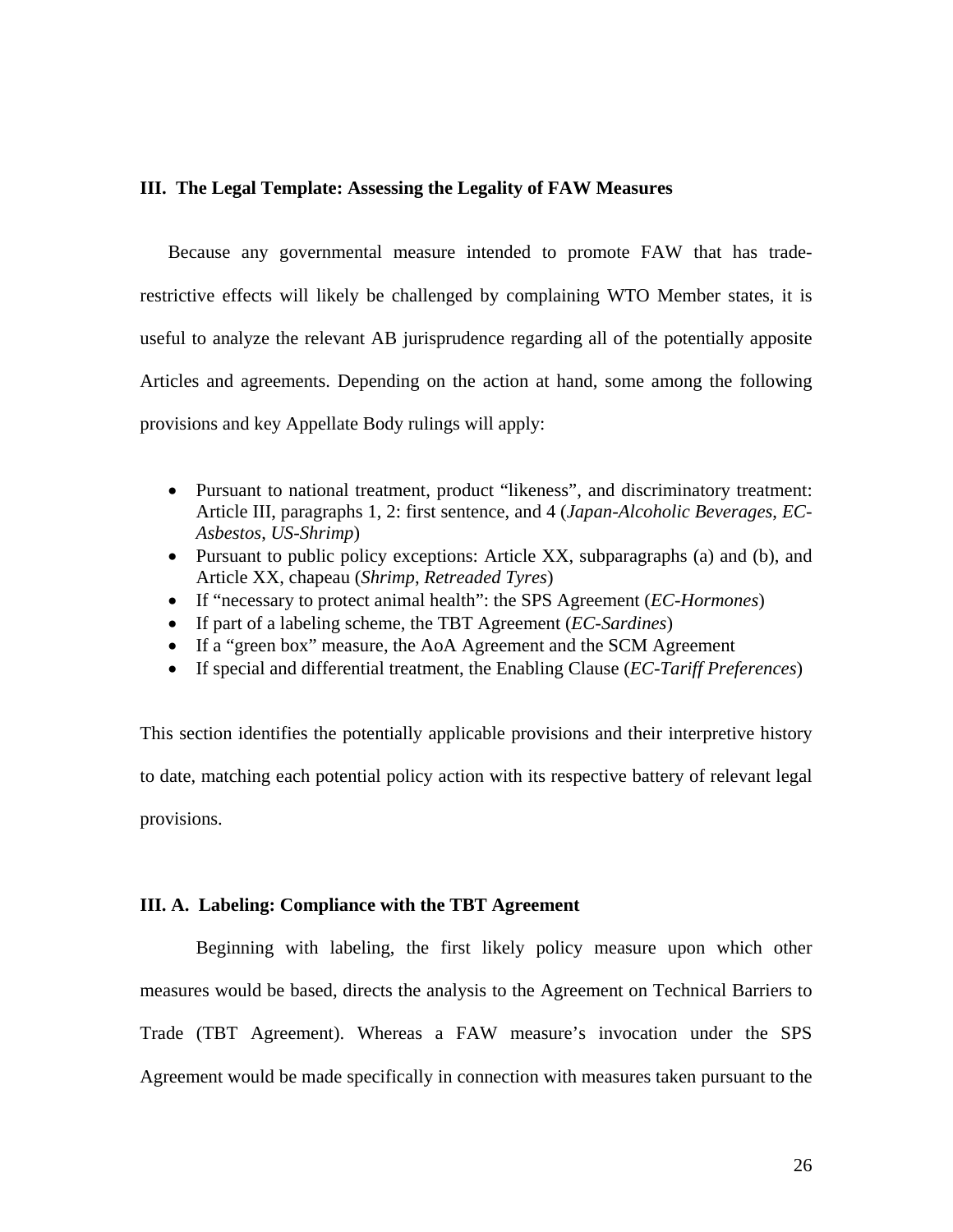argument laid out in XX(b), the TBT Agreement would be applicable to labeling measures more broadly. A labeling scheme would be a necessary but not sufficient component to any FAW policy measures undertaken to achieve the desired effects, especially when considering the centrality of consumer right to know models of food knowledge in the EC.

As with the SPS and the GATT more generally, the TBT presents a balancing test between a Member's right to regulate and the rights of other Members to market access and good faith treatment in legal and regulatory policy.<sup>28</sup> The TBT Agreement defines a "technical regulation" as a

> Document which lays down product characteristics or their related processes and production methods, including the applicable administrative provisions, with which compliance is mandatory. It may also include or deal exclusively with terminology, symbols, packaging, marking or labeling requirements as they apply to a product, process or production method. (TBT, Annex 1, 1)

Accordingly, the AB in the *EC-Sardines* case reads a three-tiered definition of "technical regulation" in the TBT. "First, the document must apply to an identifiable product or group of products…Second, the document must lay down one or more characteristics of the product…Third, compliance with the product characteristics must be mandatory." (*EC-Sardines*, para. 176, citing *EC-Asbestos* panel, para. 61)

Once a determination of whether or not a measure is a "technical regulation" is made, the measure must be found compliant with the key provisions regulating the

<sup>28</sup> The preambular language to the TBT Agreement states, "*Recognizing* that no country should be prevented from taking measures necessary to ensure the quality of its exports, or for the protection of human, animal or plant life or health, of the environment, or for the prevention of deceptive practices, at the levels it considers appropriate, subject to the requirement that they are not applied in a manner which would constitute a means of arbitrary or unjustifiable discrimination between countries where the same conditions prevail or a disguised restriction on international trade, and are otherwise in accordance with the provisions of this agreement".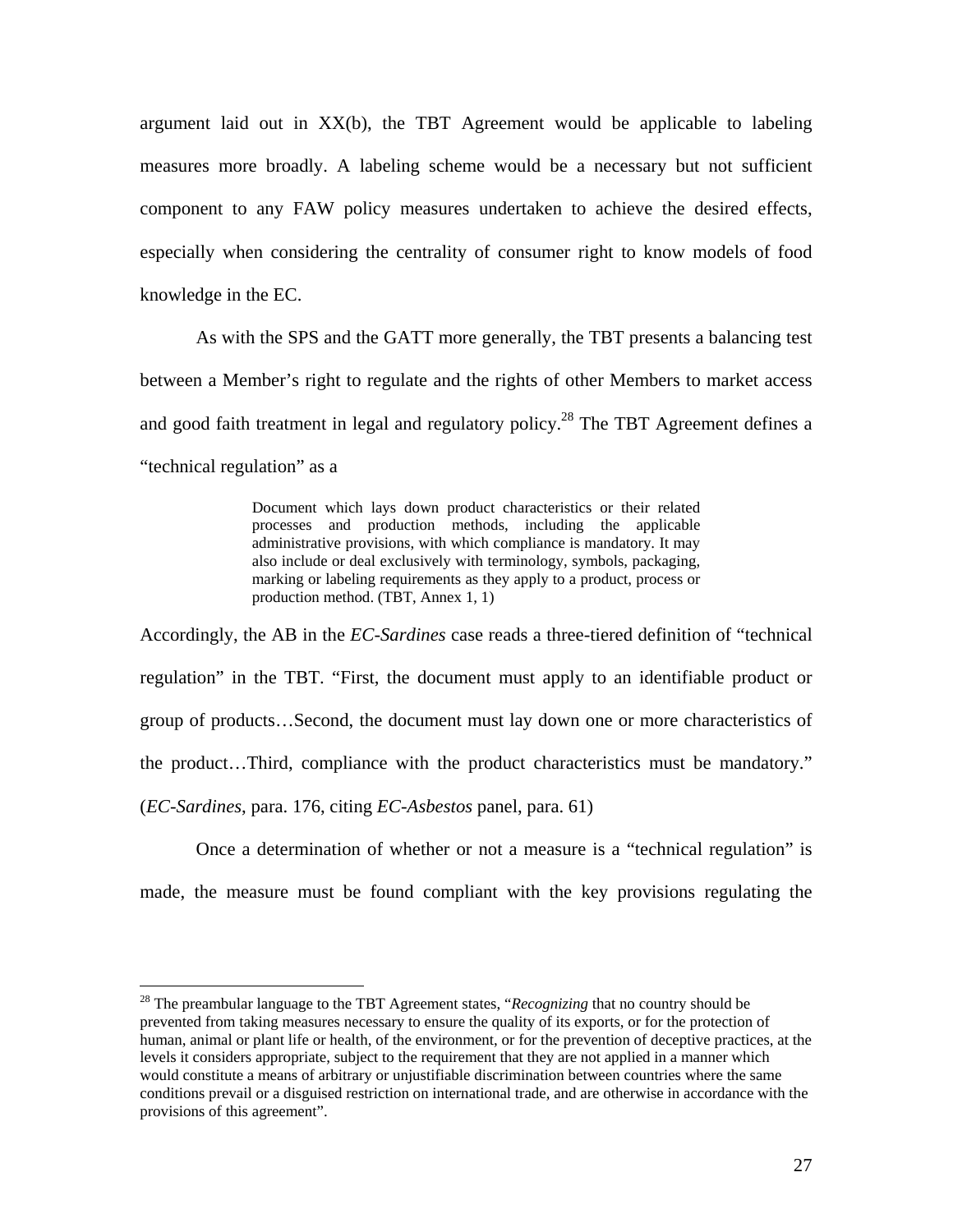"preparation, adoption and application of Technical Regulations by Central Government Bodies" under Article  $2<sup>29</sup>$  especially Articles 2:2, and 2:4<sup>30</sup>, which state

> 2.2. Members shall ensure that technical regulations are not prepared, adopted or applied with a view to or with the effect of creating unnecessary obstacles to international trade. For this purpose, technical regulations shall not be more trade-restrictive than necessary to fulfill a legitimate objective, taking account of the risks non-fulfillment would create. Such legitimate objectives are, *inter alia*: national security requirements; *the prevention of deceptive practices*; *protection of human health or safety, animal or plant life or health, or the environment*. In assessing such risks, relevant elements of consideration are, *inter alia*: available scientific and technical information, related processing technology or intended end-uses of products. (italics added)

> 2.4. Where technical regulations are required and relevant international standards exist or their completion is imminent, *Members shall use them, or the relevant parts of them, as a basis for their technical regulations except when such international standards or relevant parts would be ineffective or inappropriate means for the fulfillment of the legitimate objectives pursued.* (emphasis added)

Thus, in order to be accepted as "technical regulations", labeling requirements must: be the least trade restrictive measure necessary to fulfill a legitimate objective; adhere to specified risk assessment measures; and only deviate from existing international standards where such standards "would be ineffective or inappropriate" in light of the legitimate objective at hand.

 Assessing whether or not a FAW measure is defensible under the TBT Agreement, then, entails two primary questions: first, does the measure fall within the three-tiered definition of "technical regulation"? If so, does the measure conform to requirements of 2.2 and, if part of a regulation enacted unilaterally, 2.4? I address both questions in turn.

 $^{29}$  Adoption of technical regulations by non-governmental bodies, addressed in Article 3, must be made compliant with the requirements of Article 2. (TBT, 3:5)

<sup>&</sup>lt;sup>30</sup> Other relevant subparagraphs include 2.1 (a general MFN and National Treatment provision), 2.3 (an elucidation of the general principle of *rebus sic stantibus*), and 2.7 (a provision encouraging equivalency agreements).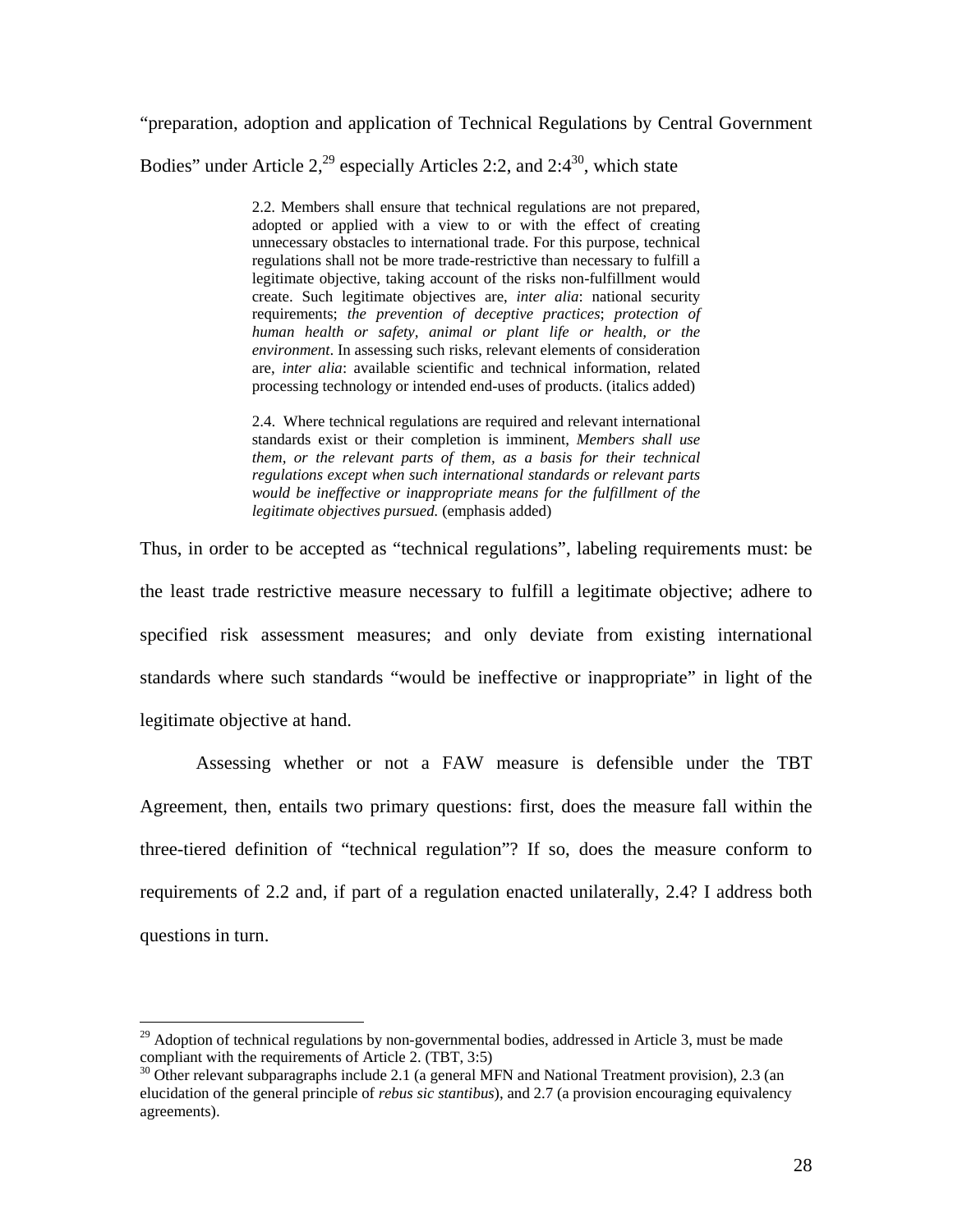#### **III. A. 1. Is the FAW Measure a "Technical Regulation"?**

A FAW labeling measure would probably apply to food and fiber products derivative of livestock production. Such measures would likely be de facto mandatory, although II.B.1. indicates that the WQ standards would be de jure voluntary and thus not coverable under TBT review. A second ambiguity is whether or not FAW measures would 'qualify' with the second question raised by the *EC-Sardines* AB, as to whether or not such labeling requirements would be "lay[ing] down one or more characteristics of the product", insofar as FAW PPMs are process rather than product characteristics. However, as long as "product characteristics" can reasonably be said to include PPM measures in which the consumers have professed an interest, than such measures would be categorized as "technical regulations".

#### **III. A. 2. Is the FAW Measure Properly Taken Pursuant to a Legitimate Objective?**

Whether the measure taken is appropriate or not has generally been interpreted by asking the question: is it the "least trade restrictive alternative reasonably available"? Additionally, a labeling measure could also be subject to review under Article III.4 as a "law, regulation, or requirement" with trade disruptive effects, with subsequent potential recourse to Article XX in case of failure to satisfy a "likeness" analysis. In both cases, see the analysis under Article XX at III.D. (*infra*)

# **III. B. Measures "Necessary to Protect Human or Animal Health": the SPS Agreement and the OIE Code**

 Measures "necessary to protect human or animal health" will fall under the more stringent judicial review of the Sanitary and Phytosanitary Measures Agreement. SPS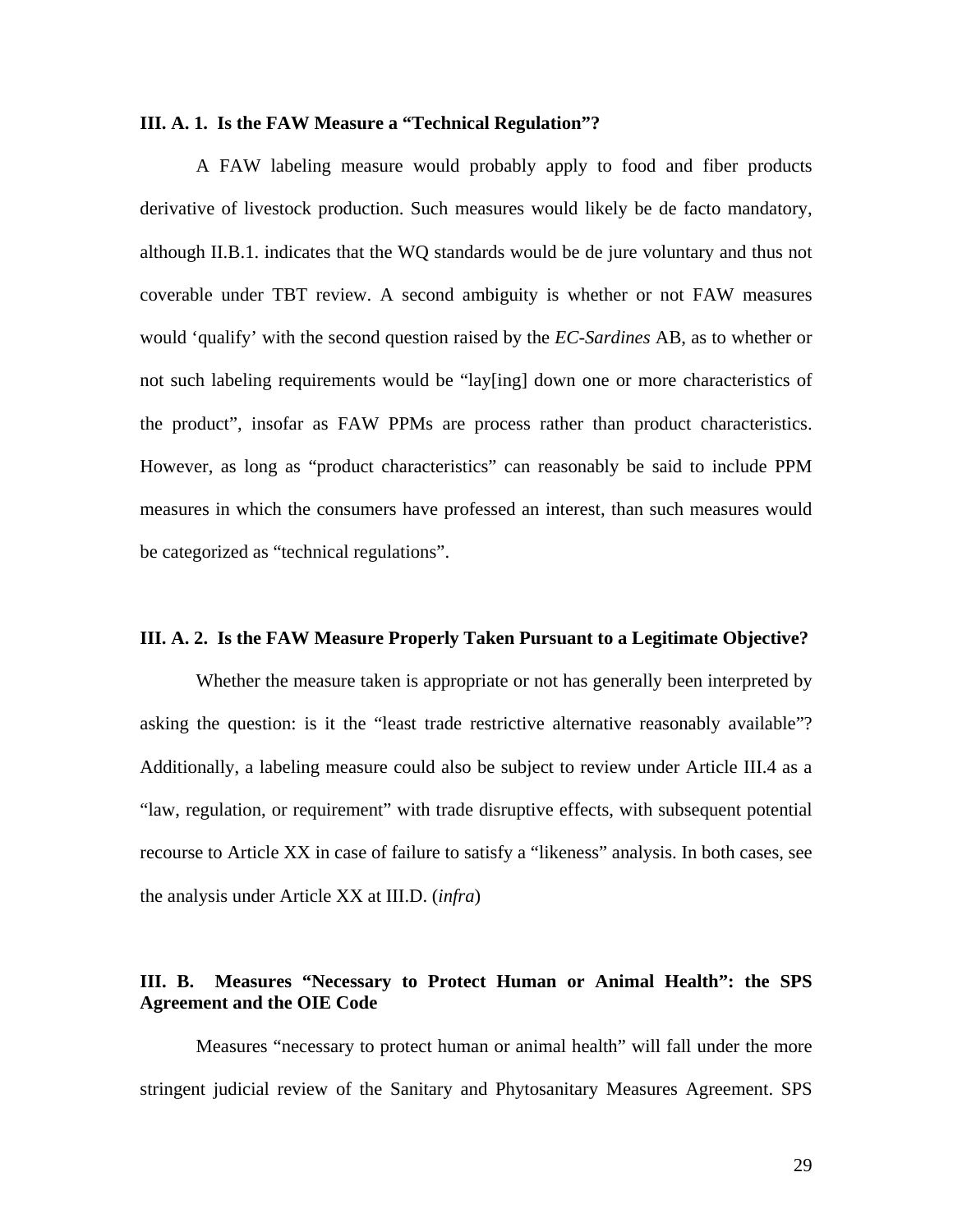review raises questions about the scientific process of risk assessment and the potential scope of the precautionary principle in SPS measures; the latter question is relevant to FAW measures insofar as CAFO livestock housing contributes to the spread of antibioticresistant pathogens and zoonotic disease transference (see *infra*, at III.E.2). Section III.B.1. examines the Appellate Body's *EC-Hormones* ruling to better understand the likely hurdles facing a FAW measure's scientific assessment.

 Whereas the SPS Agreement applies broadly to measures "necessary to protect human or animal health", the Agreement explicitly deems measures taken in compliance with the codes and guidelines of Codex Alimentarius, the World Organization for Animal Health (the OIE), and the International Plant Protection Commission to be deemed compliant with the SPS Agreement. Section III.B.2. therefore examines the role of the OIE in determining what constitutes scientific assessment and which practices are currently codified under the Terrestrial Animal Health Code.

#### **III. B. 1. The Sanitary and Phytosanitary Measures Agreement**

 As a treaty of cumulative application, the Agreement on the Application of Sanitary and Phytosanitary Measures—included, like the TBT, in the WTO Treaty applies with equal force as do the provisions of the GATT 1994. As with the III-XI-XX nexus, however, if a measure is deemed to fall under the SPS Agreement, it is not reviewable under the TBT agreement. In effect, the SPS Agreement is a thorough explication of the justifiability of measures taken pursuant to XX(b) and the chapeau to Article XX, and which imposes extra measures on countries desiring to go beyond internationally recognized standards.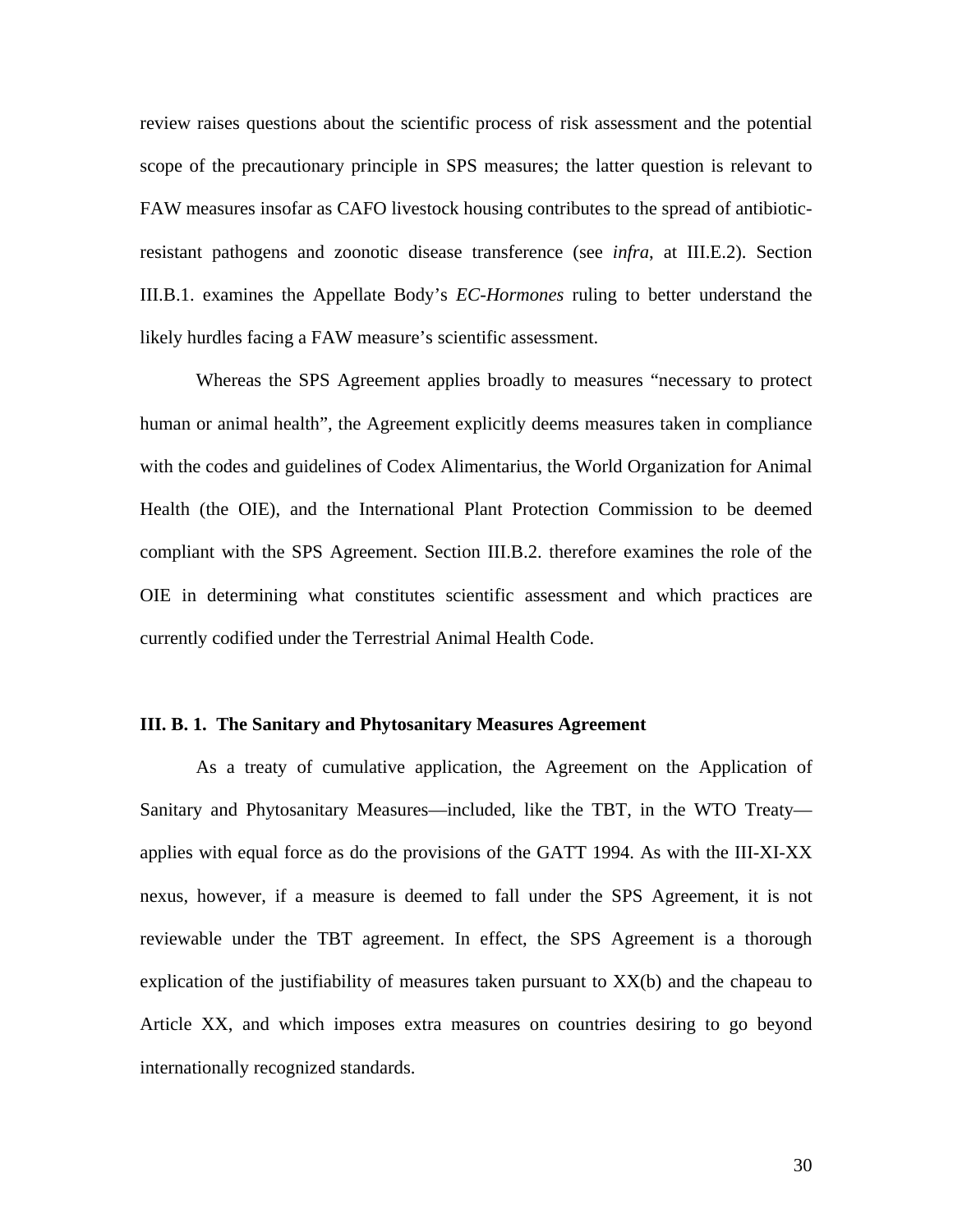Within the SPS Agreement, Articles 2-5 have potentially significant applications regarding FAW measures. These Articles cover: "basic rights and obligations" (Article 2), "harmonization" (Article 3), "Equivalence" (Article 4), and "assessment of risk and determination of the appropriate level of sanitary and phytosanitary protection" (Article 5). At it's core, the SPS allocates the proper balancing of a Member's right to invoke higher than internationally agreed upon SPS standards against the other Members' right to be free from "arbitrarily or unjustifiably discriminat[ory]" measures (SPS Article 2:3).

The 1998 *EC-Hormones* case was the first case in which an SPS-applicable measure reached AB review, and its ruling had important implications for the interpretation of the precautionary principle and the right of nations to set higher than internationally agreed upon SPS standards in WTO case law. While the AB in *EC-Hormones* rules that the precautionary principle is visible in various parts of the SPS text, its invocation must be applied equally to all relevant categories of hormones. In relevant part, the AB states

> Articles 5.1 and 5.2 do not prescribe a particular type of risk assessment and do not prevent members from being cautious in their risk assessment exercise (*EC-Hormones,* para. 121)

> There is no need to assume that Article 5.7 exhausts the relevance of the precautionary principle. It is reflected also in the sixth paragraph of the preamble and in Article 3.3 (*EC-Hormones*, para. 124)

> In most cases, responsible and representative governments tend to base their legislative and administrative measures on "mainstream" scientific opinion. In other cases, equally responsible and representative governments may act in good faith on the basis of what, at a given time, may be a divergent opinion coming from qualified and respected sources. By itself, this does not necessarily signal the absence of a reasonable relationship between the SPS measure and the risk assessment, especially where the risk involved is life-threatening in character and is perceived to constitute a clear and imminent threat to public health and safety. Determination of the presence or absence of that relationship can only be done on a case-to-case basis, after account is taken of all considerations rationally bearing upon the issue of potential adverse health effects (*EC-Hormones*, para. 194)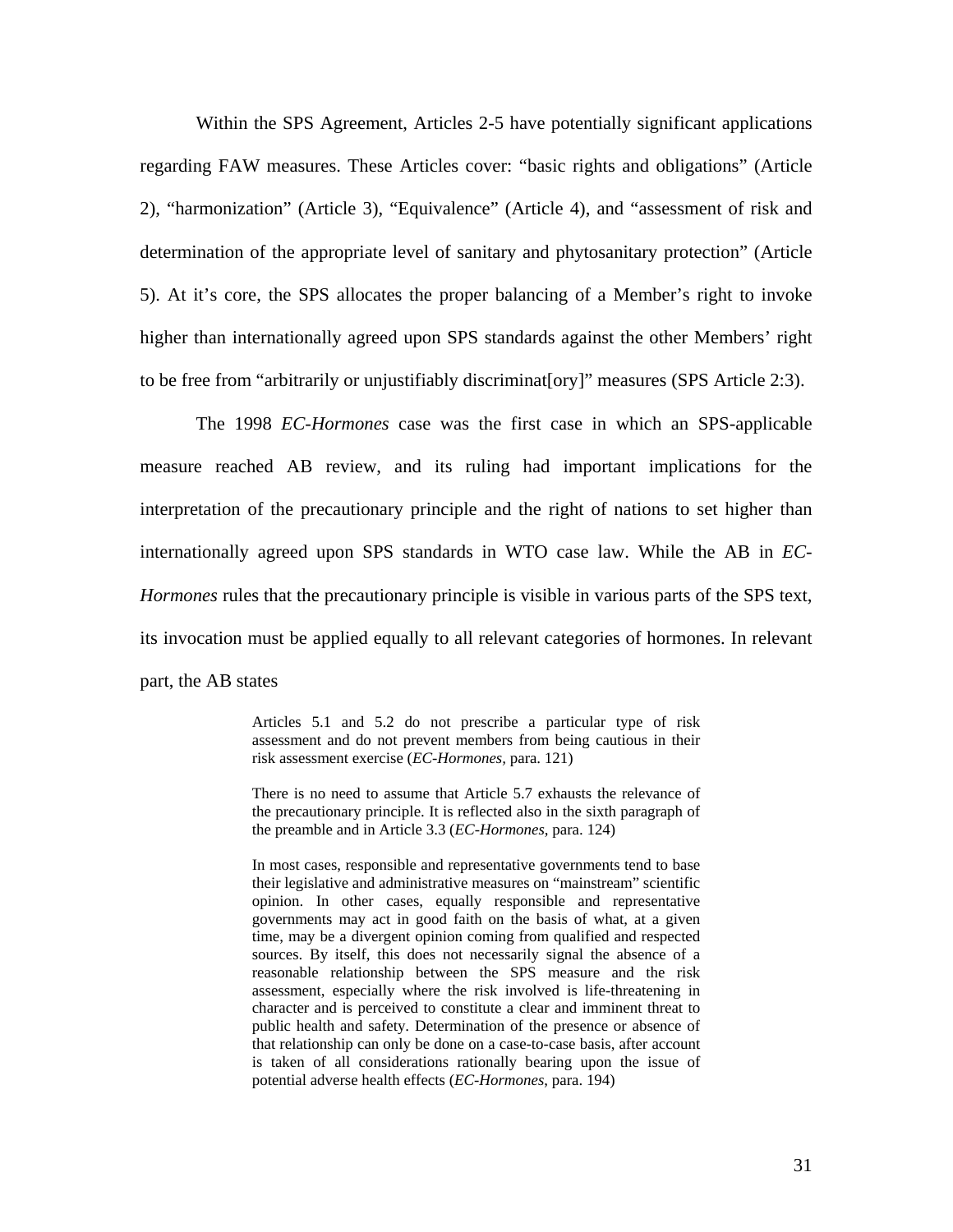The panel finds that, assuming these factors could be taken into account in a risk assessment, the European Communities has not provided convincing evidence that the control or prevention of abuse of the hormones here involved is more difficult than the control of other veterinary drugs, the use of which is allowed in the European Communities. (*EC-Hormones*, para. 203)

The AB's ruling on the precautionary principle and its application thus allow for Members to base their SPS measures on standards above those of international bodies, but only so long as the level of appropriate risk assessment is applied across the board to all relevant types of potential risks.

As relating to FAW measures intended to allay the threat of zoonotic disease transference and antibiotic-resistant pathogens, the "necessary to protect human…life or health" argument raised pursuant to XX(b) are of particular relevance to the standard laid out in the SPS Agreement, insofar as measures found compliant with the SPS are to be deemed compliant with  $XX(b)$ <sup>31</sup> (see III.E.1, *infra*, for more on this argument)

In order for a FAW measure "necessary for the protection of human, animal or plant life or health" (SPS Agreement, Article 2:1) that exceeds the relevant provisions of the Codex Alimentarius, the OIE, or another or other international bodies to pass muster under the provisions directly laid out in the SPS Agreement, it must

- Be "applied only to the extent necessary to protect human, animal or plant life or health, [be] based on scientific principles, and [not be] maintained without sufficient scientific evidence" excepting 5:7 (SPS, 2:2)
- Be applied in good faith (as understood in the chapeau to XX) (SPS, 2:3)
- Be in conformity with international standards (SPS, 3:2) except when in possession of a scientific justification or defense under Article 5 (SPS, 3:3)
- Ensure that SPS measures "are based on an assessment, as appropriate to the circumstances, of the risks to human, animal, or plant life or health" (SPS, 5:1)

<sup>&</sup>lt;sup>31</sup> "Sanitary or phytosanitary measures which conform to the relevant provisions of this Agreement shall be presumed to be in accordance with the obligations of the Members under the provisions of GATT 1994 which relate to the use of sanitary or phytosanitary measures, in particular the provisions of Article XX(b)." (SPS Agreement, Article 2:4)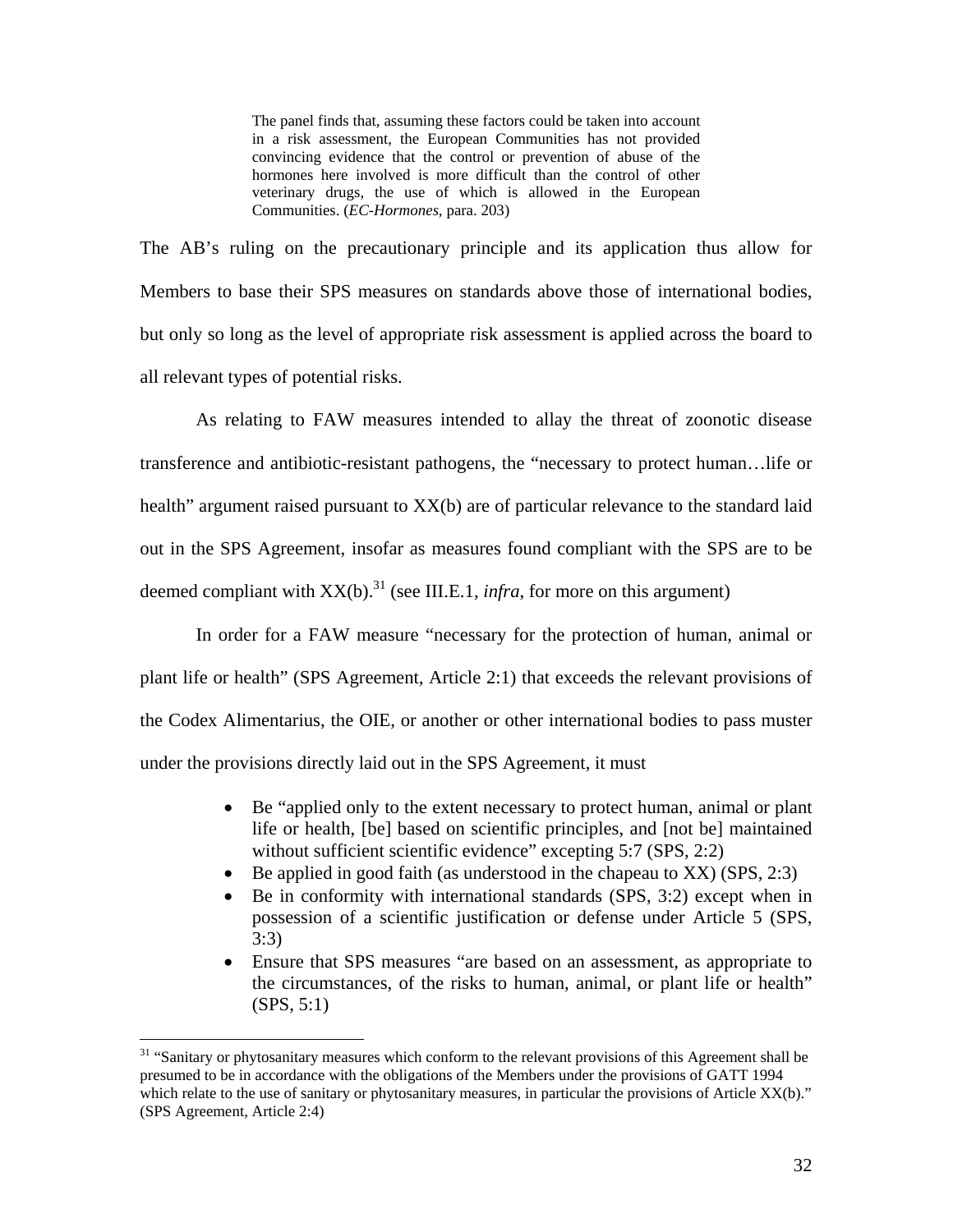- Be cognizant, in the assessment of risk, of "available scientific evidence; *relevant processes and production methods*…prevalence of specific diseases or pests…relevant ecological and environmental conditions; and quarantine or other treatment" (SPS, 5:2, emphasis added)
- Be balanced against the economic damages of applying or not applying SPS measures, which include "the potential damages in terms of loss of production or sales in the event of the entry, establishment or spread of a pest or disease; the cost of control or eradication in the territory of the importing Member; and the relative cost-effectiveness of alternative approaches" (SPS, 5:3)
- Be sure to avoid unnecessary trade restrictiveness, variously defined (SPS, 5:4-5:6)
- Be allowed, "in cases where relevant scientific evidence is insufficient…[to] provisionally adopt sanitary or phytosanitary measures on the basis of available pertinent information…In such circumstances, Members shall seek to obtain the additional information necessary for a more objective assessment of risk…within a reasonable period of time." (SPS, 5.7)

Many of the above requirements can be read as a point by point iteration of the various elements of a good faith test. Additionally, the exceptions carved out for Members to exceed internationally approved SPS measures are specifically meant to be "provisional" and contingent upon scientific verifiability.

However, in all cases concerning vital interests to human life and health, the AB asserts that "the object and purpose of the SPS agreement justif[ies] the examination and evaluation of all such risks for human health *whatever their precise and immediate origin may be.*" (*EC-Hormones*, para. 206, emphasis added) Again, the analysis in III.E.1 (*infra*) on antibiotic resistance is potentially relevant under this heading.

In the case of FAW measures intended to protect animal welfare, the analysis in *Hormones*—and the SPS generally—is of limited utility in cases where OIE guidelines do not yet exist, given that any measure intended to use applied science to protect animal welfare would probably not meet the high bar variously laid out in the SPS agreement referring to the "necess[ity] to protect animal health". On the other hand, however, the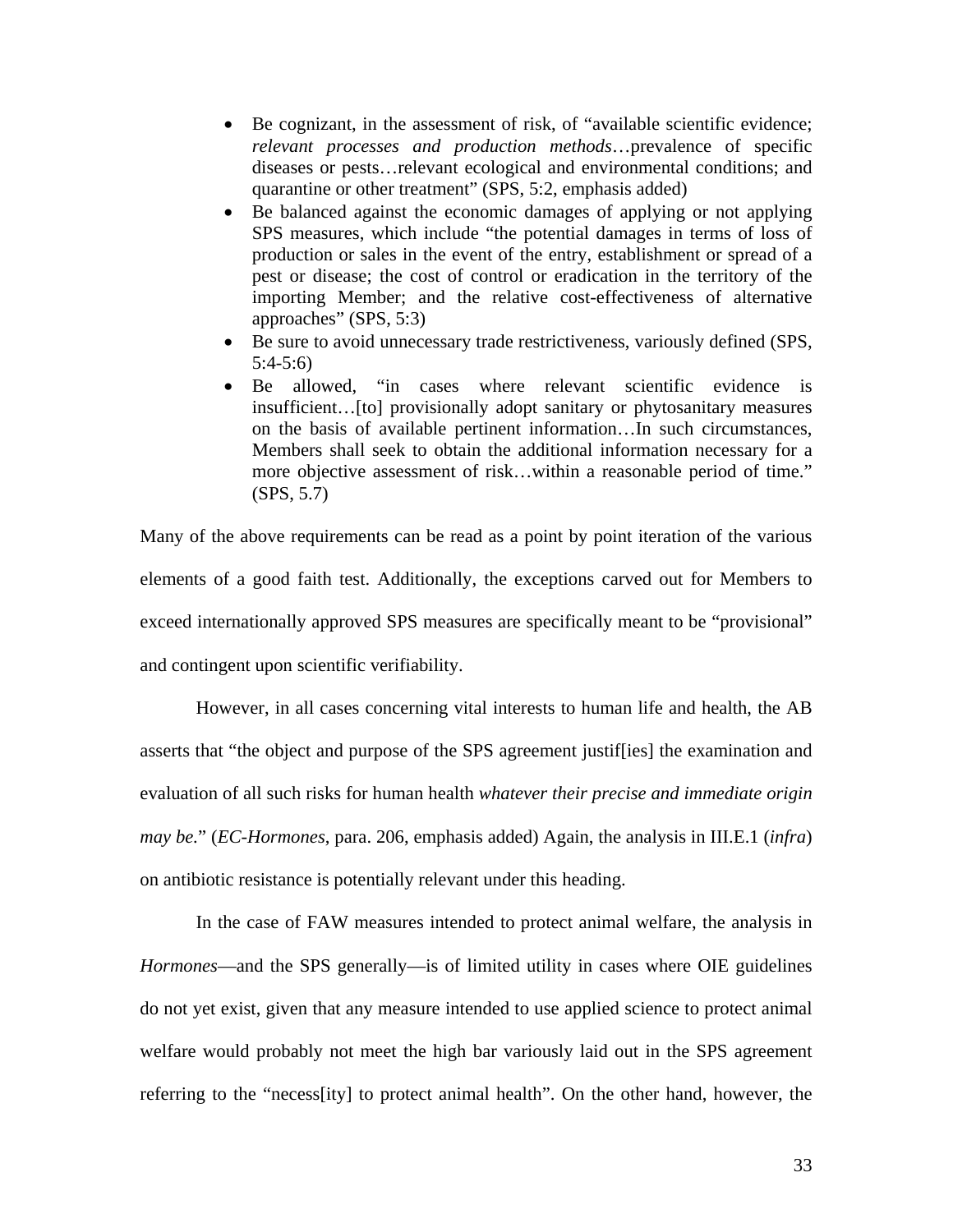ruling in *Hormones* that therapeutic and zootechnical vs. growth-promoting applications of antibiotics are different in scope and duration and that distinguishing between them is "not, in itself, "arbitrary and unjustifiable" (*Hormones*, para. 223) lends credence to the argument restricting CAFO systems under XX(b) (see *infra*, at III.E.1).

#### **III. B. 2. International Regulatory Harmonization: FAW and the OIE**

In its opening language, the SPS Agreement states

*Desiring* to further the use of harmonized sanitary and phytosanitary measures between Members, on the basis of international standards, guidelines and recommendations developed by relevant international organizations, including the Codex Alimentarius Commission, the International Office of Epizootics, and the relevant international and regional organizations operating within the framework of the International Plant Protection Convention, without requiring Members to change their appropriate level of protection of human, animal or plant life or health.

Also called the World Organization for Animal Health, the Office Internationale des Epizooties (OIE) has branched out from its founding mandate to deal with global health pandemics in 1924 to become the leading international body working on the assessment and codification of farm animal welfare regulations.

 The OIE's work on animal welfare has picked up speed over the last five years. First identified as a priority in the OIE Strategic Plan 2001-2005, the OIE adopted the FAW mission in 2002, and has subsequently sponsored the first Global Conference on Animal Welfare (which met in Paris from 23-25 February 2004) and is planning a second Global Conference to be held in Cairo in October 2008.

 A Permanent Animal Welfare Working Group was established by the Member states at the  $70<sup>th</sup>$  OIE General Session in May 2002. Five of the animal welfare codes to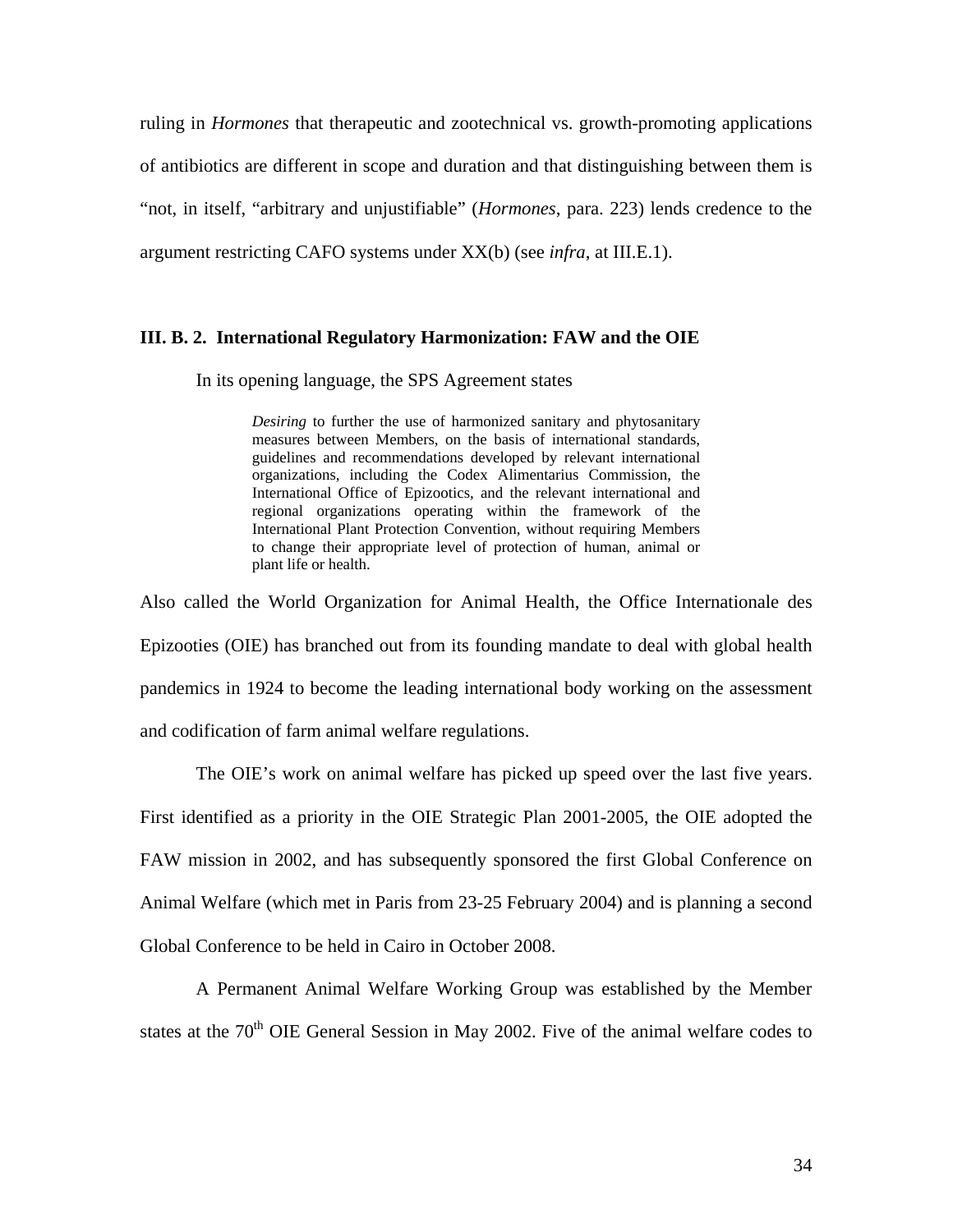be included in the OIE *Terrestrial Animal Health Code* were adopted at the 73<sup>rd</sup> General

Session, in May 2005, which cover conditions pertaining to transport and slaughter.

 As Bernard Vallat, OIE Director-General notes in the Foreword to the First Global Conference,

> the OIE's aims in the field of animal welfare consist first and foremost of proposing guidelines for adoption by our International Committee. Member countries wishing to engage in trade in animals or animal products will then be able to use these guidelines on a bilateral basis…Ultimately, these guidelines will also lead to a gradual harmonisation of existing national and regional legislation...

This reading of the OIE's role accords with the SPS's preambular language, with the advisory function of OIE and Codex regulations more generally, and with the EU's gradualist legal and policy strategy.

 This section proceeds in two parts. Part A examines the role of science in the codification of FAW norms, pointing out in particular how FAW science is applied rather than basic science and, as such, necessarily involves a balancing of different disciplinary views with and against each other. Part B looks at the Terrestrial Animal Health Code to determine what measures would be justified as OIE-approved (and, by extension, deemed WTO-compliant).

#### **III. B. 2. a. The Role of Science in Assessing FAW**

 In some respects, the deference to expert authority in the form of scientific validation is the linchpin without which international cooperation in the assessment of FAW and FAW measures would be far less likely to succeed. However, this deference is not without bias. Different stakeholders have different views about which kinds of science should be preferenced.

## As David Fraser notes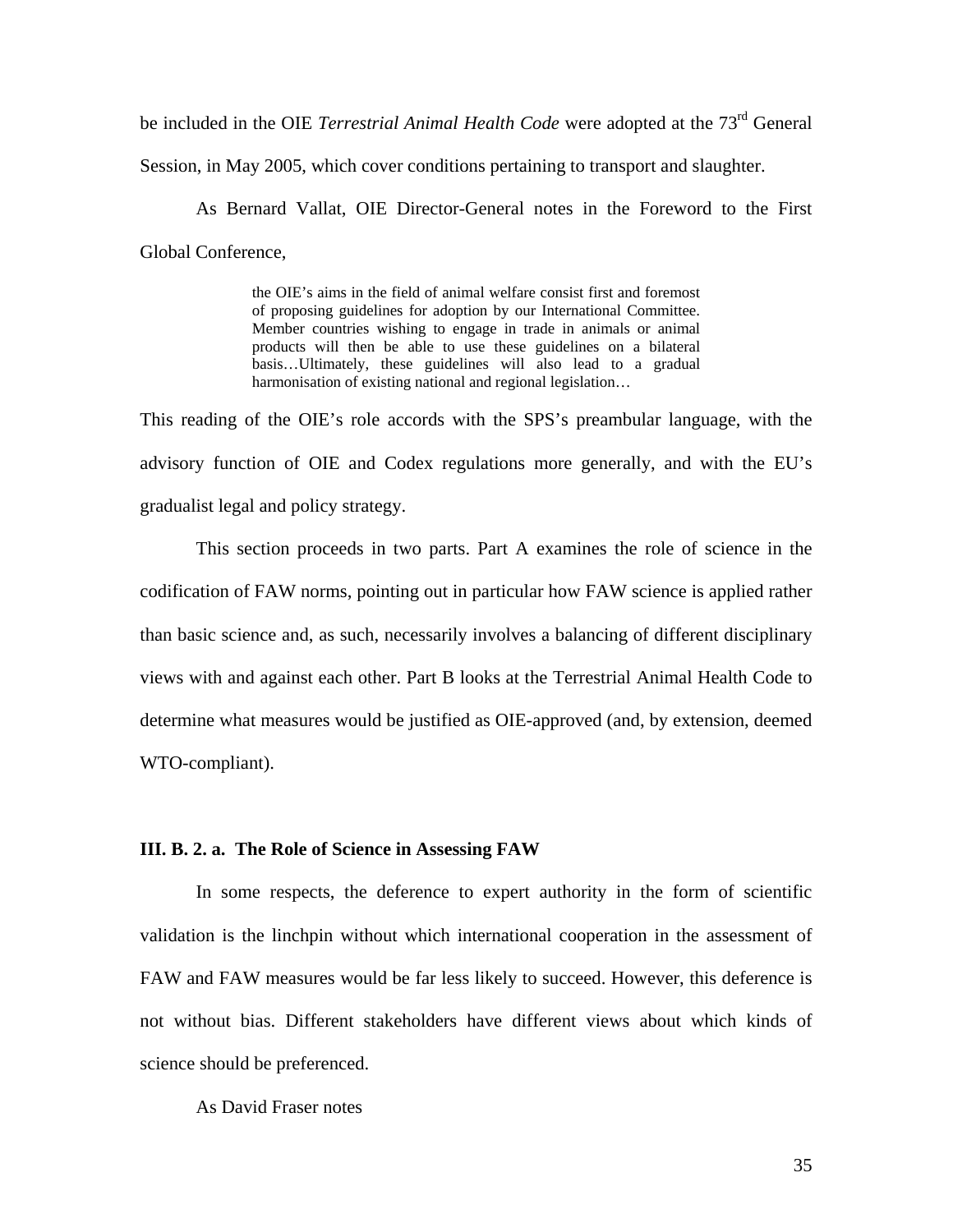Within society, we can discern three different views about what is important for animal welfare. One is a 'biological functioning' view which holds that animal welfare depends on a high level of health, growth, production efficiency and correlated traits; this view is especially common among intensive animal producers and some veterinarians and animal scientists. A second is a 'natural living' view which holds that animals should be free to lead relatively natural lives and to use their species-typical adaptations, often in a relatively natural environment. This view is common among consumers and many critics who object to the industrialisation of animal agriculture. A third view emphasises the 'affective states' of animals and advocates preventing negative states (pain, suffering) and permitting positive states (comfort, contentment). This view is common in humanitarian thinking and among some animal welfare scientists…It would be reassuring to think that science could arbitrate among these views…Instead, we see different scientists incorporating these different views of animal welfare into their scientific work. (Fraser, 2004)

The objective, then, is "to strike a defensible balance among the[se] three elements" of

biological functioning, natural living, and affective states.<sup>32</sup>

It follows that different stakeholder groups will have differing views on which

element predominates. To take one example,

 $\overline{a}$ 

Perdue Farms Incorporated states that it abides by "scientifically sound" guidelines based on principles from the American humane Association and the National Chicken Council. Veterinarians, outside experts and Poultry Welfare Officers from the Poultry Welfare Council sign off on the welfare of Perdue's birds. Both drawing selectively from scientific literature and convening expert panels can be flexibly applied. *Value judgments concerning the relative importance of one welfare indicator over another* (e.g., behavioral vs. physiological) or concerning the relative importance of maintaining profitability in certain producer groups…may influence the way that science is used in developing welfare standards (Thompson *et al*, citations omitted, emphasis added)

The same tendency to overemphasize one relevant category—in this case, 'biological functioning<sup>33</sup>—at the expense of others while maintaining full backing by relevant scientific data is equally true for proponents of 'natural living' and 'affected states'.

 $32$  And this is as it should be, because "Animal Welfare is not a term that arose in science to express a scientific concept. Rather it arose in society to express ethical concerns regarding the treatment of animals." (Duncan and Fraser)

 $33$  Thus do many in the "livestock production advocates" camp tend to view animal welfare through a powerfully human-oriented lens. For one particularly striking case, a 1981 publication by the US Council for Agricultural Science and Technology (1981) entitled *Scientific Aspects of the Welfare of Food Animals* proffered the following definition of welfare: "the principle (sic) criteria used thus far as indexes of the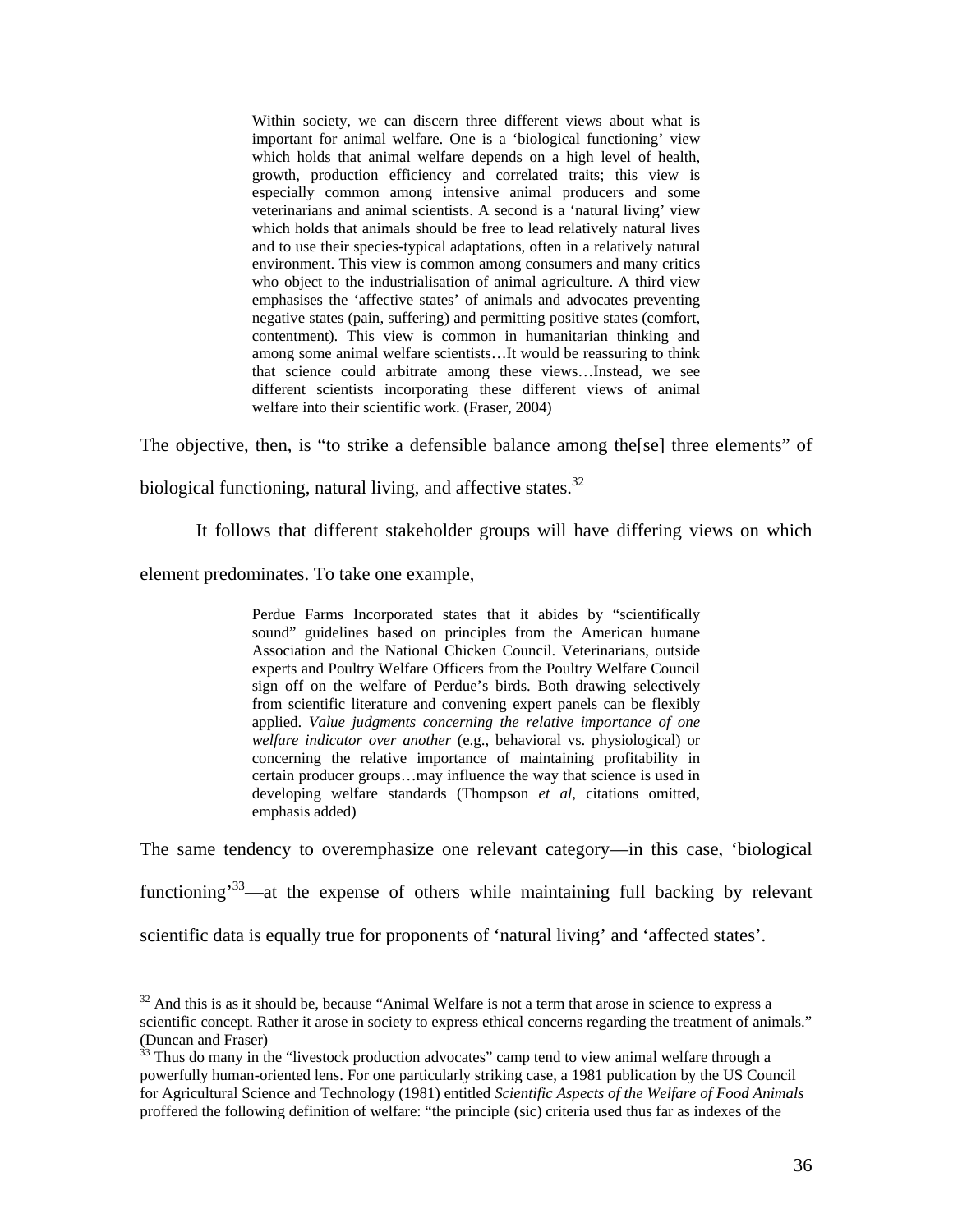Animal welfare science is applied rather than basic science, and therefore the three categories in question can each be linked to the relative weight placed upon them by the different scientific subdisciplines that together form the animal welfare scientist's gestalt whole: ethology, veterinary pathology, veterinary epidemiology, and stress physiology. (Sandøe *et al*, 41) To further illustrate the manner in which disciplinary predisposition weights the outcome of stocking density valuation, an ethologist will most likely conclude

> That free range hens have a better life than battery hens in traditional barren cages because they can exercise a number of behaviours that battery hens cannot (e.g. dust bathe, scratch and lay their eggs in a nest). Other applied scientists have based their views on veterinary pathology. They have come to the conclusion that battery hens have the better life because their mortality rates are much lower than those of free range hens. (Sandøe *et al*, 43)

Just as human interests in civil and political rights can clash with human interests in economic and social rights,  $34$  with the result being a necessary weighing and balancing of rights one against the other, animal welfare scientists must weigh the preponderance of evidence and interests for and against various positions by using the disciplinary optics of basic science to inform their applied decisions.

The role of science at the OIE, then, is the laudable and practical task of balancing different views within compartmentalized areas of the scientific community about what constitutes welfare. Thus, the result is not a basic scientific decision about testing a

welfare of animals in production systems have been rate of growth or production, efficiency of feed use, efficiency of reproduction, mortality and morbidity." (CAST 1981, from Rollin 2007)

The "livestock production" view of welfare, influenced by public influence over the last two decades, would be unlikely to issue another such bald statement equating the primary parameters of animal unit profitability with animal welfare. Nonetheless, more recent claims, such as Tom Crenshaw's statement in reference to the gestation crate, "it's true that the animals can't turn around, but whether they have a need to do that is difficult to prove" (Jennings 2007) demonstrate the continued prevalence of such views. <sup>34</sup> While acknowledging the centrality of the basic idea of conflict of rights, this can be analogized in the human context quite easily. Humans have often conflicting interests and preferences, and so too do other animals. For example, I might have an organoleptic interest in eating a hot fudge sundae, but balanced against that is my biological interest in physical health and longevity.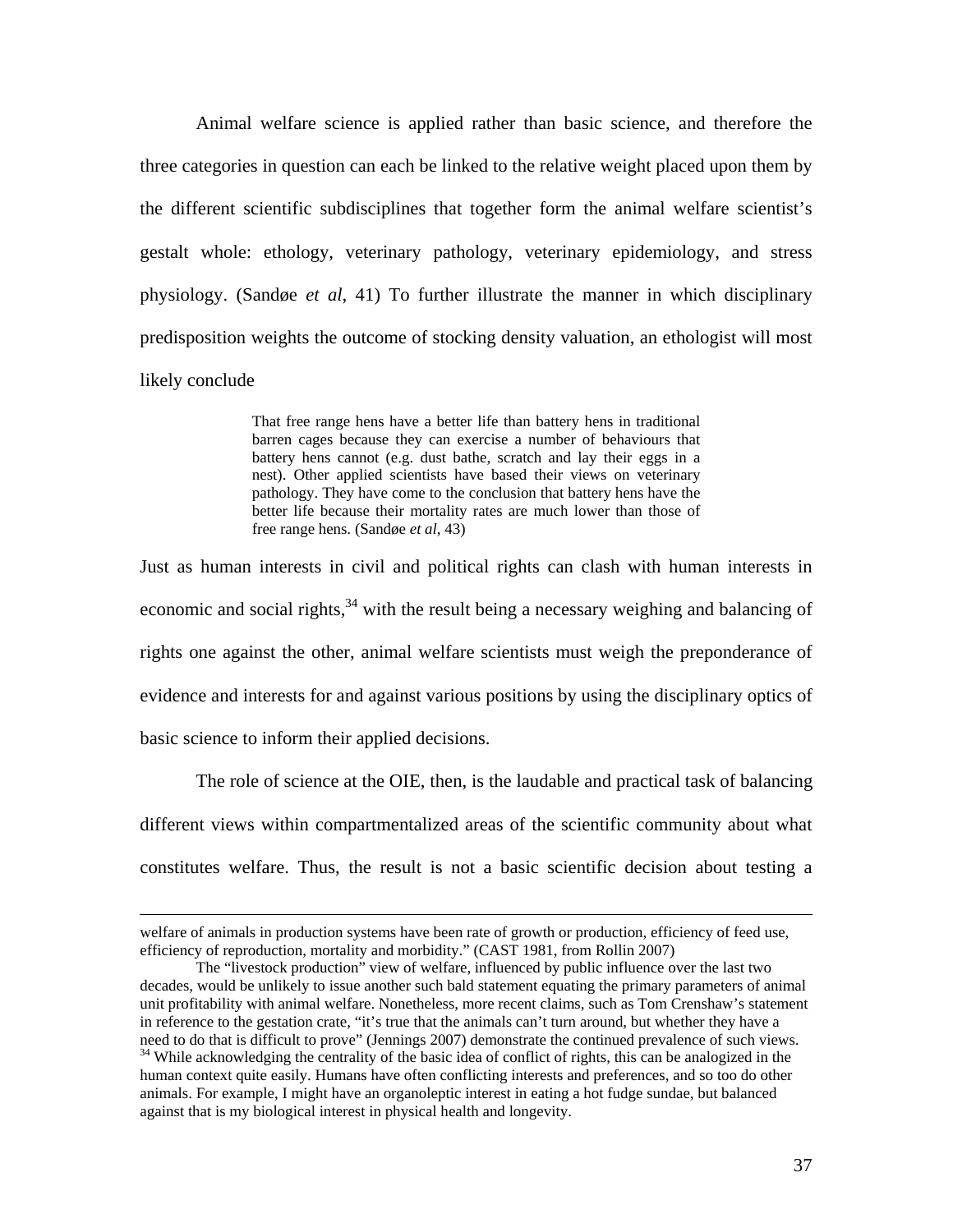hypothesis, but is rather a value-laden balancing test;<sup>35</sup> as a discipline that grew out of social demand rather than scientific rigor per se, animal welfare science necessarily engages in policy-like decisions of interest- and preference-balancing.

Crucially, however, this is not to say that animal welfare science is non-science; rather, it is fed by the groundwork of basic scientific work in various disciplines that help to reveal animal preferences and explain animal physiology and biology without granting unqualified supremacy to any one discipline of basic scientific work.<sup>36</sup>

### **III. B. 2. b. Statutory Codification in the OIE Terrestrial Animal Health Code**

 One of the difficulties of writing a legal and policy advice briefing on FAW measures relates to the rapidly changing terrain in the scientific discovery and regulatory codification of FAW measures at the OIE. Much as the Welfare Quality report is not due to produce end-result EU-wide standards until 2009, the codificatory process at the OIE has so far only addressed transport and slaughter conditions.

 In keeping with its origins as an organization created in the interwar period to combat the spread of epidemic zoonoses, the majority of the Terrestrial Animal Health

 $\overline{a}$ 

<sup>35</sup> As Sandøe *et al* put it, "where an applied ethologist might ask 'Do sows need nest building material or not?', a scientist doing basic work in ethology would probably find the question 'Why is the domestic pig one of the few hoof-bearing animals that constructs a nest?' much more interesting. In basic science, questions become more interesting the more generally applicable they are. The first question above is very restricted...It follows that the answers to it will not help us to understand the behaviour of other species."<br>(Sandøe *et al*, 42)

<sup>&</sup>lt;sup>36</sup> Again, an analogy could be made for the study of human welfare, a domain similarly fraught with claims vying for supremacy; the welfare economist, for example, has a very different idea of what constitutes preference satisfaction than does the anti-globalization neo-luddite, whose preferences for the human 'ideal set' do not themselves line up with those of, say, the religious fundamentalist. Granted, these are not scientific studies and therefore do not fall under the same umbrella as applied FAW science, for the closest analogs to animal welfare science would be behavioral science and human psychology.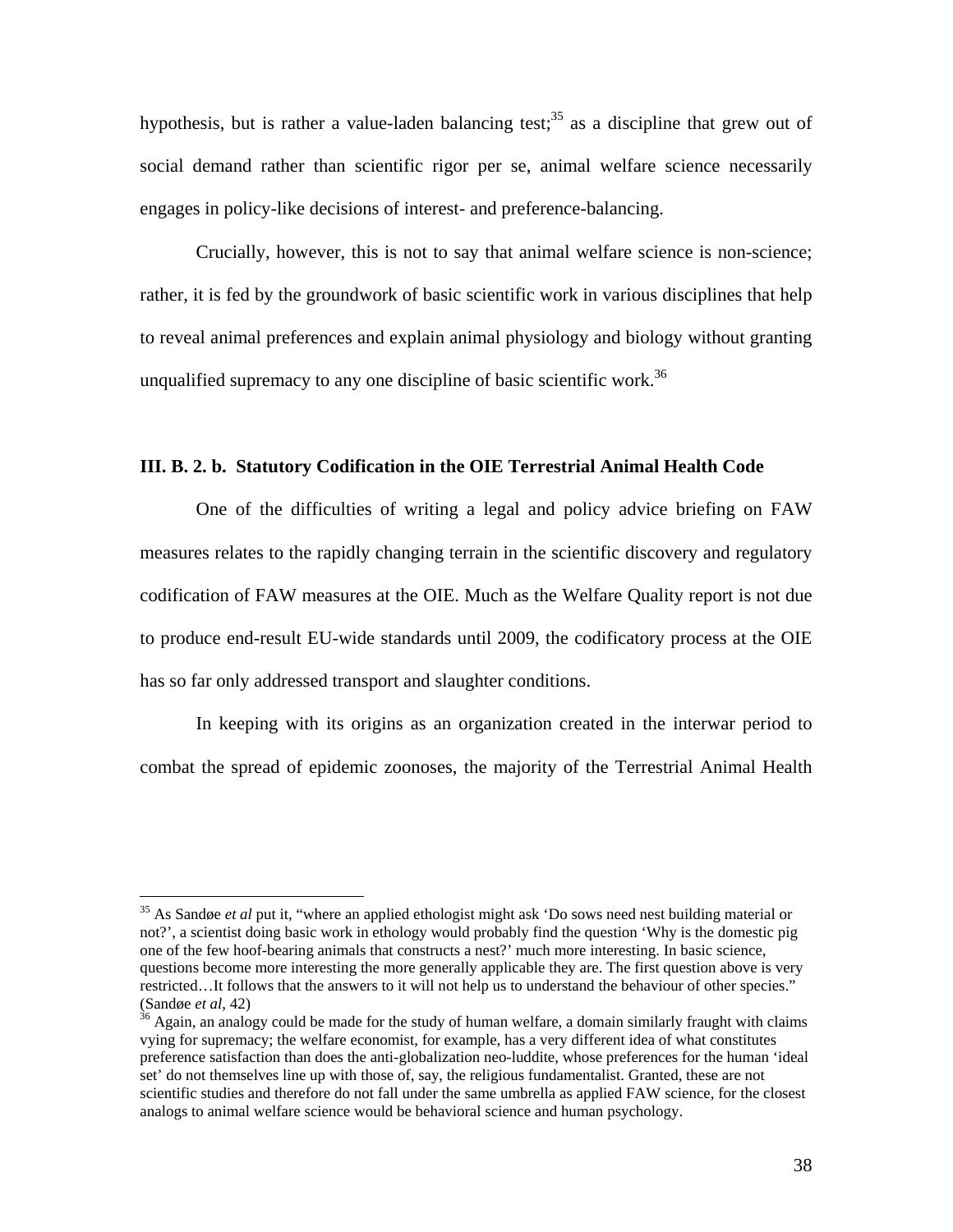Code focuses on disease-preventive measures.<sup>37</sup> Animal Welfare, in the appendices section, is Section 3.7 of the Terrestrial Animal Health Code.

 Section 3.7 of the Terrestrial Animal Health Code contains the following guidelines regulating animal welfare.

- Appendix 3.7.1. Introduction to the Guidelines for animal welfare
- Appendix 3.7.2. Guidelines for the transport of animals by sea
- Appendix 3.7.3. Guidelines for the transport of animals by land
- Appendix 3.7.4. Guidelines for the transport of animals by air
- Appendix 3.7.5. Guidelines for the slaughter of animals
- Appendix 3.7.6. Guidelines for the killing of animals for disease control purposes

Most notably, the OIE does not yet address guidelines for housing conditions and permissible stocking densities, so any measure taken pursuant to such factors could legally rely only on the aspirational language of Appendix 3.7.1 and on the work in progress of the Permanent Animal Welfare Working Group.

 Unlike the lengthy and detailed guidelines laid out in Appendices 3.7.2 through  $3.7.6$ ,  $38$  Appendix 3.7.1. is presented in a more hortatory tone. Nonetheless, it contains a number of key provisions that are intended to guide the OIE's interpretation of animal welfare provisions, and which can be highlighted by a European—or other—country seeking to make a legal defense. In its entirety, Appendix 3.7.1 reads as follows:

 $\overline{a}$ 

<sup>&</sup>lt;sup>37</sup> Part 1 of the Terrestrial Animal Health Code addresses risk analysis, veterinary control of diseases in importing and exporting countries, quarantine procedures, and procedures for measurement of biological animal health. Part 2 outlines response procedures for specific diseases, whether as ailments that strike multiple species (Section 2.2), cattle (Section 2.3), sheep and goats (Section 2.4), equines (Section 2.5), swine (Section 2.6), avian species (Section 2.7), hares and rabbits (Section 2.8), bees (Section 2.9), and other diseases (Section 2.10). Part 3 contains a variety of appendices, and Part 4 includes model international veterinary certificates.

<sup>&</sup>lt;sup>38</sup> Any measure taken pursuant to the parameters established for animal transport and slaughter in appendices 3.7.2 through 3.7.6. will be deemed to comply with the Agreement on Sanitary and Phytosanitary Measures. The specific details and procedures of each appendix are too lengthy and particular to address here, but should be examined in the case of a measure concerning transport or slaughter.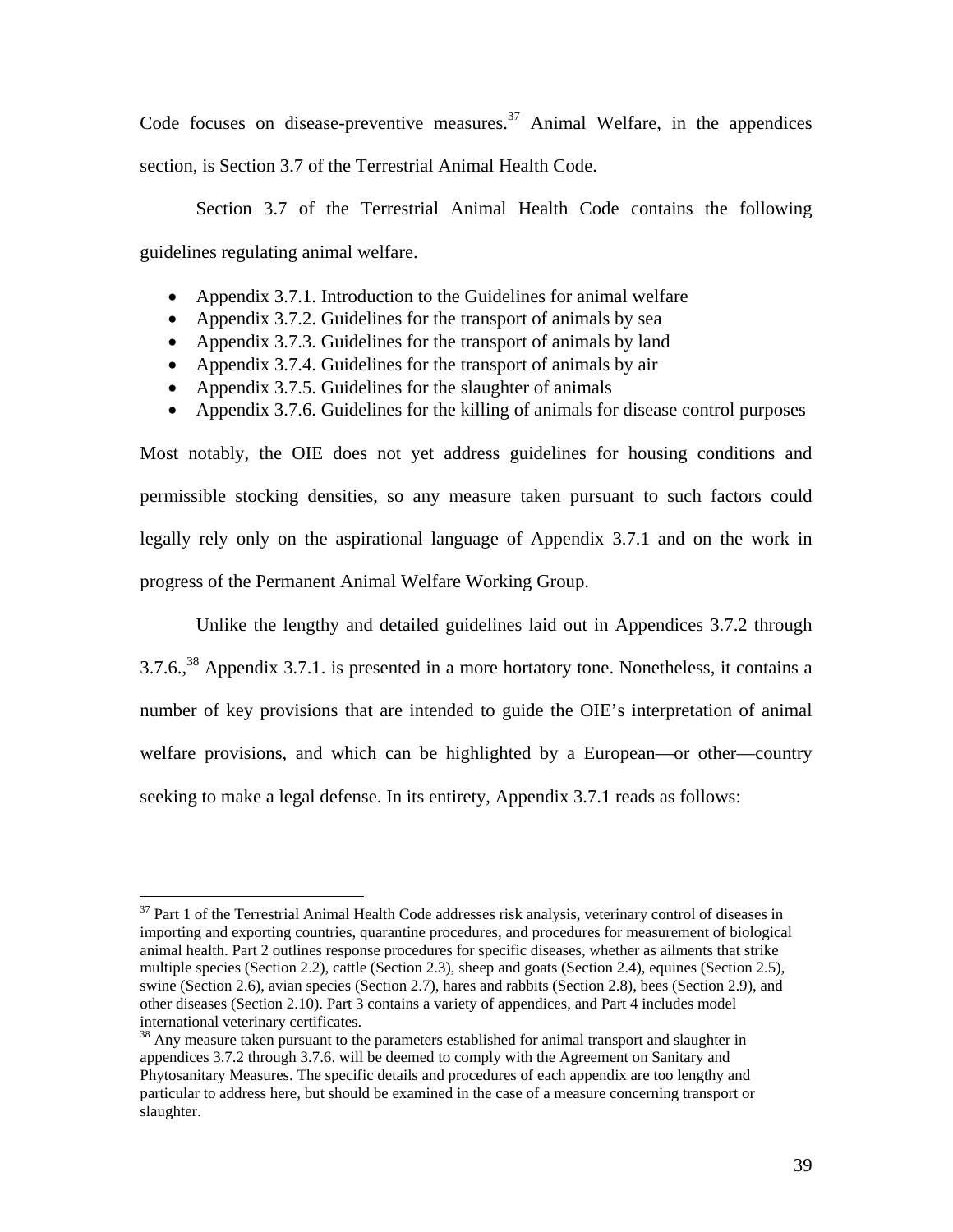# **Guiding principles for animal welfare** (Article 3.7.1.1.)

- 1. That there is a critical relationship between animal health and animal welfare.
- 2. That the internationally recognised 'five freedoms' (freedom from hunger, thirst and malnutrition; freedom from fear and distress; freedom from physical and thermal discomfort; freedom from pain, injury and disease; and freedom to express normal patterns of behaviour) provide valuable guidance in animal welfare.
- 3. That the internationally recognised 'three Rs' (reduction in numbers of animals, refinement of experimental methods and replacement of animals with non-animal techniques) provide valuable guidance for the use of animals in science.
- 4. That the scientific assessment of animal welfare involves diverse elements which need to be considered together, and that selecting and weighing these elements often involves value-based assumptions which should be made as explicit as possible.
- 5. That the use of animals in agriculture and science, and for companionship, recreation and entertainment, makes a major contribution to the wellbeing of people.
- 6. That the use of animals carries with it an ethical responsibility to ensure the welfare of such animals to the greatest extent practicable.
- 7. That improvements in farm animal welfare can often improve productivity and food safety, and hence lead to economic benefits.
- 8. That equivalent outcomes based on performance criteria, rather than identical systems based on design criteria, be the basis for comparison of animal welfare standards and guidelines.

# **Scientific basis for guidelines** (Article 3.7.1.2.)

- 1. Welfare is a broad term which includes the many elements that contribute to an animal's quality of life, including those referred to in the 'five freedoms' listed above.
- 2. The scientific assessment of animal welfare has progressed rapidly in recent years and forms the basis of these guidelines.
- 3. Some measures of animal welfare involve assessing the degree of impaired functioning associated with injury, disease, and malnutrition. Other measures provide information on animals' needs and affective states such as hunger, pain and fear, often by measuring the strength of animals' preferences, motivations and aversions. Others assess the physiological, behavioural and immunological changes or effects that animals show in response to various challenges.
- 4. Such measures can lead to criteria and indicators that help to evaluate how different methods of managing animals influence their welfare.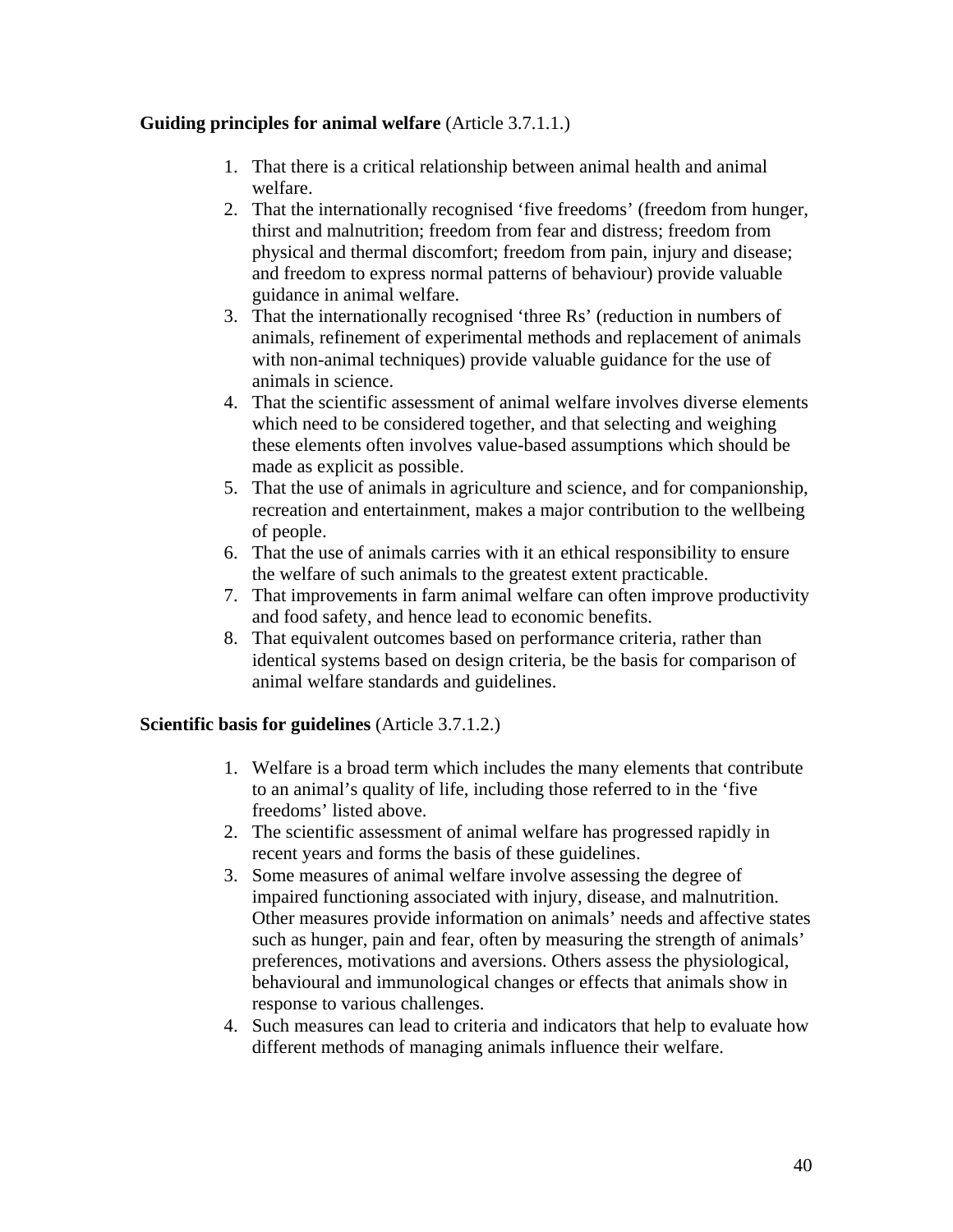The list of elements addressed in 3.7.1. reflects both the likely negotiating history of the animal welfare provisions of the Terrestrial Animal Health Code and the extent to which the "five freedoms" and the "3Rs"39 have become accepted criteria. More broadly, appendix 3.7.1. reflects the OIE working group's realization both that animal welfare science is applied science, and that its mediation in society involves engaging all affected stakeholders.

# **III. C. Tariffs and Taxes: Article III**

 $\overline{a}$ 

Article III of the GATT, which lays out provisions on national treatment and the imposition of internal measures applied equally to what are deemed to be "like" domestic and foreign products, is the primary provision against which the key FAW measures of differential tariffs and taxes must justify themselves.<sup>40</sup> The paragraphs of Article III can be read as a paired general (III:1) and specific (III:2 or III:4) obligation, with III:1 acting as a good faith obligation that "informs" the reading of the subparagraphs of specific relevance. A FAW measure then, would be deemed applicable either to III:2, in the case of taxes, which applies in cases where "like" foreign products are "taxed in excess of" domestic products—or to III:4, in the case of tariffs, which applies to the broader categories of "laws, regulations, and requirements" and "treatment no less favorable". Because most FAW measures intended to manage imports rather than support domestic

<sup>&</sup>lt;sup>39</sup> This paper, however, is focused specifically on farm animal welfare and thus does not address the welfare of animals used for behavioral and toxicological research.<br><sup>40</sup> It is possible that FAW measures could be deemed in conflict with Article XI, which prohibits

quantitative restrictions (for which see III.D, *infra*). However, reading the *Ad* Article III note in light of the object and purpose of FAW measures indicates a greater likelihood of treatment under Article III. (Van den Bossche, 329)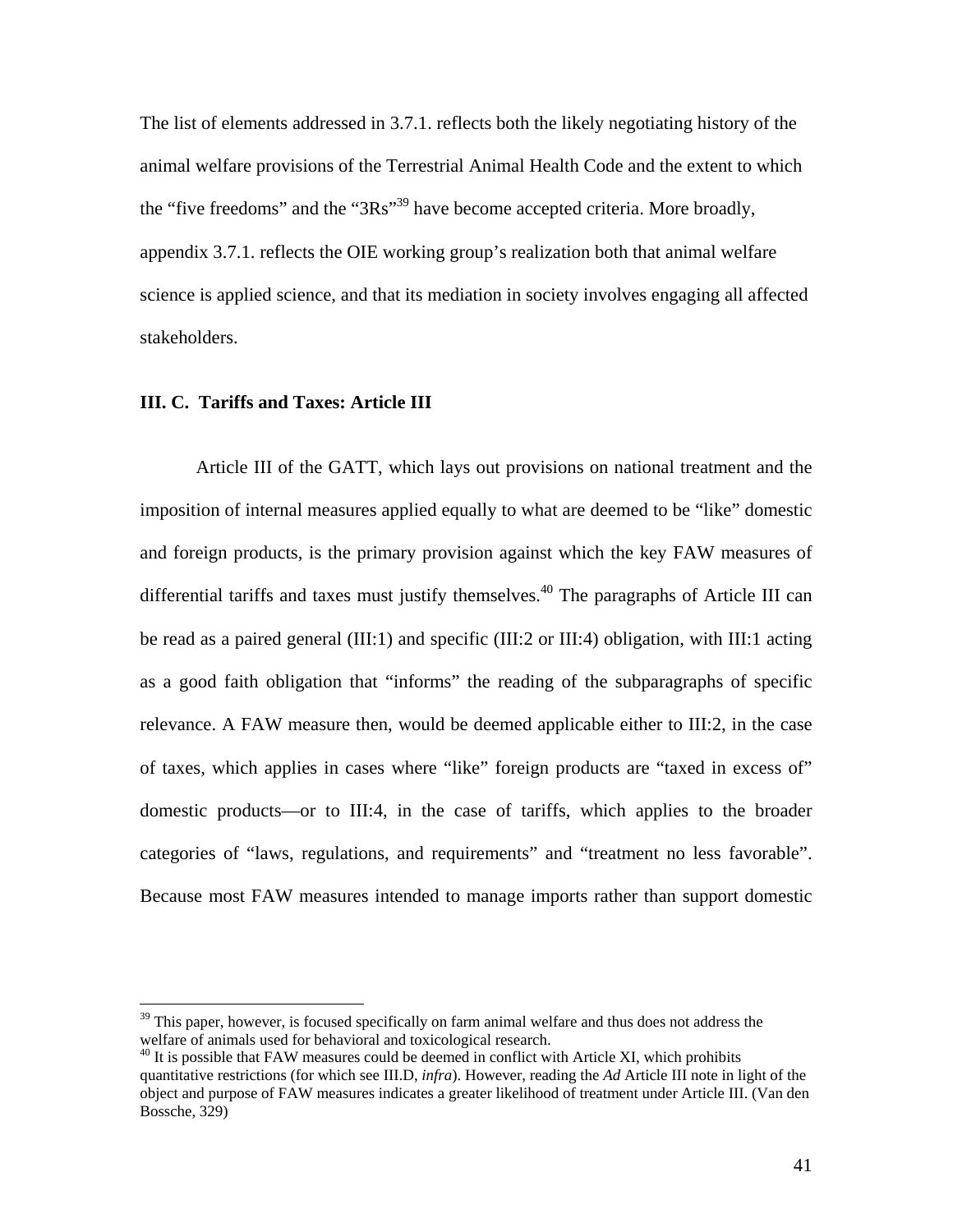producers would fall under III:4, I explain the relevant provisions of III:2 but focus on

III:4 both in the determination of product and treatment consideration.

The relevant paragraphs of Article III read as follows

1. The contracting parties recognize that internal taxes and other internal charges, and laws, regulations and requirements affecting the internal sale, offering for sale, purchase, transportation, distribution or use of products, and internal quantitative regulations requiring the mixture, processing or use of products in specified amounts or proportions, should not be applied to imported or domestic products so as to afford protection to domestic production.

2. The products of the territory of any contracting party imported into the territory of any other contracting party shall not be subject, directly or indirectly, to internal taxes or other internal charges of any kind in excess of those applied, directly or indirectly, to like domestic products. Moreover, no contracting party shall otherwise apply internal taxes or other internal charges to imported or domestic products in a manner contrary to the principles set forth in paragraph 1.

4. The products of the territory of any contracting party imported into the territory of any other contracting party shall be accorded treatment no less favourable than that accorded to like products of national origin in respect of all laws, regulations and requirements affecting their internal sale, offering for sale, purchase, transportation, distribution or use. The provisions of this paragraph shall not prevent the application of differential internal transportation charges which are based exclusively on the economic operation of the means of transport and not on the nationality of the product.

This section identifies two elements of Article III consideration that are relevant to FAW measures: considerations of "likeness" in III:2 as against III:4, and the determination of whether a measure falls under the former or the latter paragraph.

#### **III. C. 1. Product Consideration: Determining "Likeness"**

 Much of the fracas of FAW-type trade disputes concerns the question of process and production methods (PPMs), or the extent to which (mostly) negative externalities in the form of social, environmental, or—in this case—FAW harm should be considered along with physical characteristics of the final product in the determination of product "likeness". Peter van den Bossche, former Acting Director of the Appellate Body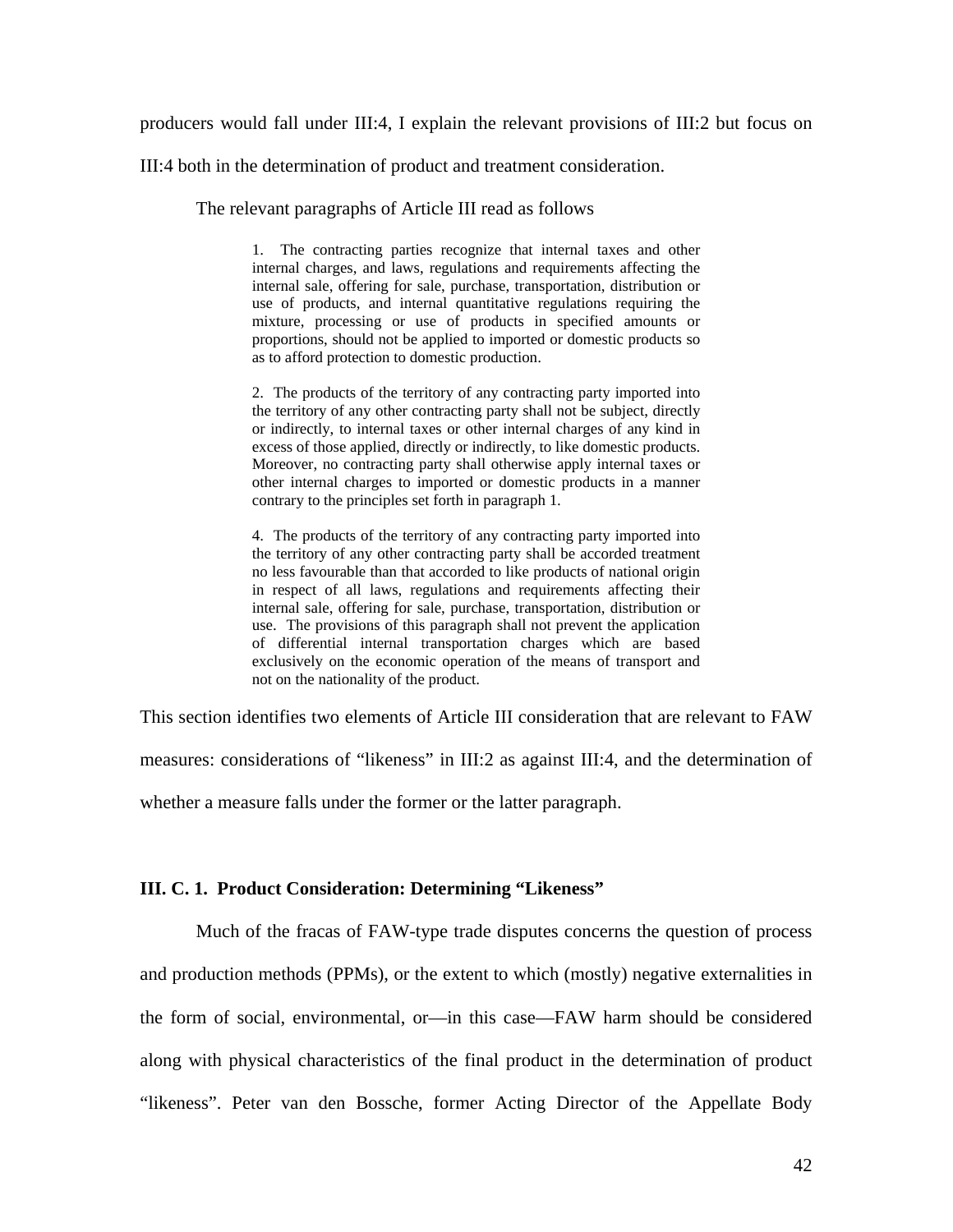Secretariat, states that "the prevailing view is that the PPM is not relevant". (Van den

Bossche, 316) $41$ 

 $\overline{a}$ 

The AB has repeatedly stated, however, that the "accordion" of likeness must be

played differently in different contexts. Specifically, in *EC-Asbestos*, the AB states that

in each of the provisions where the term "like products" is used, the term must be interpreted in light of the context, and of the object and purpose, of the provision at issue, and of the object and purpose of the covered agreement in which the provision appears. (*Asbestos*, para. 88)

Similarly, in *Japan—Alcoholic Beverages*, the AB emphasizes that "the concept of "likeness" is a relative one that evokes the image of an accordion. The accordion of "likeness" stretches and squeezes in different places as different provisions of the WTO agreement are applied." (*Japan—Alcoholic Beverages*, para. 114)

 Just as likeness cannot be regarded equally in different WTO provisions and contextual settings, the AB in *EC-Asbestos* notes that the

> dictionary definition of "like" does not indicate which characteristics or qualities are important in assessing the "likeness" of products under Article III:4…[it] provides no guidance in determining the degree or extent to which products must share qualities or characteristics…[and it] does not indicate from whose perspective "likeness" should be judged. (*EC—Asbestos*, para. 92)

In other words, even if Van den Bossche is correct in stating that "the prevailing view is that the PPM is not relevant", the ambiguity left both by the situation-specific context and by the necessary ambiguity of the language in the Shorter OED necessarily leaves room for Panel and AB discretion in the consideration of which attributes of likeness apply.

<sup>&</sup>lt;sup>41</sup> Although the AB in the *US-Shrimp* case implicitly accepted PPM distinctions by ruling provisionally in favor of the US action regulating turtle excluder devices (TEDs)—the measure was found to comply with  $XX(g)$  but to violate the chapeau—the weight of jurisdictional evidence tends, at least until recently, to rule against PPM distinctions.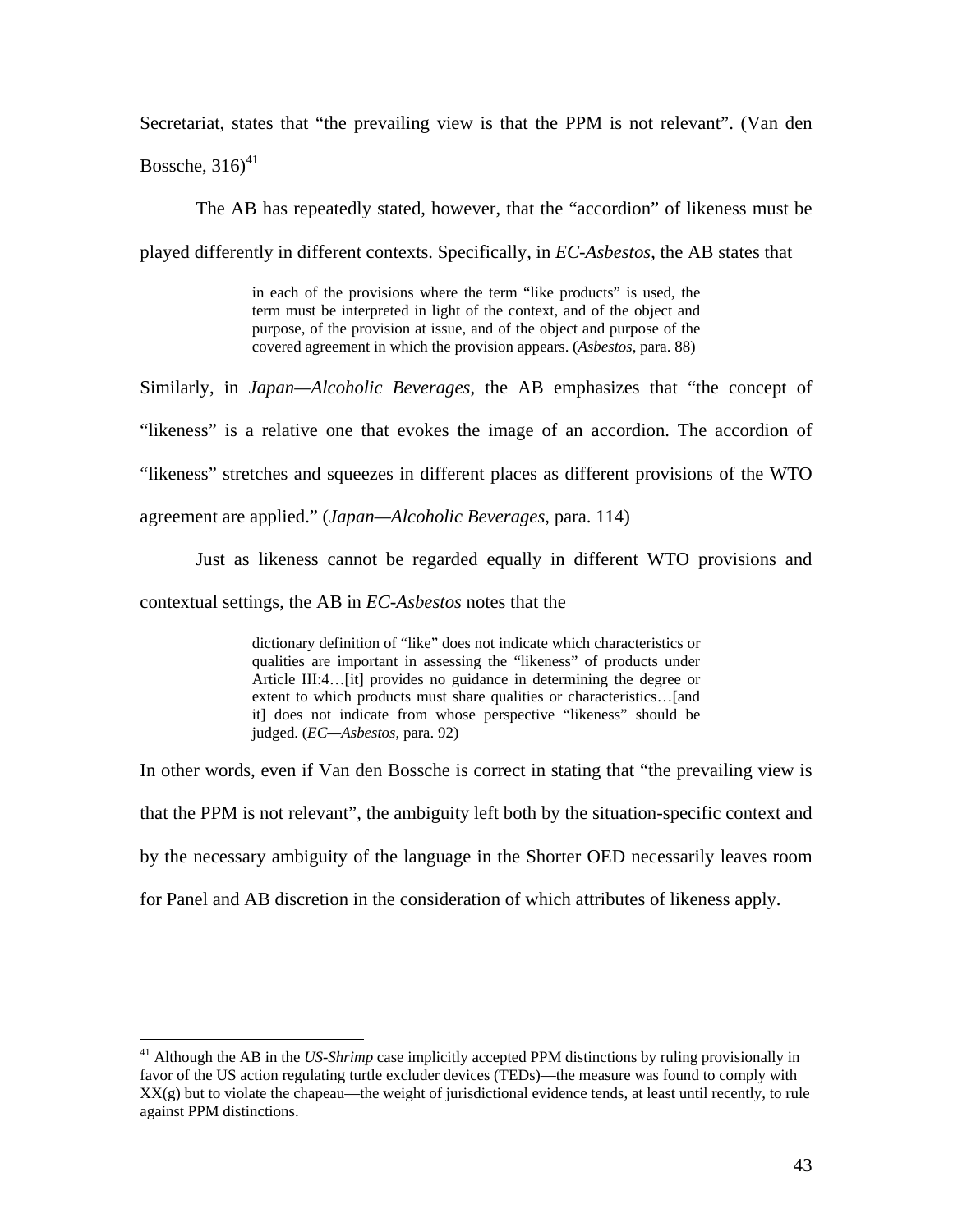Drawing originally, in *Japan-Alcoholic Beverages*, from the Report of the Working Party on Border Tax Adjustments, (BISD 18S/97)<sup>42</sup> the Appellate Body in *EC*-*Asbestos* points to four criteria that can be used to determine product likeness:

> (i) the properties, nature and quality of the products; (ii) the end-uses of the products; (iii) *consumers' tastes and habits—more comprehensively termed consumers' perceptions and behavior—in respect of the products*; and (iv) the tariff classification of the products. We note that these four criteria comprise four categories of "characteristics" that the product involved might share: (i) the physical properties of the product; (ii) the extent to which the products are capable of serving the same or similar end-uses; (iii) *the extent to which consumers perceive and treat the product as alternative means of performing particular functions in order to satisfy a particular want or demand*; and (iv) the internal classification of the products for tariff purposes. (*EC-Asbestos*, para. 101, emphasis added)

Although the Appellate Body specifically noted that their definition lacks *stare decisis* power, it nonetheless corresponds in the acknowledgement of consumer taste with the AB's interpretation in *Japan-Alcoholic Beverages* and the Border Tax Adjustment measures.

The following paragraph cautions future panels against interpreting these four attributes as a closed list, indicating that they are merely meant as guiding indicia.<sup>43</sup> As the AB notes, "consumer perceptions may similarly influence—modify or even render obsolete—traditional uses of the product", (*EC-Asbestos*, para. 102) and "ultimate consumers may have a view about the 'likeness' of two products that is very different from that of the inventors or producers of those products." (*EC-Asbestos*, para. 92) Thus, while hog farmers might feel that 'a pig is a pig is a pig', consumers may well view the

<sup>42</sup> Stating, in relevant part, that "the interpretation of the term should be examined on a case-by-case basis. This would allow a fair assessment in each case of the different elements that constitute a "similar" product. Some criteria were suggested for determining, on a case-by-case basis, whether a product is "similar": the product's end-uses in a given market; consumers' tastes and habits, which change from country to country; the product's properties, nature and quality." (Border Tax Adjustment Factors) 43 "These criteria are, it is well to bear in mind, simply tools to assist in the task of sorting and examining

 $\overline{a}$ 

the relevant evidence. They are neither a treaty-mandated nor a closed list of criteria that will determine the legal characterization of products". (*EC-Asbestos*, para. 102)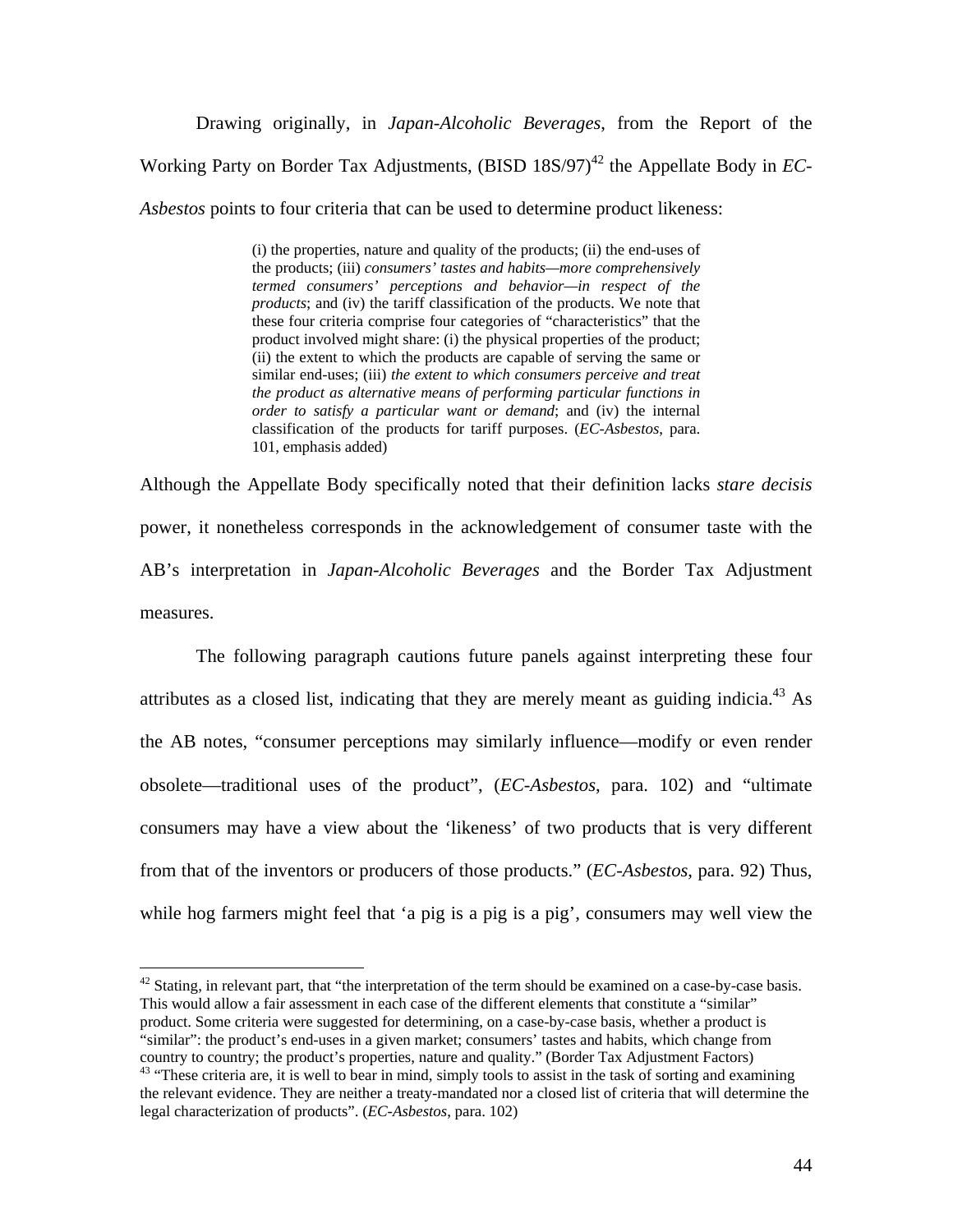pig raised in extensive agricultural conditions differently from the pig raised in a Concentrated Animal Feeding Operation (CAFO).

 This observation is crucially important when considering FAW measures, as consumer preferences (and, in cases where the levels of hormone and antibiotic residues necessitated by animals close proximity are high enough to distinguish one type of meat from another, physical properties) is the primary indicator that a FAW-measure supporting government can point to as indicators of non-likeness. Thus, although 'consumer preferences', like the "public interest" in Dewey's *Eclipse of the Public*, are often nebulous and difficult to determine, the AB in *Asbestos* forbade panels from "declin[ing] to inquire into relevant evidence simply because it suspects that the evidence may not be "clear"". (*EC-Asbestos*, para. 120)

# **III. C. 2. Consumer Preferences** <sup>44</sup> **and Product "Likeness"**

 $\overline{a}$ 

In *Asbestos*, the AB rejected the Panel's dismissal of consumer preferences on the grounds that it would not produce clear results. Accordingly, looking at Eurobarometer and privately conducted surveys, there is reason to believe that EU consumers do not consider intensively and humanely farmed livestock to be 'like' according to the relevant section of the Appellate Body's definition. This section presents European consumer

<sup>&</sup>lt;sup>44</sup> A wide array of literature exists on the depth and orientation of consumer preferences for FAW and the range of consumers willingness to pay (WTP) for increased FAW. See Fredrik Carlsson, Peter Frykblom and Carl Johan Lagerkvist, "Consumer willingness to pay for farm animal welfare: mobile abattoirs versus transportation to slaughter," *European Review of Agricultural Economics*, Vol. 34, no. 3. 2007, pp. 321- 344. L. J. Frewer, A. Kole, S. M. A. van de Kroon, and C. de Lauwere, "Consumer Attitudes towards the development of animal-friendly husbandry systems", *Journal of Agricultural and Environmental Ethics*, Vol. 18. 2005, pp. 345-367. C. Hall and V. Sandilands, "Public attitudes to the welfare of broiler chickens", *Animal Welfare*, Vol. 16, 2007, pp. 499-512. F. Napolitano, G. de Rosa, G. Caporale, A. Carlucci, F. Grasso, and E Monteleone, "Bridging consumer perception and on-farm assessment of animal welfare", *Animal Welfare*, Vol. 16, 2007, pp. 249-253. Stefan Mann, "Ethological Farm Programs and the "Market" for Animal Welfare", *Journal of Agricultural and Environmental Ethics*, vol. 18, 2005, pp. 369-382.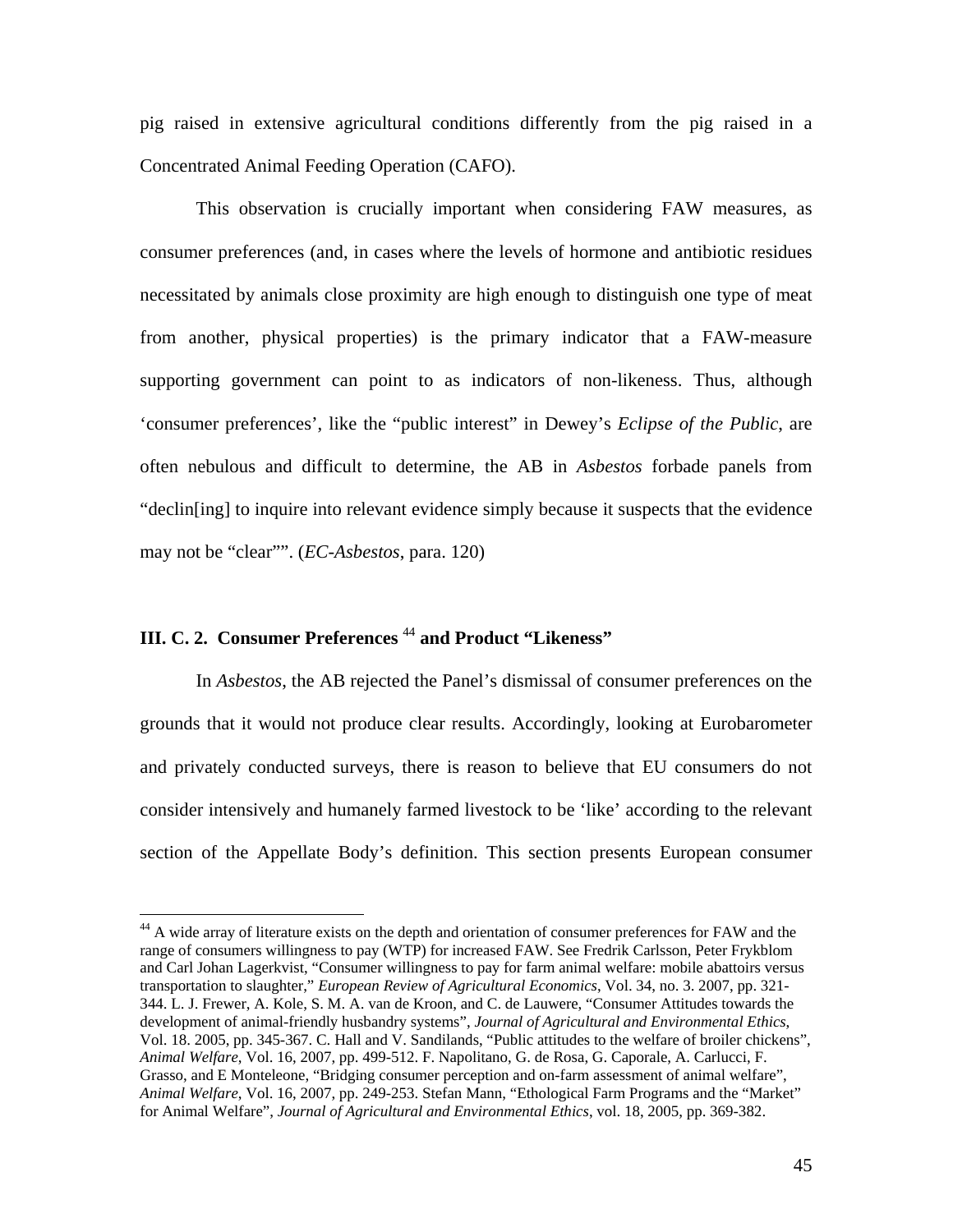preferences in two streams that roughly correspond to the two different manifestations of consumer and citizen preferences: public opinion polling and the European legislative history on FAW law.

 It is important to note that the data from this section are also relevant to the review in III.E (*infra*) on the potential applicability of the "necessary to protect public morals" exemption under GATT Article XX(a). Although "public morality" presents a higher legal bar than "consumer preferences", most of the inferences drawn here would be usable in defending a FAW measure under  $XX(a)$  as well. Additionally, EU FAW law and European Parliamentary proclamations, can also be used as one set of facts in presenting the argument for a good faith compliance policy 'package' required by the chapeau to Article XX. (*infra,* at III.E.2)

### **III. C. 2. a. Consumer Preferences and European Public Opinion**

In a 2005 speech to the Animal Welfare Intergroup of the European Parliament, E.C. Member Markos Kyprianou asserted the following:

> [The Eurobarometer survey was based on interviews with around 25,000 citizens in 25 member states . . . the results show that European consumers clearly care about animal welfare and want to make informed purchasing choices. However, they feel that this is not always possible due to the absence of information on whether final products have been based on animal welfare and the general lack of clear food labelling in this respect . . . 74% clearly expressed the view that their choice could result in better animal welfare . . . 54% of consumers stated that they would be willing to pay an additional price premium for eggs sourced from more welfare-friendly production systems.

Unified public opinion covering twenty five nation-states, of which many are themselves federal, is difficult to establish. Nonetheless, Kyprianou's speech demonstrates that animal welfare is an area of concern to a majority of European consumers. Although consumer preferences in favor of animal welfare are higher in Northern and Western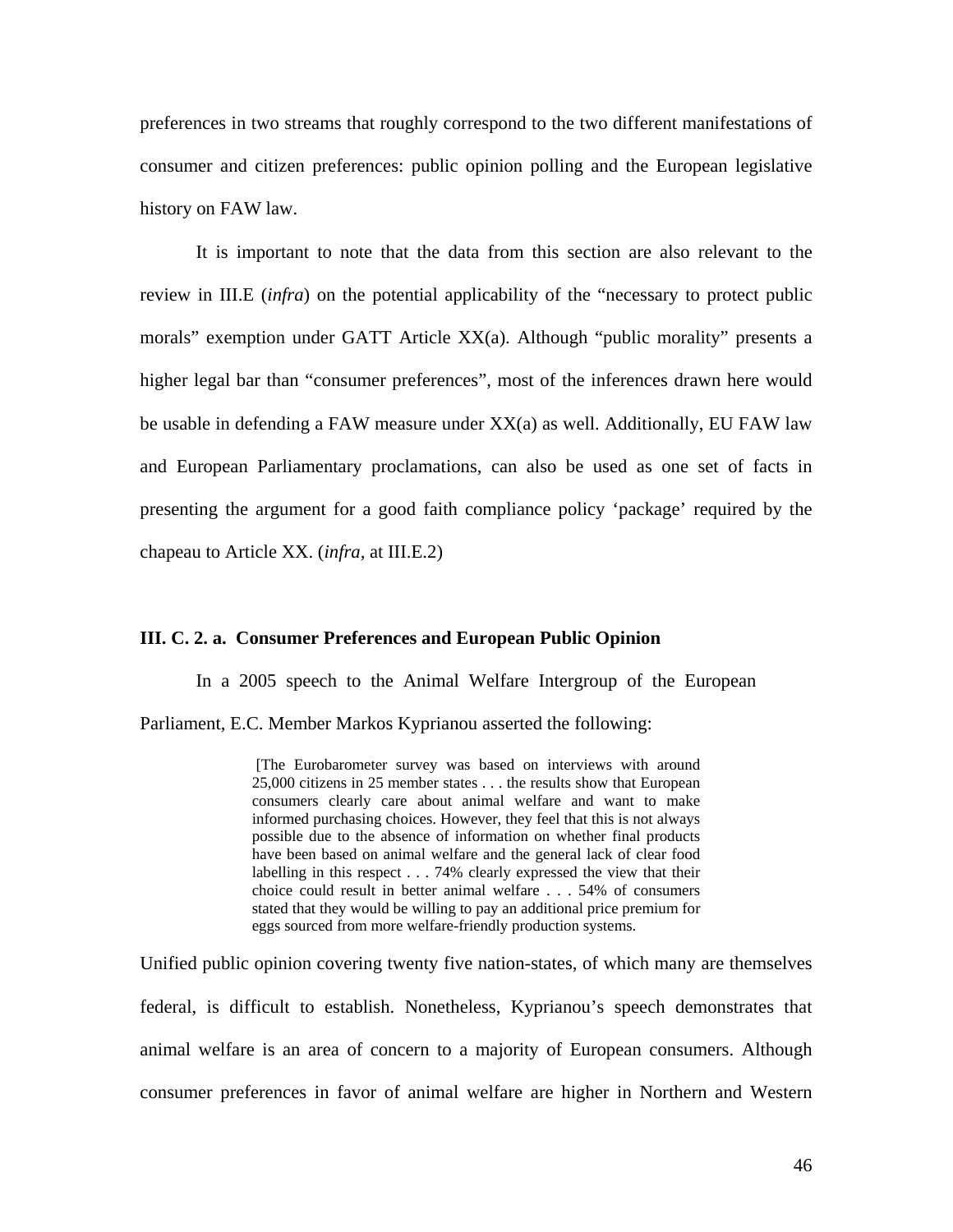Europe than in Southern and Eastern Europe<sup>45</sup>—particularly in the UK, Scandinavia, and Switzerland—the issue grows in importance as Southern and Eastern European affluence rises (and will most likely continue to do so).

 In the UK, fully 86% of the respondents to a 1997 survey (Bennett, 1) on battery cage eggs showed concern for animal suffering (41% were 'very concerned' and 45% were 'somewhat concerned'), and over half of the respondents purchased only free-range eggs. 79% supported the now-enacted legislation to phase out cages by 2005. Although the response rate of 30% within a survey group of 2,000 may not be representative of UK opinion at large, the survey—stratified according to geographic location and socioeconomic status (Bennett, 3)—represented the consumer preferences of a broad crosssection of British society.

Although this work is intended as a guiding policy template for any WTO Member seeking to respond to claims of GATT-inconsistency, the most likely respondent in the domain of FAW measures is the European Union. Determining EU consumer preferences relative to FAW-relevant products, then, helps to guide the interpretation both of product "likeness" under Article III, and, if sufficiently present in *citizen*  preferences as reflected in EU and national laws, regulations, and social movements, of "public morality" under Article XX(a). (for which see *infra*, at III.E)

### **III. C. 2. b. Consumer Preferences and EU Animal Law**

 $\overline{a}$ 

Unlike comparable developments in the  $US<sub>1</sub><sup>46</sup>$  the EU has been very active in codifying farm animal law over the last two decades. The British Brambell Committee

<sup>&</sup>lt;sup>45</sup> In part, this is due both to the Eastern Europeans' more pressing human needs and to their comparatively extensive agricultural practices.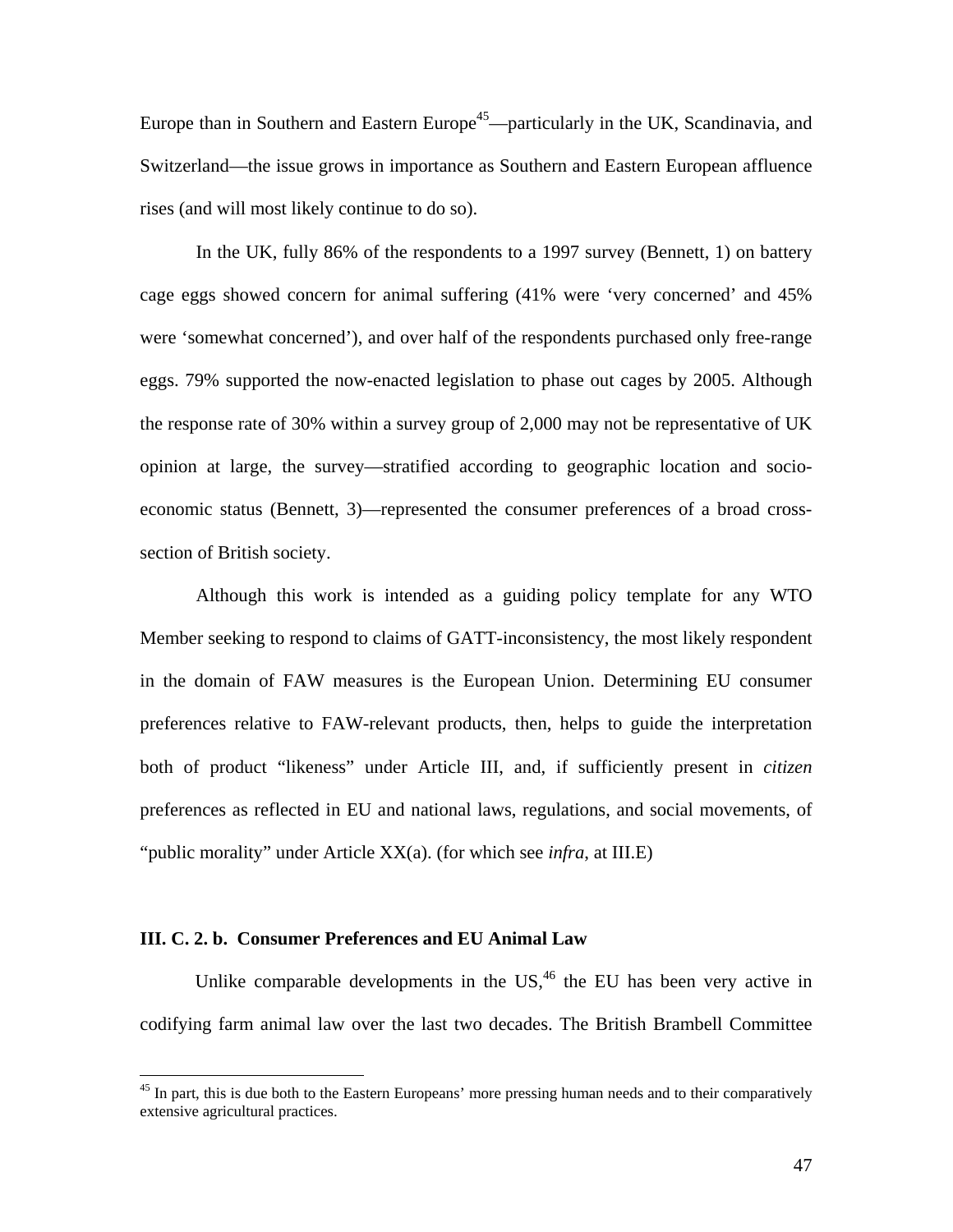has had considerable success popularizing the "Five Freedoms" of animal movement. As a direct result of its actions, the UK Parliament<sup>47</sup> banned the veal crate in 1987, enacted the Pig Husbandry Law of 1991, and is planning to phase out intensive battery cage and broiler poultry farming.

Similar national regulations abound throughout Western Europe, particularly in the north. To give just two examples: the Swiss Animal Welfare act of 1981 banned battery cages as of 1991, and, as of May 27, 1988, Swedish law focuses on the centrality of both health and contentedness to good husbandry practices and grants animals the right to an environment supporting their natural behavior. (Wolfson, 1996)

Partially as a response to progressive British and Scandinavian legislation, the E.U. has since adopted controlling directives that must be implemented by all member

<sup>&</sup>lt;sup>46</sup> While EU livestock laws have grown progressively more welfare-conscious, American animal law, dominated by livestock producers' interests, has moved to exempt food animals from its otherwise stringent anticruelty statutes. For a telling example: American statutory law allows twenty-eight hours of continuous animal transport by rail, and some states allow thirty-six or even forty-eight, but Britain allows fifteen and the European Community eight. (Wolfson, 1996)

The range of controlling legislation in farm animal welfare is quite thin, with most pertinent laws containing exemptions for agricultural use. The above-mentioned Twenty-Eight Hour Law is among the oldest farm animal welfare law on the books in the United States, dating to 1873 (it was repealed, reenacted and amended in 1994). Other, more recent, relevant laws include the Humane Slaughter Act of 1958 and the Animal Welfare Act (AWA) of 1966, although the AWA is not truly relevant in the sense that food animals in particular—and avian species more generally—have been exempted by amendment from AWA coverage.

The Humane Slaughter Act includes language indicating that slaughter "be carried out only by humane methods" and without "needless suffering." The act, however, exempts poultry—which constitute the majority of animals slaughtered per year—and ritual slaughter methods like Kosher and Halal practices, both of which raise distinct welfare questions.

Interestingly, most of the progress being made in FAW law in the United States is at the state level, with a 2005 Florida initiative to ban gestation crates for sows having passed and an upcoming voterdriven initiative to ban battery cages for egg-laying hens, veal crates for calves, and gestation crates for sows in California.

<sup>&</sup>lt;sup>47</sup> In the UK, Farm animal welfare is under the Department for Environment, Food and Rural Affairs' (DEFRA) jurisdiction, and the controlling legislation includes the Agriculture (Miscellaneous Provisions) Act 1968 and the Welfare of Farmed Animals Regulations 2000. (Bennett et al, 2003) The Agriculture Act requires welfare codes for farmed fowls, turkeys, ducks, cattle, sheep, pig, goats and rabbits. The codes require approval from both houses of Parliament, and, although the codes are not mandatory, "unnecessary pain or unnecessary distress" is in violation of the act. Since 1988, however, mandatory regulations require "hens in cages to have a minimum of 450 cm of floor space and 10 cm of feed trough space per bird, [and] a maximum floor slope of 8 degrees." (Fraser, 1996)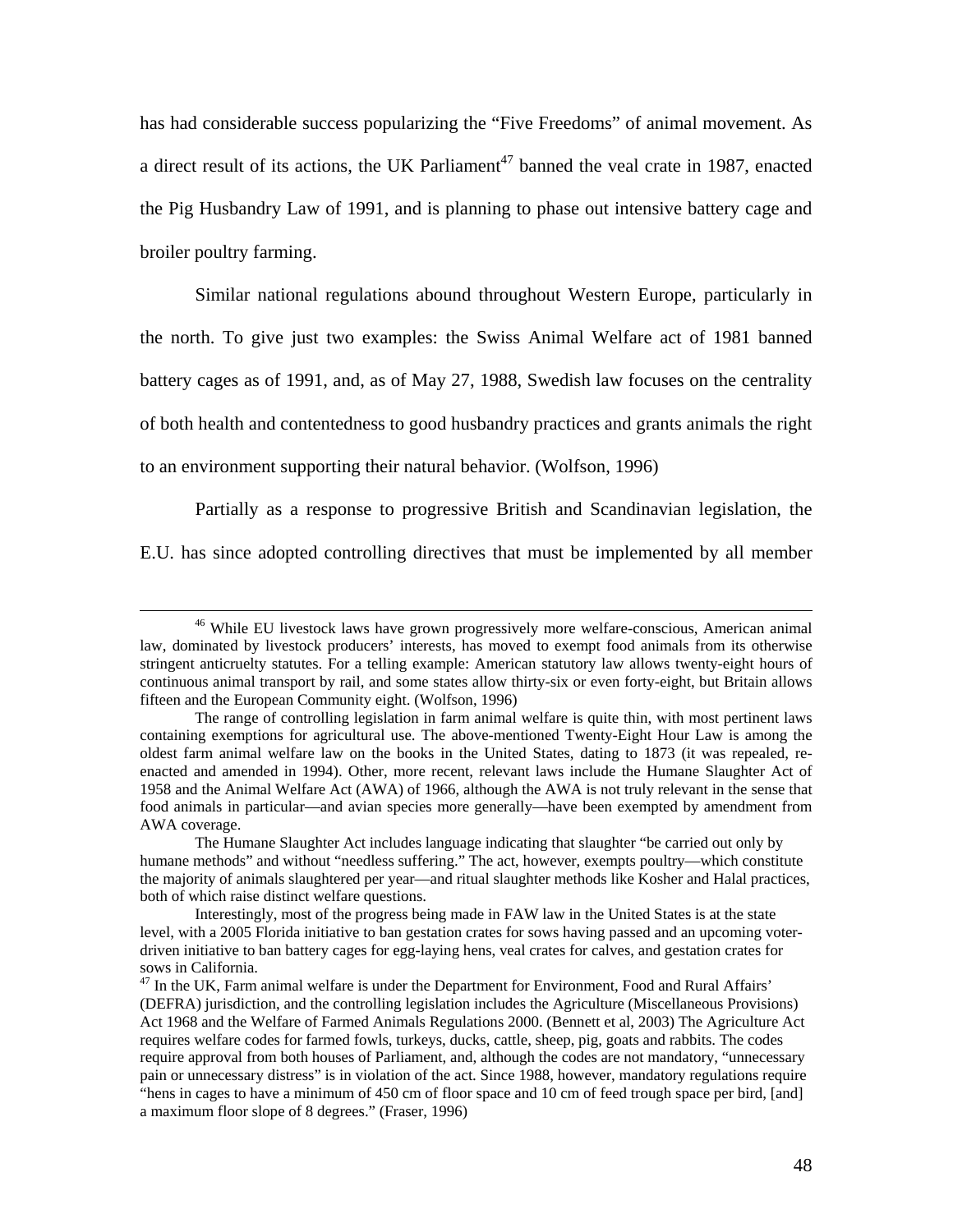states. A first wave of European Council Directives on laying hens, (1988) pigs, and calves (1991) required incremental improvements in space allowance and other welfare indicators, and have been amended (1997-2001) to include: a ban on veal calf crates since 2006, a ban on standard battery cages by 2012 (larger cages will be permissible), and a ban on stalls for pregnant sows by 2013. (Fraser, 1996)

In a nod to the more intangible concerns often voiced by animal advocates, EU protocols have repeatedly made clear the European's moral commitment to address animal sentience. The 1992 Treaty on European Union contains a binding Declaration on the Protection of Animals, and the EU adopted a binding Protocol at the June 1997 Amsterdam Inter-Governmental Conference (EU Treaty, 1997) that recognizes animal sentience and obliges members to 'pay full regard to the welfare requirements of animals' used in agriculture, transport and research. More recently, on October 12, 2006, the European Parliament adopted an Action plan on the Protection and Welfare of Animals 2006-2010, by 565 votes to 29. (Brooman and Legge, 2000)

### **III. C. 3. Treatment Consideration: III:2 or III:4?**

1

Whether or not two goods are deemed "like" also depends on where they are considered to fit: under Article III.2, first sentence, or III.4? Whereas the national treatment obligations under III:1 are intended to inform the interpretation of the rest of Article III,<sup>48</sup> the distinction between a governmental action that is an internal tax or another internal measure (including tariffs) places it within the ambit of III:2 or III:4, respectively.

<sup>&</sup>lt;sup>48</sup> "Article III:1 "informs" the rest of Article III and acts "as a guide to interpreting the specific obligations contained" in the other paragraphs of Article III". (*EC-Asbestos*, para. 98, citing *Japan-Alcoholic Beverages*, para. 111)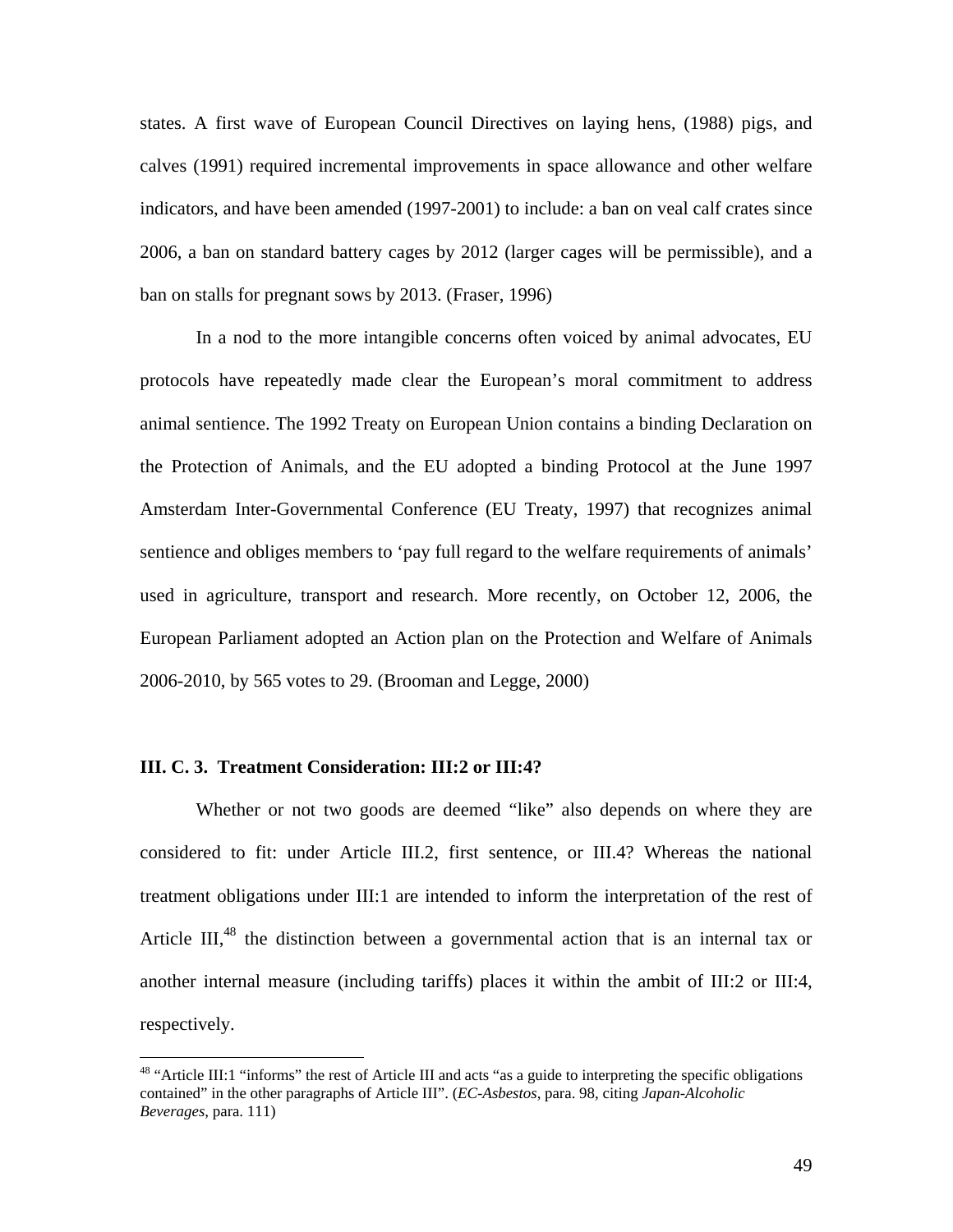For the purposes of FAW measures, the government imposing such measures will have an incentive to avoid internal taxes in favor of other internal measures, for two reasons. First, the "taxed in excess" requirement of III:2 is more stringent than the "treatment no less favorable" requirement under III:4. Second, AB jurisprudence since *Japan—Alcoholic Beverages* has held that "in Article III:2, first sentence of the GATT 1994, the accordion of "likeness" is meant to be narrowly squeezed." (*Japan—Alcoholic Beverages*, para. 216) Conversely, "the scope of "like" in Article III.4 is broader than the scope of "like" in Article III:2, first sentence." (*Asbestos*, para. 99)

#### **III. D. Import Bans: Article XI**

Because of the nexus between Articles III, XI, and XX, policymakers have been much more willing to look to Article III measures than Article XI measures, insofar as the latter are almost always discriminatory and defensible only under the exception clauses.

 Paragraph 1 of Article XI states that "no prohibitions or restrictions other than duties, taxes or other charges, whether made effective through quotas, import or export licenses or other measures, shall by instituted or maintained by any contracting party" for sale to another party. Unlike the more complicated—and thus, in a sense, more 'lawyerfriendly'—language in Article III, Article XI permits no exceptions other than those listed in paragraph 2, which, as we shall see, do not cover FAW measures.

 Article XI.2 covers export prohibitions in times of food shortages and crises (XI.2(a)), import/export prohibitions necessary to standardize and classify commodity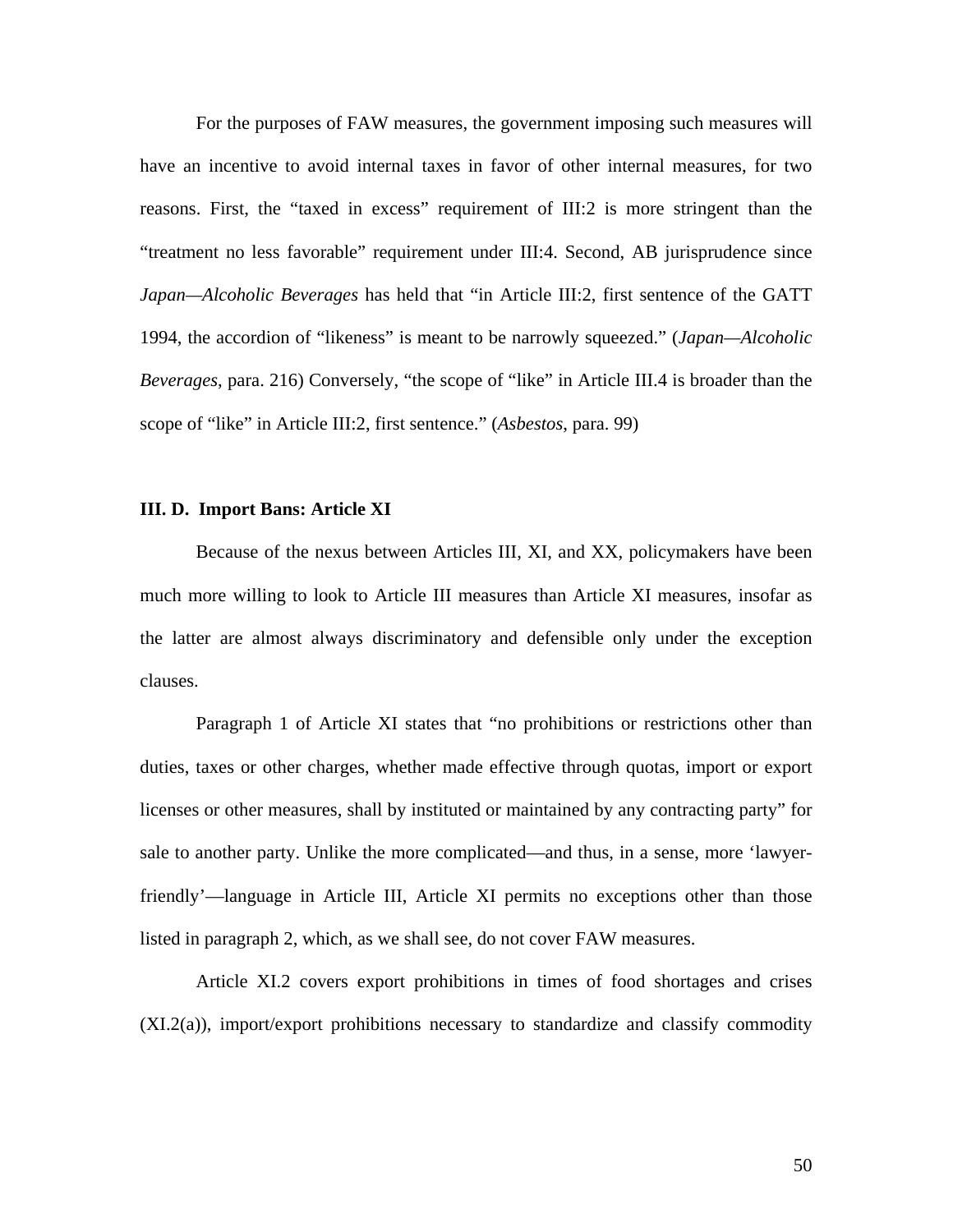products (XI.2(b)), and agricultural import restrictions for one of the following three reasons:

- To restrict the quantities of the like domestic product permitted to be marketed or produced"  $(XI.2(c)(i))$
- "To remove a temporary surplus of the like domestic product"  $(XI.2(c)(ii))$
- "To restrict the quantities permitted to be produced of any animal product the production of which is directly dependent…on the imported commodity, if the domestic production of that commodity is relatively negligible"  $(XI.2(c)(iii))$

None of these exceptions, which constitute a positive list approach and thus do not allow for other exceptions, would justify FAW measures, insofar as such measures are not intended to restrict domestic producers or to remove surpluses.

 This is not to say that an import ban is not defensible; indeed, Brazil's import ban on retreaded tyres was upheld in principle (but batted down in practice for violating the chapeau to Article XX). Rather, import bans can only be defended with recourse to an exception. In order to pass muster under Article XX, however, the import ban must make "be apt to make a material contribution to the achievement of its objective" (*Brazil-Tyres*, para. 150<sup>49</sup>) and must accordingly pass a higher bar under Article XX review than a tariff, tax, or other measure.

# **III. E. Measures "Necessary to Protect" "Public Morals" or "Human or Animal" "Life or Health": Article XX**

Thus, if a measure is found inconsistent with the relevant provisions of Article III—or if it is deemed to fall under Article XI, in which case facial inconsistency is

1

<sup>&</sup>lt;sup>49</sup> "When a measure produces restrictive effects on international trade as severe as those resulting from an import ban, it appears to us that it would be difficult for a panel to find that measure necessary unless it is satisfied that the measure is apt to make a material contribution to the achievement of its objective. Thus, we disagree with Brazil's suggestion that, because it aims to reduce risk exposure to the maximum extent possible, an import ban that brings a marginal or insignificant contribution can nevertheless be considered necessary". (*Brazil-Tyres*, para. 150)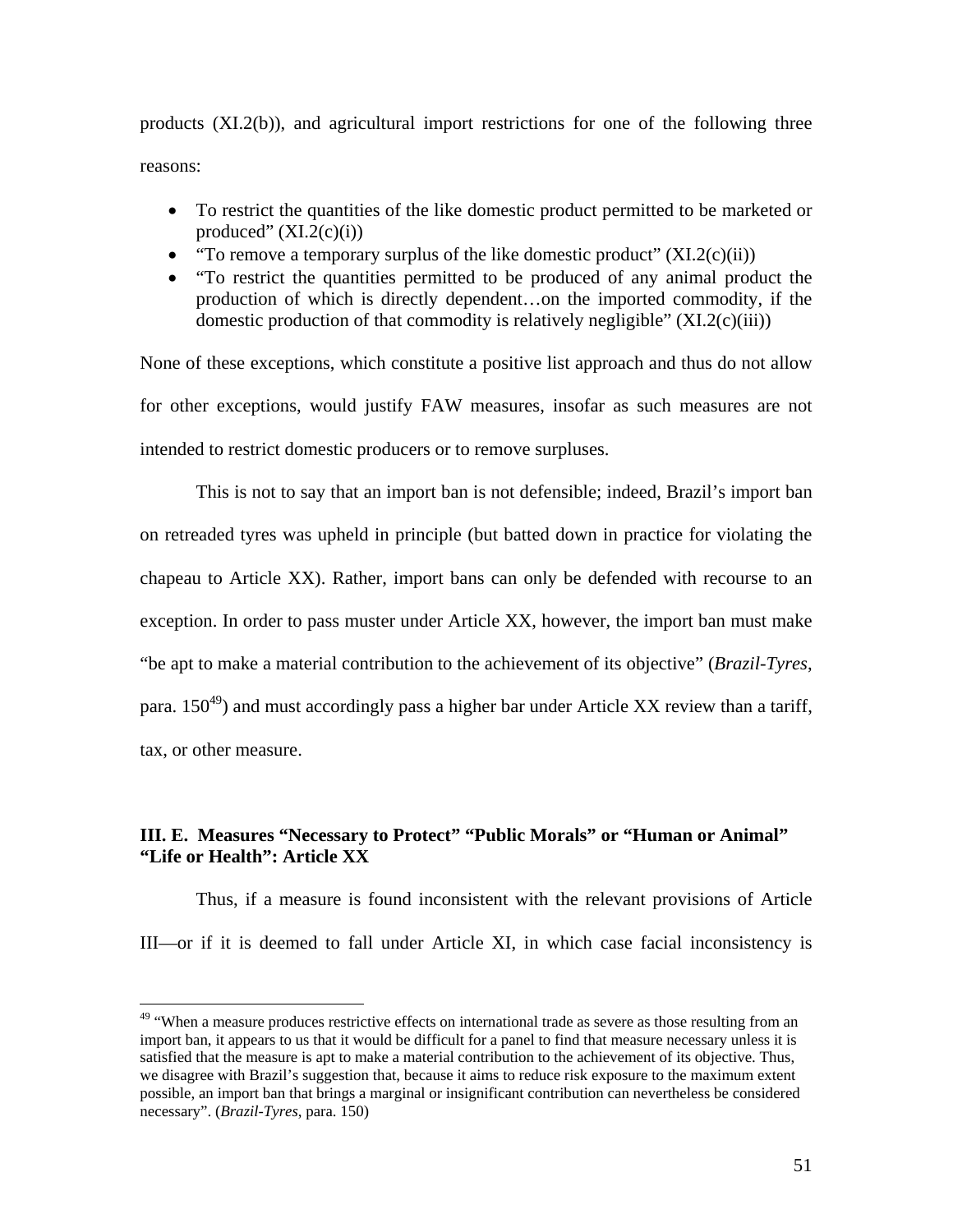almost definite, and more stringent review under Article XX likely—the analysis proceeds to the relevant exceptions under Article XX; as a result, a number of the measures analyzed elsewhere in section III might find themselves subject to Article XX review, especially taxes, tariffs, and import bans.

The general lessons from recent AB jurisprudence are that, in order to pass general WTO review under Article XX, a FAW measure must be for a legitimate purpose, must be realistically and effectively taken, and must constitute the least traderestrictive alternative reasonably available. This section fleshes out the analysis of each of these necessary parts for each of the FAW measures available.

Under the jurisprudential interpretation of Article XX that has developed in AB review, if the measure is deemed justified under one of the relevant subparagraphs to Article XX, the analysis closes with an inspection of the general good faith requirements laid out in the chapeau. In the case of FAW measures, the most likely defense would be under two different applications of Article  $XX(b)$  ("necessary to protect human, animal or plant life or health"), with recourse to  $XX(a)$  ("necessary to protect public morals") as a defense related to the consumer preferences application of non-likeness under Article III.

Under the chapeau, the analysis moves to a broader fair treatment and good faith test, in which the combined requirements to avoid "arbitrary or unjustifiable discrimination" and "disguised restriction[s] on international trade" results in a balancing test to determine if the measure taken is the least trade-restrictive alternative reasonably available.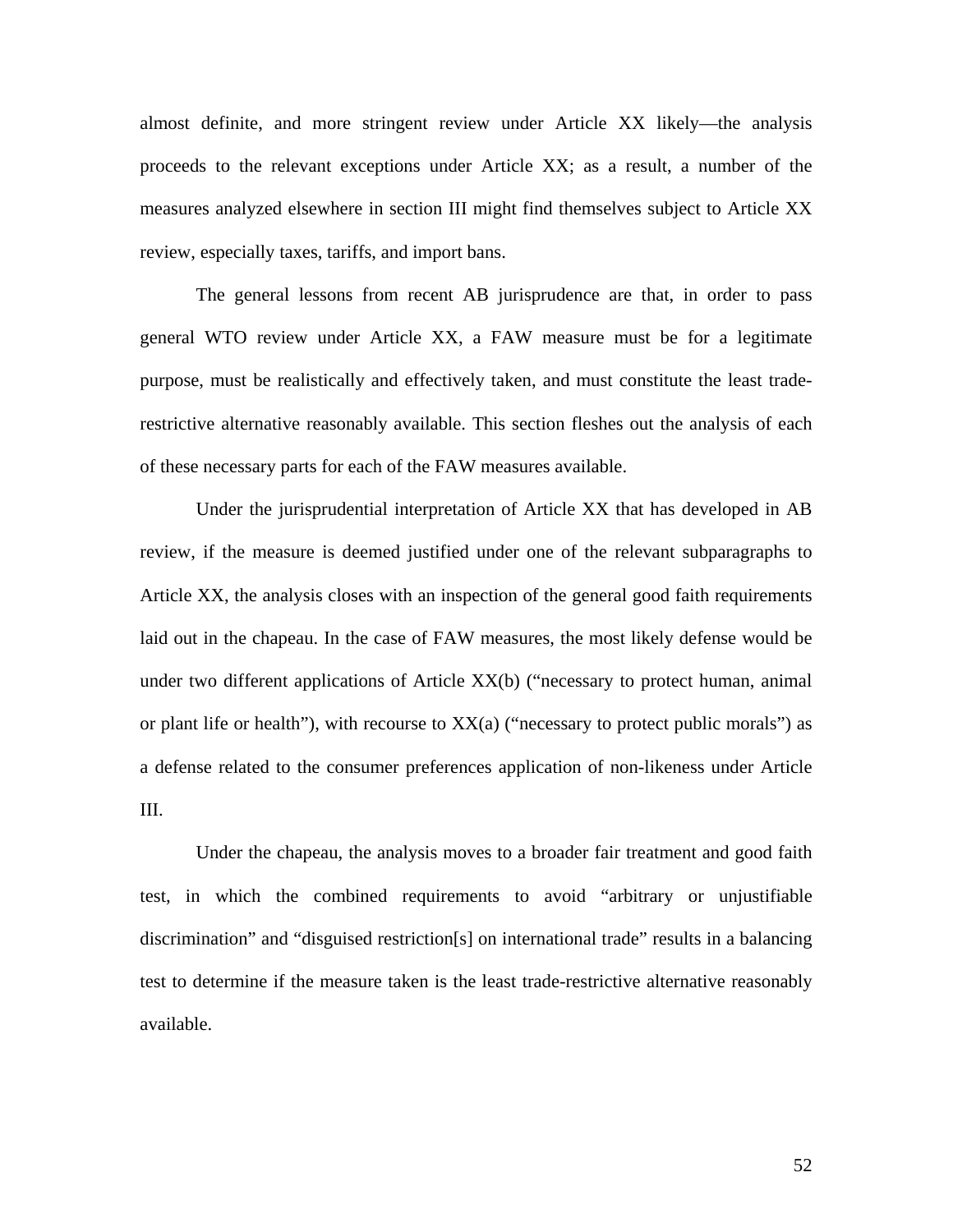#### **III. E. 1. Applicable Subparagraphs: XX(b) and XX(a)**

Unlike the "relating to" language of subparagraphs (e) and (g), the "necessary to" language in subparagraphs (a) and (b) presents a higher bar to pass in order for a measure to be deemed "necessary". Nonetheless, many of the 'evolutionary' implications of the AB's *US-Shrimp* ruling relating to  $XX(g)$  could apply to other subparagraphs of the public policy exceptions. The AB found that the term 'exhaustible natural resources'<sup>50</sup> "must be read by a treaty interpreter in the light of contemporary concerns of the community of nations about the protection and conservation of the environment" (*US-Shrimp*, para. 129) This kind of general insight may also inform the maturing views of the "community of nations" about the treatment by humans of nonhuman animals used in commercial activities, although such matters have not yet come under review.

 Again, however, the "necessity" language of subparagraphs (a) and (b) drives the legal analysis of FAW Measures. In *Korea—Beef*, the AB found that

> determining a measure's necessity "involves in every case a process of weighing and balancing a series of factors which prominently include the contribution made by the compliance measure to the enforcement of the law or regulation at issue, the importance of the common interests or values protected by that law or regulation, and the accompanying impact of the law or regulation on imports and exports. (*Korea-Beef*, para. 161)

The weighing and balancing process "begins with an assessment of the 'relative importance' of the interests or values furthered by the challenged measure." (*US-Gambling*, para. 306, footnote omitted) Determining the 'relative importance' of the measure requires an assessment both of the measure's support by the imposing country or region's citizenry (*supra*, at III.C.2.b) and of the measure's place within a larger policy framework intended to achieve the desired objectives.

1

 $50$  Article XX(g) reads: "relating to the conservation of exhaustible natural resources if such measures are made effective in conjunction with restrictions on domestic production or consumption".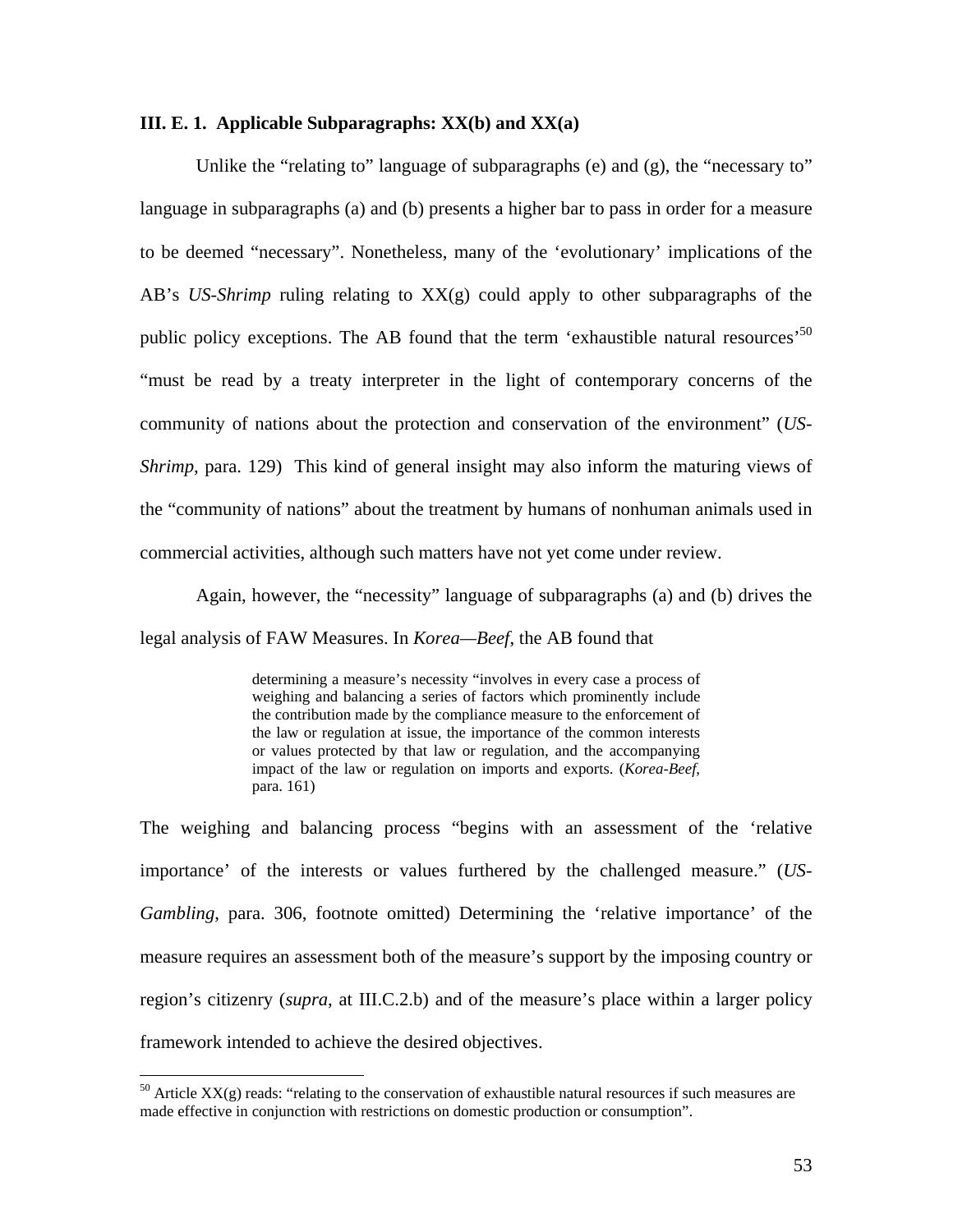Under **XX(b)**, FAW measures could be justified pursuant either to human *or* animal "life or health." On the former, human, case, the case hinges on the relevance of zoonotic disease transference and acquired antibiotic resistance as a result of growthpromoting antibiotic administration in livestock feed. On the latter, animal, case, the question of whether FAW measures are "necessary to...protect animal...life or health" depends on the extent to which welfare is viewed as a corollary of health, which ties into the scientific assessment of FAW measures. (*supra,* at III.B.2.a)

Regarding the possibility that intensive livestock systems endanger "human…life or health", the primary arguments to which EU (or other) trade lawyers would have recourse relate to the potential of zoonotic disease transference from animals to humans, the use of antibiotics in food animal production, and the resultant likelihood of antibioticresistant pathogens affecting human health and disease prevention.

 On the question of zoonotic disease transference, bovine spongiform encephalopathy (BSE)—commonly known as 'mad cow' disease—and avian influenza are the two most frequently discussed zoonotic diseases.<sup>51</sup> Whereas BSE and its human variant—Creutzfeldt-Jakob Disease—are not truly pandemic in nature, recent genetic reconstruction of the 1918 "Spanish influenza" marks the deadly virus as being of avian origin; thus, although the H5N1 strain that has broken out repeatedly in Hong Kong has caused only a few dozen deaths—as opposed to H1N1's 20-40 million killed—the recent discovery of Spanish flu's origin adds to the urgency of regulatory oversight. In the case of zoonotic disease transference, the European trade lawyer's argument would revolve

 $\overline{a}$ 

<sup>51</sup> The range of existing zoonotic diseases, however, is visible in the length and breadth of Part 2 of the Terrestrial Animal Health Code.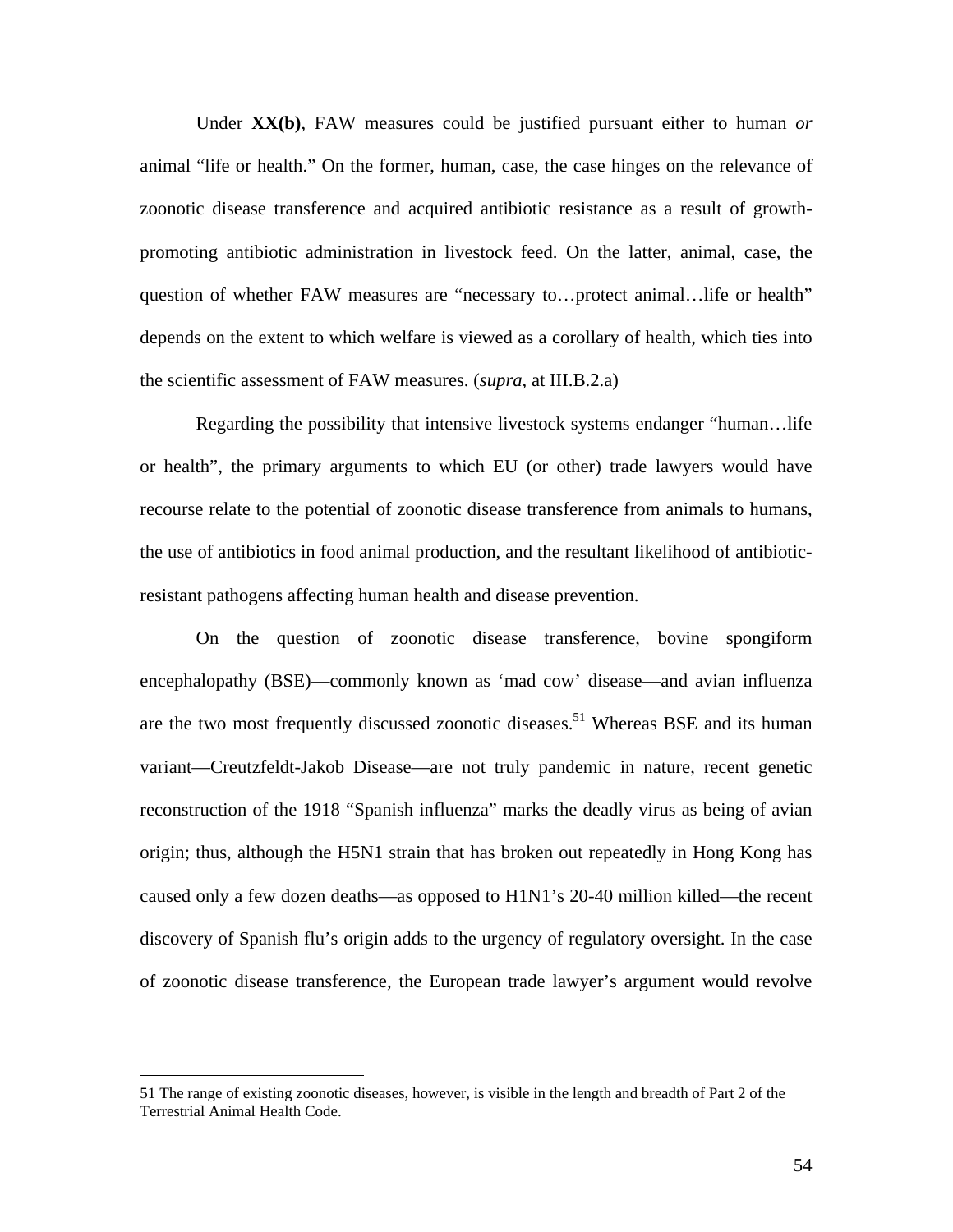around high stocking densities and the resultantly increased likelihood of disease mutation and transference.<sup>52</sup>

On the question of antibiotic-resistant pathogens, antibiotics are used in CAFOs and other livestock systems for three main purposes: disease treatment, disease prevention (therapeutic), and growth promotion. A 2001 Union of Concerned Scientists (UCS) report that the latter two categories consumed an average of 24.6 million pounds of antibiotics in the 1990s alone, with seventy percent of the antibiotics used overlapping with the antibiotics most commonly used by humans. (Mellon and Fondriest, 23)

To cite specifically European examines of antibiotic resistance,  $5<sup>3</sup>$  both particular and general evidence exists. Specifically, in one 1998 example from Denpark, an outbreak of *salmonella* killed one woman and had its source in pork from pigs that had acquired resistance to the *quinolone* antibiotic class. More generally, the rate of antibiotic resistant bacteria in human populations decreased in Denmark and the EC after the use of

 $\overline{a}$ 

<sup>52</sup> Similar examples of the health risks of crowded conditions could even be drawn from human parallels, such as the massively increased prevalence of mutated tuberculosis in the overcrowded Russian prison system.

<sup>&</sup>lt;sup>53</sup> EU Trade Lawyers could also draw on developments in the US, and would be logical in doing so, insofar as the US is one of the biggest antibiotic users in animal feed for growth-promoting and therapeutic purposes; EU scientists could also look to the results of state legislative activities in the US. As the 2005- 2006 *Animal Law* Legislative Summary indicates, "In Maine, Senator Scott Cowger proposed resolution LD 1126 in response to concerns in the medical community over antibiotic-resistant bacteria. Governor John Baldacci (D) signed the Resolution into law on June 3, 2005. The legislation requires the Commissioner of Agriculture, Food, and Rural Resources and the Director of the Bureau of Health to convene a study group to review the use of antibiotics in animal agriculture and report back to the legislature with policy recommendations on how the state should address the impact on humans from such use of antibiotics."

Similarly, "on November 23, 2005, Assembly Bill 837 was introduced in the Wisconsin Legislature by Representative Sondy Pope-Roberts (D). If enacted the bill would require state agencies and school districts to give preference to "suppliers who provide meat from animals that have not been given antibiotics for other than therapeutic reasons." (2005-2006 Legislative Review, 2006, p. 302, footnotes omitted)

A wealth of other research on the problem of antibiotic resistance exists in the US, where such antibiotics are still in widespread use and therefore ripe for scientific study of their externality effects. One recent study indicates that some bacteria actually *thrive* on antibiotics, which is a disturbing find. As reported in the April 12-18 2008 *New Scientist*, "bacteria that are not merely resistant to antibiotics, but feed on them are widespread in soil, say researchers who have discovered them by chance."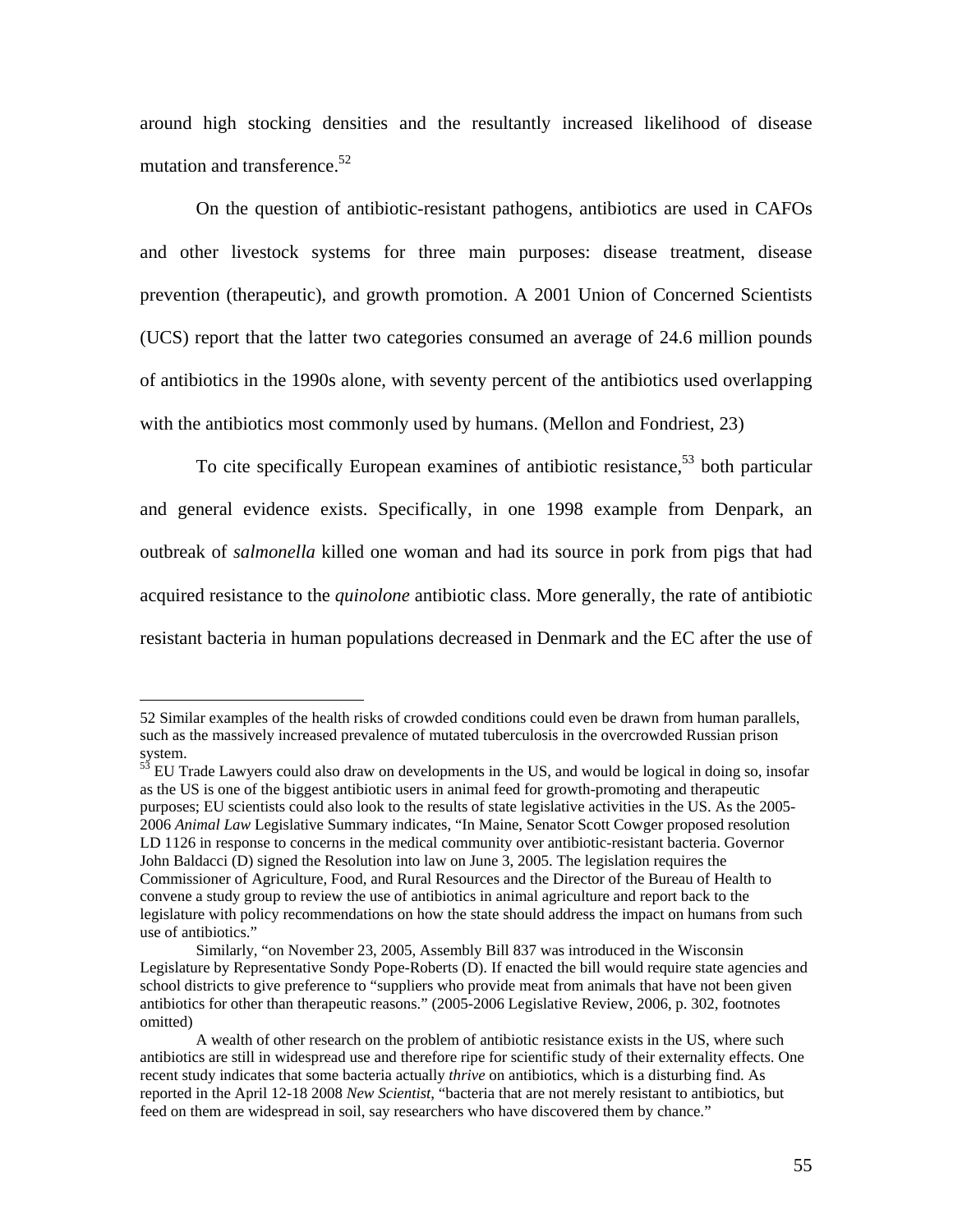growth-promoting antibiotics was banned,<sup>54</sup> (Smith, 731) with a similar result occurring in Germany and the Netherlands after their ban on the agricultural use of the antibiotic avoparcin. (Aarestrup, 2058)

In any case, even if the causal chain connecting the development of antibioticresistant bacteria is difficult to quantify, the AB in *Asbestos* highlights that there is "no requirement under Article XX(b) of the GATT 1994 to quantify, as such, the risk to human life or health." (*EC-Asbestos*, para. 167, footnote omitted) In the same paragraph, the AB indicates that

> the results obtained from certain actions—for instance, measures adopted in order to attenuate global warming and climate change, *or certain preventive actions to reduce the incidence of diseases that may manifest themselves only after a period of time—*can only be evaluated with the benefit of time. In order to justify an import ban under Article XX(b), a panel must be satisfied that it brings about a material contribution to the achievement of its objective…This demonstration could consist of quantitative projections in the future, or qualitative reasoning based on a set of hypotheses that are tested and supported by sufficient evidence. (*EC-Asbestos*, para. 167, emphasis added)

 Preventive actions taken to prevent the spread of antibiotic-resistant pandemics, if sufficiently researched and defended, could be defensible under the AB's interpretation of XX(b) in *Asbestos.* 

Finally, regarding **XX(a)**, very little dispute settlement literature exists regarding any topics other than pornography and gambling. Although it is a clearly viable argument to locate strongly felt 'consumer preferences' (although 'citizen preferences' would be more apposite in this scenario) in keeping with the evolutionary reading of Article  $XX(g)$ 

1

<sup>&</sup>lt;sup>54</sup> Although poultry industry spokespersons and academic researchers have long assumed that the use of growth promoting antibiotics (GPA) in food animal production is economically profitable, a recent report challenges that assumption using in-house data from Perdue to demonstrate that the cost-outlay exceeds the return. See Jay P. Graham, John J. Boland, and Ellen Silbergeld. "Growth Promoting Antibiotics in Food Animal Production: An Economic Analysis", *Public Health Reports*, Vol. 122, January-February 2007.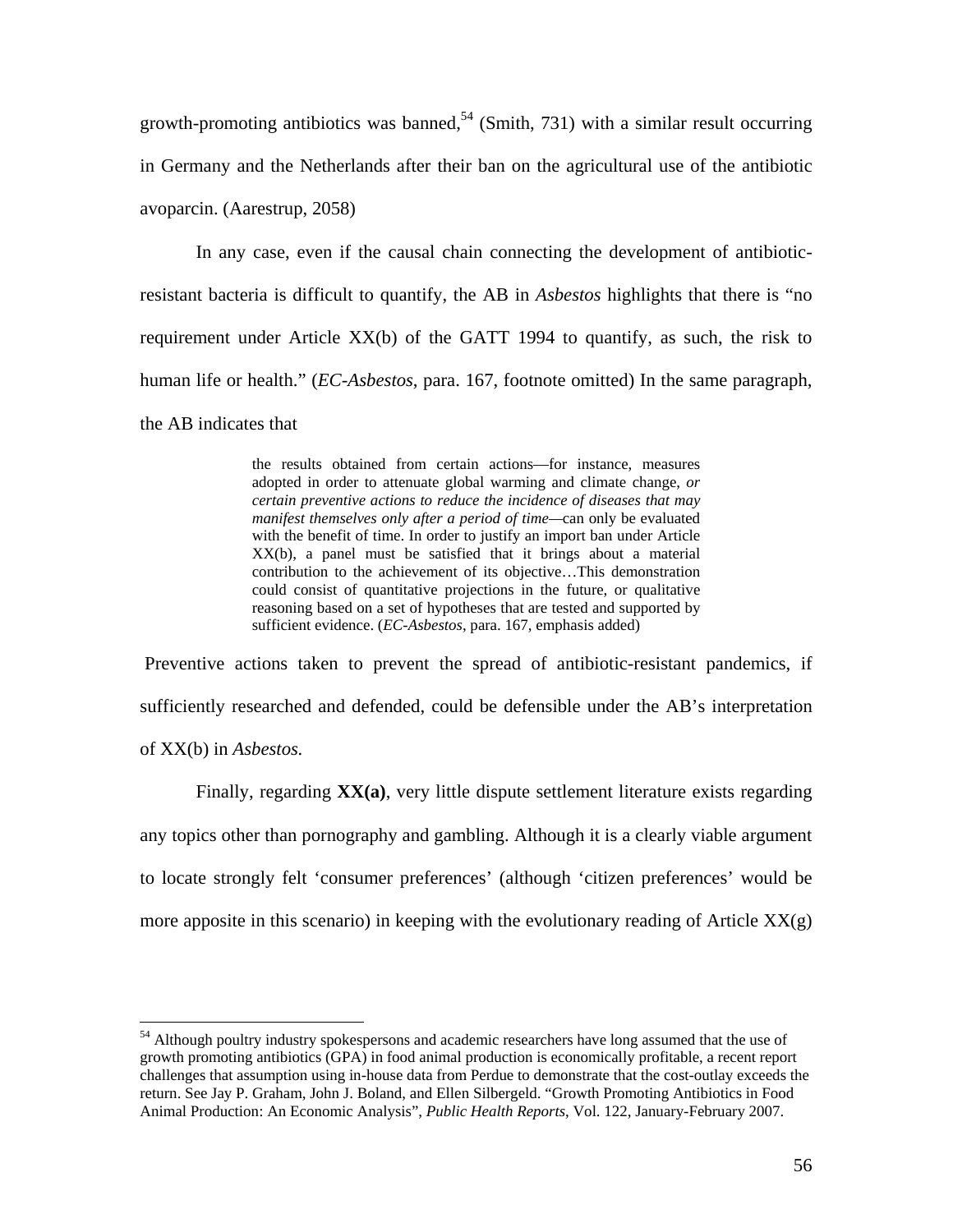in *US-Shrimp*, I would recommend that—in the case of a choice of desired legal venue between  $XX(b)$  and  $XX(a)$ , lawyers should opt for  $XX(b)$ .<sup>55</sup>

If trade lawyers choose to argue both  $XX(b)$  and  $XX(a)$ —and there is a strong case to be made that they should—the recent developments in the *US-Gambling* case may provide assistance. Although litigated under the exception provisions in Article XIV(a) of the GATS, rather than under XX(a) of the GATT, the AB in *US-Gambling* found that the measures were indeed designed "to protect public morals or to maintain public order" within the meaning of Article XIV(a), and that they were "necessary to" do so. According to the Appellate Body, the measures were deemed necessary because Antigua had not indicated any alternatives that were reasonably available. Ultimately, however, the measures were rejected on the basis that the Interstate Horseracing Act allowed remote betting to take place, and thus constituted "arbitrary or unjustifiable discrimination" under the chapeau of GATS Article XIV.

 The upshot for lawyers interested in defending FAW measures under GATT Article XX(a), then, builds on the lesson of *Shrimp* and *Retreaded Tyres*; the measures in question—whether tariffs, taxes, import bans, or quotas—must be demonstrated to be the least trade-restrictive alternative reasonably available to protect the strong citizen preferences manifested as "public morality". Even within this group of four measures, some are more trade restrictive than others and would thus be less likely to pass muster under  $XX(a)$ : quantitative restrictions, especially import bans, are likely to be more trade-

 $\overline{a}$ 

<sup>&</sup>lt;sup>55</sup> This recommendation is proffered contingent on the circumstances of the dispute; in certain fact situations, XX(a) may present a stronger argument than XX(b), and in many others there could be viable recourse to both, at least in principle.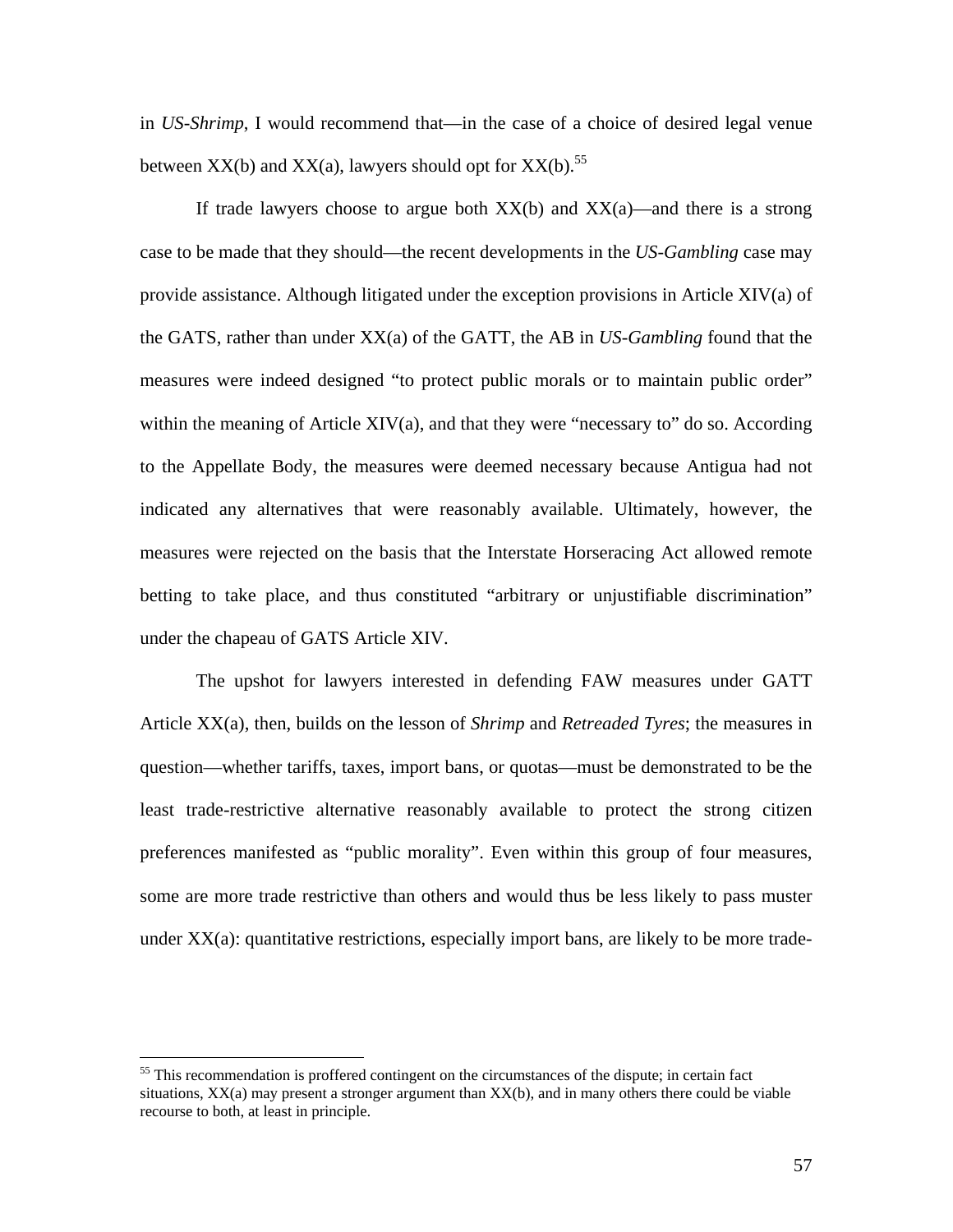restrictive than taxes or tariffs,<sup>56</sup> and thus any litigators arguing this defense under  $XX(a)$ should do so only with Article III measures and not with Article XI measures.

## **III. E. 2. Compliance with the Chapeau to Article XX**

The chapeau to Article XX requires that the measures allowed "are not applied in a manner which would constitute a means of arbitrary or unjustifiable discrimination between countries where the same conditions prevail, or a disguised restriction on international trade." Together, the dual requirements to avoid "arbitrary or unjustifiable discrimination" and "disguised restriction[s] on international trade" constitute a general requirement similar to the requirement in Article X:3(a) requiring laws, regulations, judicial decisions, and administrative rulings be administered in "a uniform, impartial and reasonable manner".<sup>57</sup>

The analysis under Article XX, then, becomes a balancing test in which, as the AB in *US-Shrimp* stated, Members have

> the delicate [task] of locating and marking out a line of equilibrium between the right of a Member to invoke an exception under Article XX and the rights of the other Members under varying substantive provisions (e.g., Article XI) of the GATT 1994, so that neither of the competing rights will cancel out the other and thereby distort and nullify or impair the balance of rights and obligations constructed by the Members themselves in this Agreement. (*US-Shrimp*, para. 159)

This balancing test has two stages. First, as with the determination of "legitimate objectives" in the TBT agreement (see *infra*, at III.A), the Panel and AB must determine whether the discrimination is "arbitrary or unjustifiable, a matter involvering an analysis that relates primarily to the cause or the rationale of the discrimination." (*Brazil-*

 $\overline{a}$ 

<sup>&</sup>lt;sup>56</sup> This should be qualified by the fact that tariffs can be more trade restrictive than quotas if they are prohibitively high, and that quotas can be non trade-distorting if they are set above existing or predicted import levels.

<sup>57</sup> As the AB noted in *US-Shrimp*, the "chapeau of Article XX is, in fact, but one expression of the principle of good faith." (*US-Shrimp*, para. 158)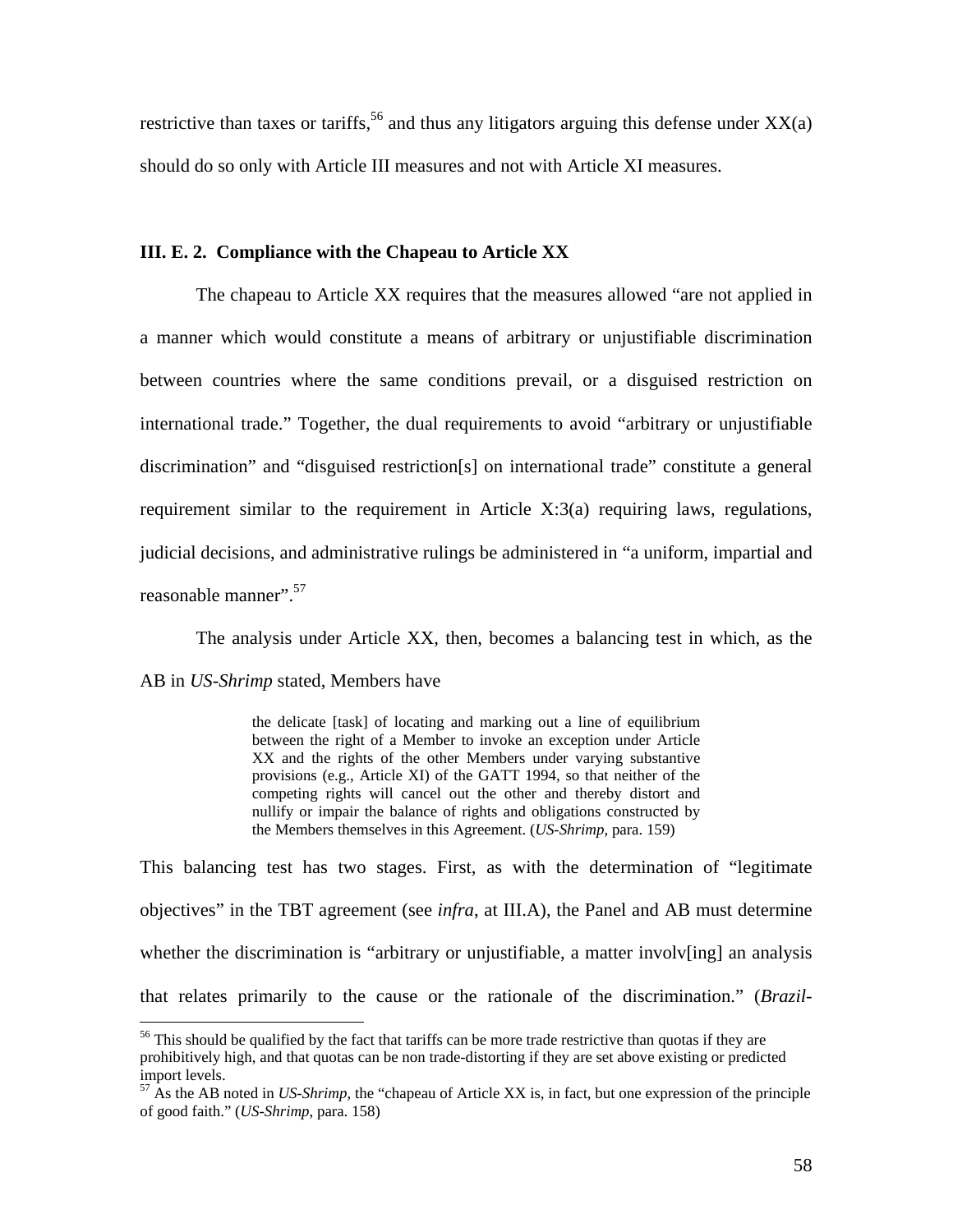*Retreaded Tyres*, para. 225) Second, these legitimate objectives must be weighed against the "the rights of the other Members under varying substantive provisions…of the GATT 1994."

# **III. E. 2. a. The Balancing Test, Part One: "Legitimate Objectives"**

 In assessing the legitimacy under WTO law of a governmental FAW measure, many interests arise in the balancing process. Depending upon the specific measure in question, some measures—such as an import ban—will categorically not be the least trade restrictive alternative reasonably available, *unless* no other measure is reasonably available. In the case of tariff and tax protection, green box measures, and measures intended to increase beneficial cooperation with developing countries, such measures are not *prima facie* the most trade-restrictive alternative available, but it is important in each case to examine whether other less trade-restrictive viable alternatives exist.

In determining the various FAW measures' legitimate objectives, one should include:

> • Green box environmental protection under the WTO Treaty's preambular "sustainable development" language and the formation of the Committee on Trade and Environment (the "CTE")<sup>58</sup>

<sup>&</sup>lt;sup>58</sup> The preamble to the Marrakesh Agreement Establishing the World Trade Organization reads, in relevant part, "…expanding the production of and trade in goods and services, while allowing for the optimal use of the world's resources in accordance with the objective of sustainable development, seeking both to protect and preserve the environment and to enhance the means for doing so in a manner consistent with their respective needs and concerns at different levels of economic development." Although the body of this paper does not address the relation of sustainable development to intensive livestock systems, a clear link can be made: A recent FAO report, *Livestock's Long Shadow*, reveals that global livestock production's environmental consequences range from climate change and land degradation to water depletion, air pollution and eutrophication. The present condition of the intensive livestock industry is the end result of a global trend towards increasing intensification of animals per plant and geographical condensation of plant location. In the US, CAFO location, generally determined by land and labor price, creates disproportionate burdens on the rural poor and intensifies the environmental harm from ammonia, hydrogen sulfide, particulate matter, and methane.

By concentrating both the size and the concentration of CAFOs, intensive livestock production compounds the effects of industrial crop agriculture's nitrogen fertilizer runoff. A report from the US-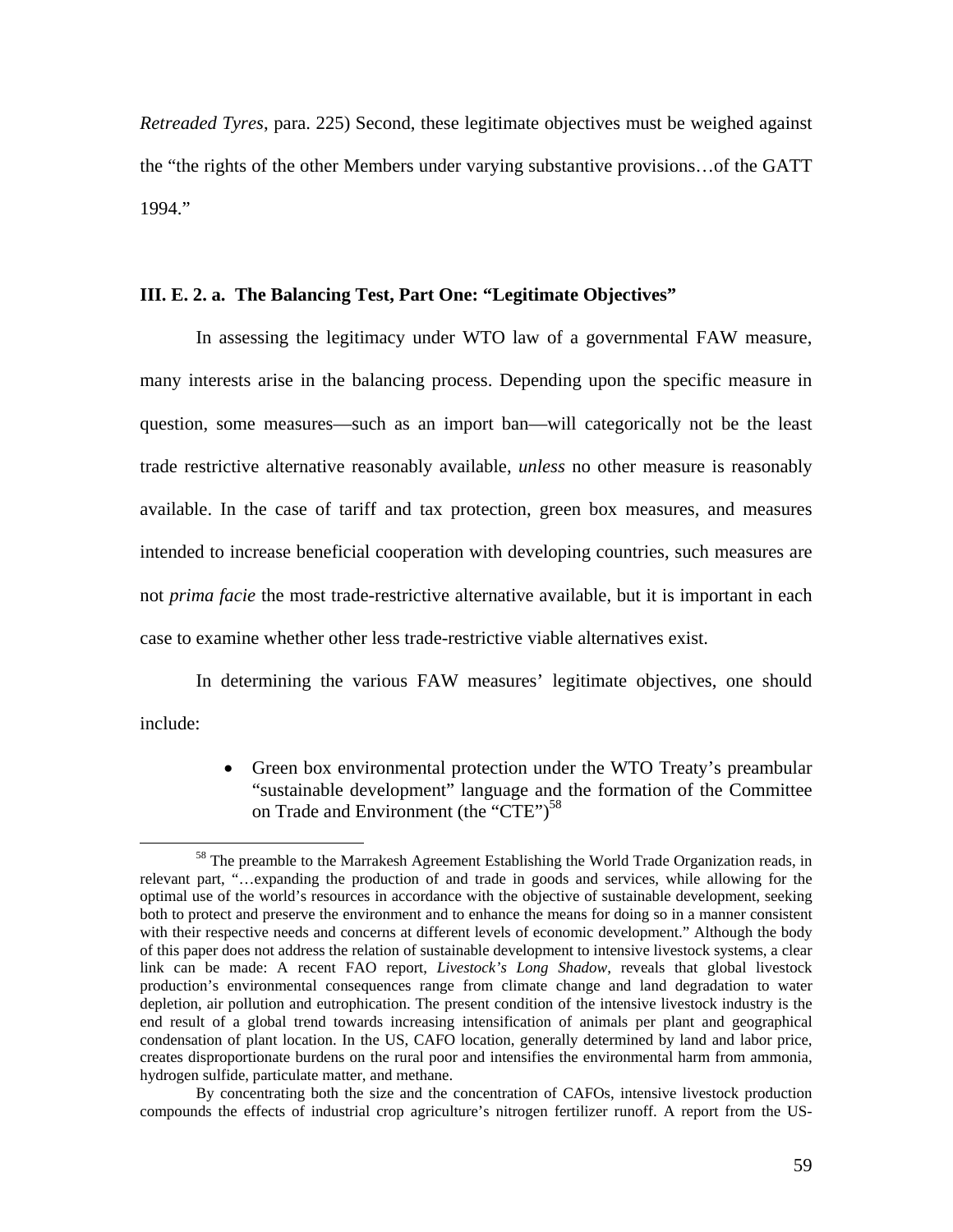- The preventive protection of "human...life and health" in the form of avoiding zoonotic disease transference and the development of antibioticresistant pathogens
- The protection of "animal... life or health" in the form of the scientifically verifiable link between health and welfare
- The right of European consumers to avoid "deceptive practices" under the TBT Agreement
- Supporting developing countries' needs while improving FAW

On the other hand, as the AB indicated in *US-Shrimp* (para. 159), the affirmative rights of Member states to invoke exceptions must be balanced against the corresponding constraining rights of other Members to expect good faith compliance with the relevant provisions of the GATT 1994. In order to guarantee that the measure imposed is the least trade-restrictive alternative reasonably available, an understanding of the potential alternatives is necessary.

# **III. E. 2. b. The Balancing Test, Part Two: "Reasonably Available Alternatives"**

Simply being established for a "legitimate purpose", however, does not suffice. If

the complainant party can point to any less trade-restrictive reasonably available

Canadian International Air Quality Advisory Board (IAQAB) to the International Joint Commission (IJC) points out that US intensification and concentration of CAFOs has increased NH4 concentrations over the last 20 years; (IAQAB report, 2004) concentrations of NH4 nutrients in CAFO waste and N crop fertilizers alter the global nitrogen cycle, resulting in ecosystem disruption.

Similarly, when manure from intensive hog farms and cattle feedlots stored in open pits spills, the excessive nutrient exposure joins with nitrogen runoff to create algal blooms and, in some cases, lake and ocean dead zones. Precipitation can also carry vaporized NH3 from manure pits to cause eutrophication in lakes and oceans and ecosystem disruption elsewhere. (Donham, 2000)

The answer to the logical follow-up question, whether FAW-friendly livestock production goes hand-in-hand with environmentally friendly livestock production, is mixed, but there are many circumstances in which FAW and environmental well-being do go hand in hand; for a more thorough explication of this topic, see "Food Safety and Environmental Issues in Animal Welfare", *Rev. Sci. Tech. Off. Int. Epiz.* Volume 2, no. 24. 2005. pp. 757-766. To better understand the connection between animal protection and sustainable development, see "The Place of Animal Protection within the EU Sustainable Development Strategy: a Paper by Eurogroup for Animal Welfare", PPEurogroup-SDS-1-2005, March 2005.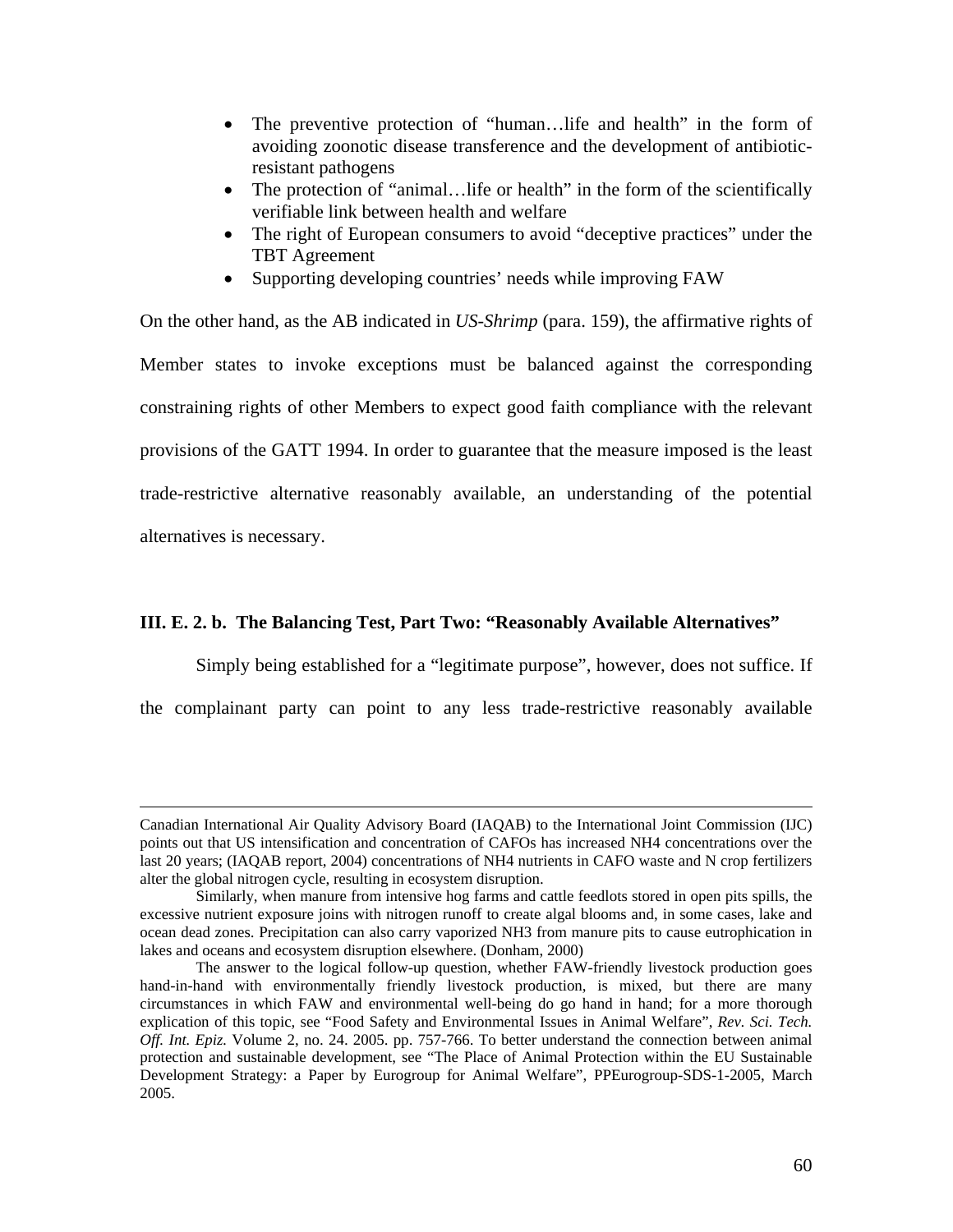alternative that fulfills the objectives in question, the measure will likely fail the alternatives test under the chapeau to Article XX.

 Citing *US-Gambling*, the Appellate Body establishes in *Brazil-Tyres* that the complaining party bears the burden of proof in identifying alternatives:

> It rests upon the complaining Member to identify possible alternatives to the measure at issue that the responding Member could have taken . . . in order to qualify as an alternative, a measure proposed by the complaining Member must be not only less trade restrictive than the measure at issue, but should also "preserve for the responding Member its right to achieve its desired level of protection with respect to the objective pursued". (*Brazil-Tyres*, para. 156, quoting *US-Gambling*, para. 308)

In the same paragraph cited by the *Brazil-Tyres* AB, the *US-Gambling* case states that "an alternative measure may be found not to be 'reasonably available'…where it is merely theoretical in nature . . .or where the measure imposes an undue burden on that Member, such as prohibitive costs or substantial technical difficulties."

 Therefore, in the case of FAW measures, policymakers need to ensure that the measure in question is the least trade restrictive alternative reasonably available, as defined by the parameters laid out in *US-Gambling* and *Brazil-Tyres*, both in terms of alternatives *between* the measures suggested in this paper and measures beyond the scope of this paper.

 In choosing between labels, taxes, tariffs, import bans, quotas, green box supports, and SDT measures, it should also be kept in mind that measures "must be viewed in the broader context of the comprehensive strategy designed and implemented…to deal with [the problem]". (*Brazil-Tyres*, para. 154, discussing the import ban on waste tires) If measures can reasonably be viewed as necessary complements—such as the pairing of labeling schemes and tariffs—few problems should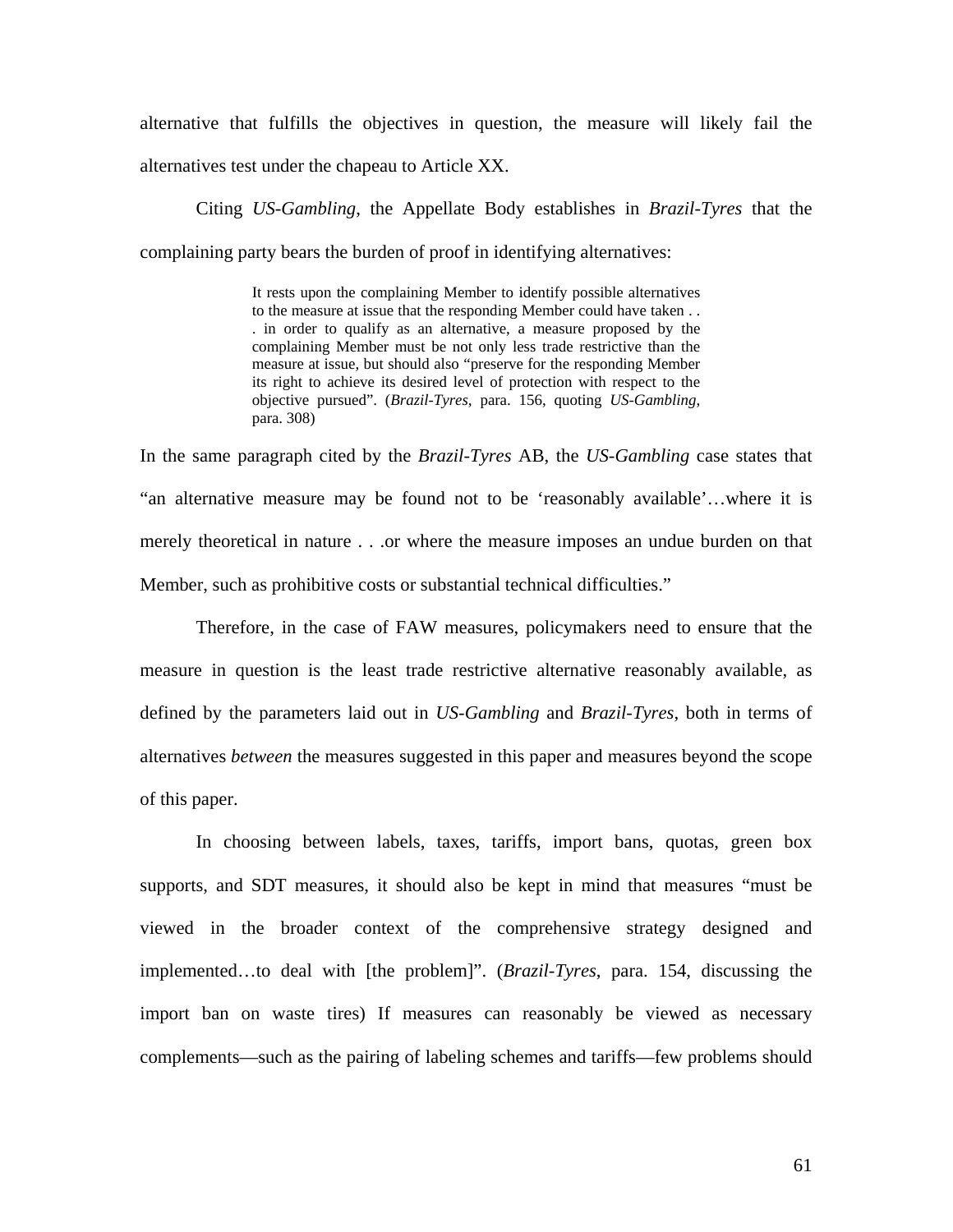arise. If, on the other hand, measures perform redundant or unnecessary functions, policymakers should examine which measure should be imposed, and how.

 Choosing among and between the proposed measures is reasonably straightforward, but the more difficult action for policymakers is to predict the range of likely alternatives that a complainant party will present. The most prominent measure not mentioned as a specific policy alternative in this paper is that of international harmonization through bilateral or multilateral treaties. On this point, the OIE Terrestrial Animal Health Code is itself the product of an international harmonization effort through a multilateral lawmaking process in which the European Community was—and is involved as a leading member. This avenue of pursuit by a complainant party therefore does not seem especially likely, unless the specific measure at issue is well beyond even the OIE's proposed scope.

 However, given the rulings in *Shrimp* and *Tyres* that have struck down otherwise defensible measures on the basis of a measure's application rather than the merits of the measure itself, European policymakers in this domain would be wise to scour relevant documents for potential alternatives that could be used by complainant parties, and either to integrate those alternatives into their action plan or to thoroughly demonstrate why they are either not less trade restrictive or not reasonably available.

#### **III. F. Green Box Measures: The AoA and the SCM Agreement**

Much of the analysis up to this point has focused on restrictive FAW measures that limit imports. Another category of potentially trade-distorting protections that could come under attack at the WTO exists, however, and it is one that has a special notoriety

62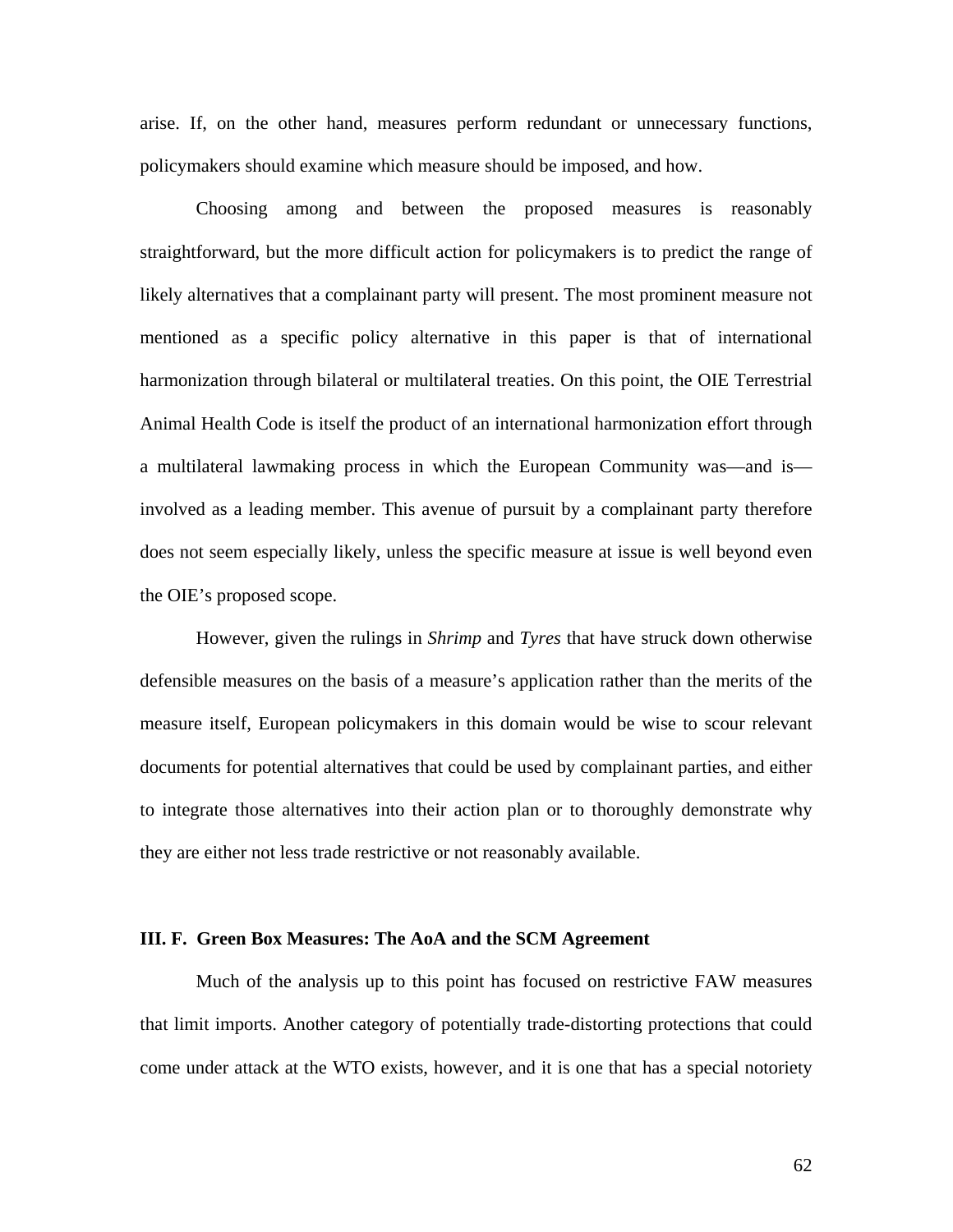in the agricultural domain: subsidies, or domestic supports. Under great pressure from European animal advocacy groups, the EU has begun to implement FAW standards and supports into "green box" subsidies intended to improve FAW and land management practices. The central question regarding environmental and FAW green box measures is whether or not such measures are indeed non trade distorting, a key qualification of green box measures under Annex 2 of the Agreement on Agriculture (AoA).

The Agreement on Subsidies and Countervailing Measures (SCM Agreement) defines a subsidy as "a financial contribution by a government body" involving "a direct transfer of funds" which provides "goods or services other than general infrastructure" (Article 1.1(a)(1)(i-iii) and which thereby confers a benefit (Article 1.1(b). Subsidies must also be "explicitly limit[ed]…to certain enterprises" and thereby deemed specific (Article 2.1(a)), and are either categorized as prohibited (Article 3), actionable (Part III, Articles 5-7), or non-actionable (Part IV, Articles 8 and 9).

 In a telling report from a 2003 WTO Public Symposium on Sustainable Agriculture and Animal Welfare, European Commission representative

> Bob Norris responded that Europe sees a need for subsidies only in the more intensive production sectors like poultry, dairy and eggs. The EU's preferred condition is to have a multilateral framework for ensuring animal welfare. This may be far off, but as we move towards it, perhaps more countries will sign on to improve standards, and we can ultimately stop paying Green-box payments once the field is leveled. In the meantime, however, the nature of these payments would guarantee that they would be monitored with diligence. (WTO, 2003)

Noriss's report from five years ago reflects the EU strategy of FAW measures; to seek long-term codification of FAW norms and guidelines in the OIE Terrestrial Animal Health Code, but to support green box measures in the interim.

 In principle, the green box is an optimal place to allocate decoupled non tradedistorting payments to farmers for FAW Measures; indeed, this is the argument put forth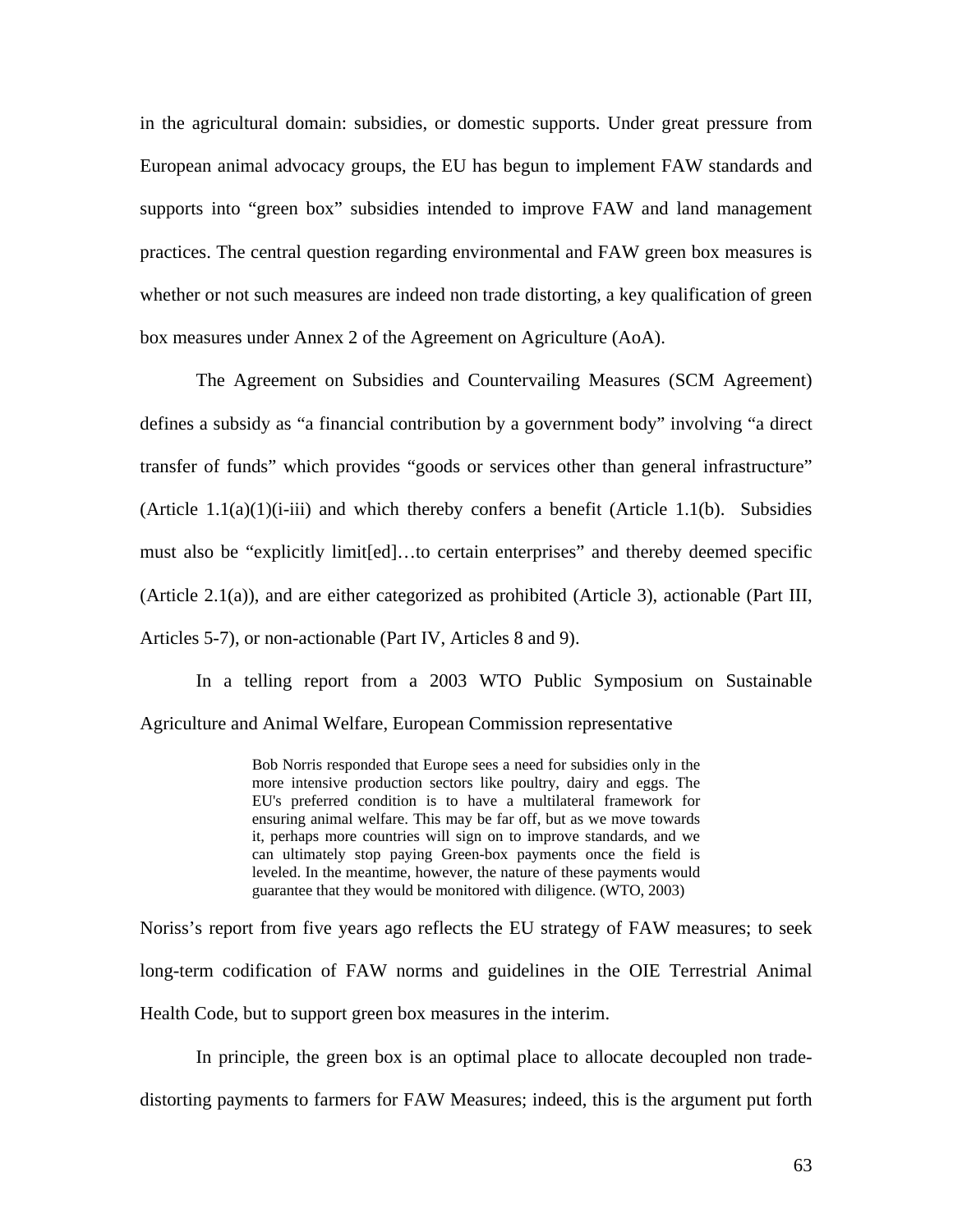to the EU and the WTO by the World Society for the Protection of Animals (WSPCA). Whether such measures are in fact not trade-distorting, however, is disputed. In the same WTO symposium cited above, Paul Martin, Agricultural counselor at the Canadian Mission to the WTO, stated that

> Canada, a member of the Cairns Group, is skeptical of whether subsidies paid to farmers to compensate for particular costs can at the same time be called "non-trade distorting." In economic studies, costs are aggregated, and the prices of feed and other inputs are constantly changing. It is very difficult, therefore, to measure and separate out exactly what contributes to particular costs in any economic exercise, and we would ultimately have to rely upon some study to estimate the amount of subsidization to provide as compensation for added costs due to animal welfare standards. (WTO, 2003)

The upshot of this argument, then, is that the EU would be wise to put in place measures to ensure that the moneys provided to farmers are truly decoupled from commodity prices and go towards fixing environmental and animal welfare externalities that are not being properly priced in the current market setting.

### **III. G. Special Treatment for Developing Countries: The Enabling Clause**

 Although mentioned in the 2003 Luxembourg Reform of the Common Agricultural Policy, measures intended to capitalize on land-rich developing countries' interest in exporting livestock products to European markets have received less attention than the Single Payment Plan laid out in the same reform. Notwithstanding issues about FAW and livestock transport by sea—a policy domain that now has internationally accepted guidelines regulating its use under the OIE Terrestrial Animal Health Code the general question of affording specific countries special and differential treatment requires an analysis under the Enabling Clause, the Generalized System of Preferences,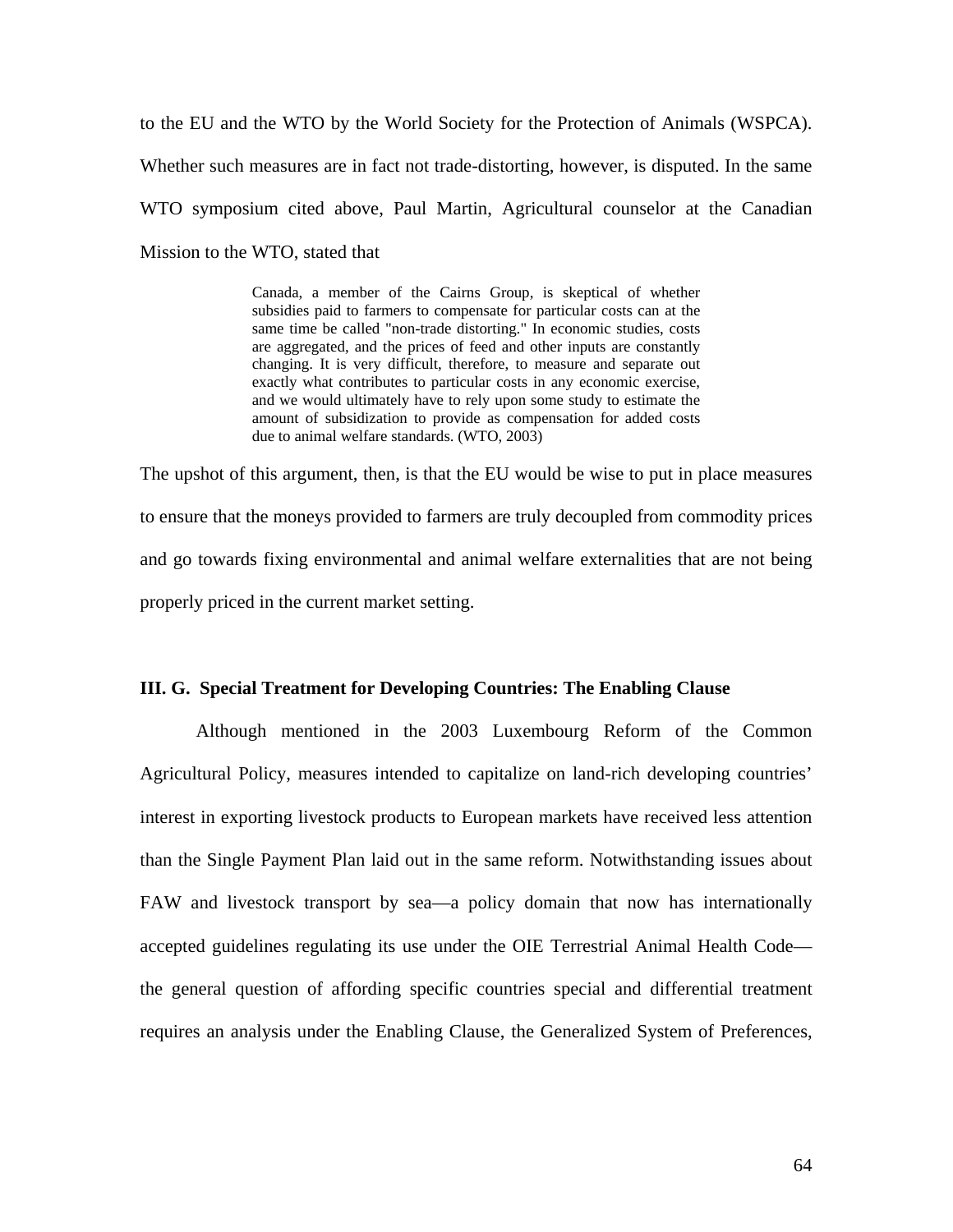and the relevant AB ruling in *European Communities—Conditions for the Granting of Tariff Preferences to Developing Countries.* 

 Generally, any measure intended to give special treatment to specific foreign nations runs immediately up against the Most Favored Nation (MFN) provisions of GATT Article I.1. However, the Decision on Differential and more Favorable Treatment and Fuller Participation of Developing Countries, also called the Enabling Clause, is a 1979 decision by which member states may derogate from MFN responsibilities to grant preferential treatment to developing countries, subject to specific limitations. In *EC-Tariff Preferences*, the AB finds that the Enabling Cause is an exception to GATT Article I.1, and that "challenges to [relevant] measures, brought under Article 1:1, cannot succeed where such measures are in accordance with the terms of the Enabling Clause." (*EC-*

*Tariff Preferences*, para. 101)

 $\overline{a}$ 

 Of particular relevance to FAW cooperative measures are paragraphs 2(a) and 3(c) of the Enabling Clause, which state, respectively,

> [the provisions of Article 1 apply to] Preferential tariff treatment accorded by developed contracting parties to products originating in developing countries in accordance with the Generalized System of Preferences.

> [Any differential or more favorable treatment under this clause] shall in the case of such treatment accorded by developed contracting parties to developing countries be designed and, if necessary, modified, to respond positively to the development, financial and trade needs of developing countries.

In *EC-Tariff Preferences*, the EC was found in violation of the Enabling Clause for not allowing any developing countries where similar conditions apply<sup>59</sup> to reap the "development, financial or trade" benefits of the developed countries preferential action.

<sup>59</sup> In *EC Tariff Preferences*, the AB, citing the panel, states: "Having found that the text of paragraph 3(c) "does not reveal whether the 'needs of developing countries' refers to the needs of all developing countries or to the needs of individual developing countries", the panel proceeded to examine "the drafting history in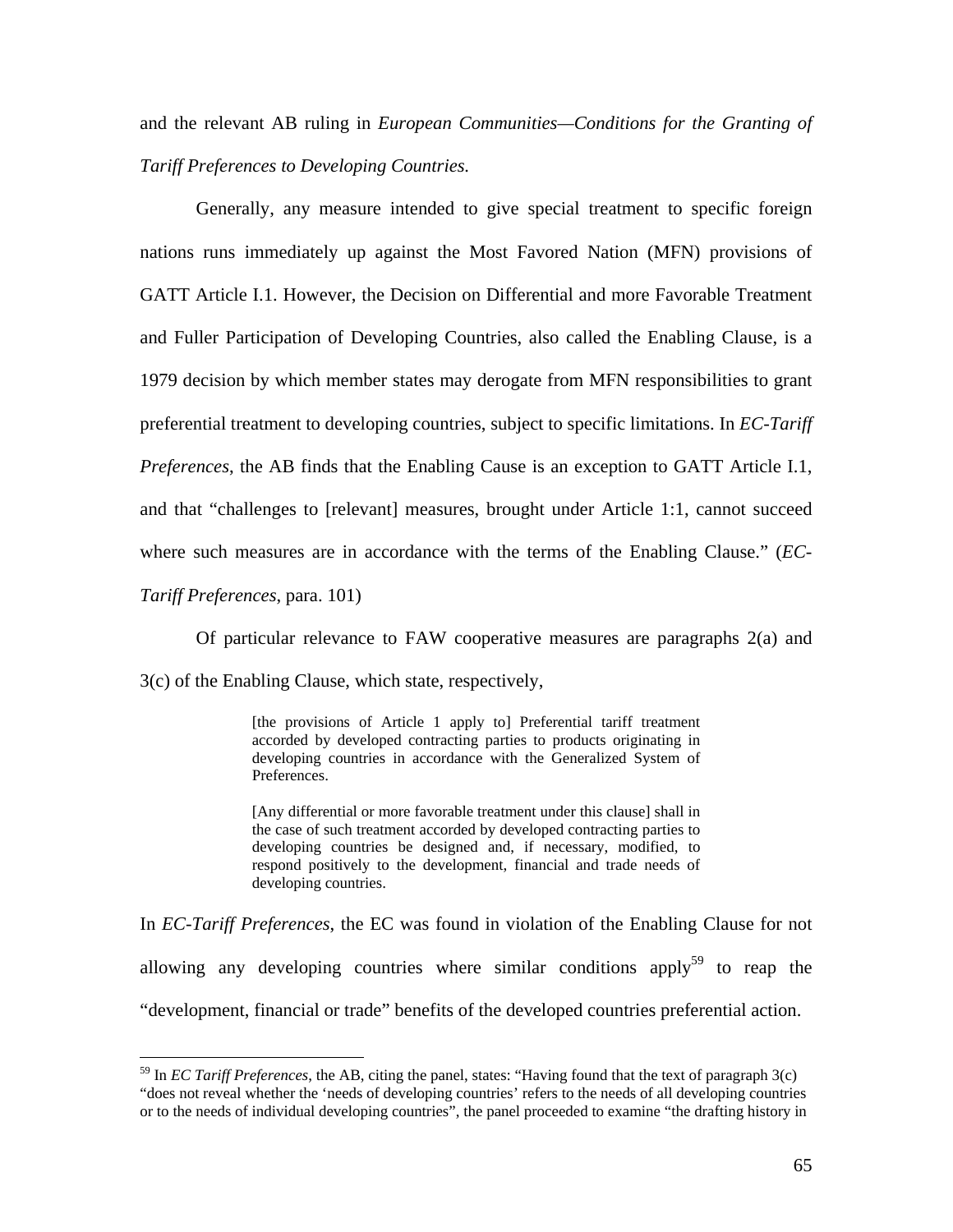The lesson for FAW measures is that any agreement which affords preferential tariff treatment or other preferential non-tariff treatment (under Enabling Clause Article 2(b)) must ensure that all countries that are similarly situated—in this case, landabundant developing countries $60$ —are afforded similar treatment. This analysis derives from the AB's interpretation of the words "non-discriminatory" in footnote 3 to paragraph 2(a), where they state that "distinguishing among similarly-situated beneficiaries is discriminatory" and that "preference-granting countries must make available identical tariff preferences to all similarly-situated beneficiaries." (*EC-Tariff Preferences*, paras. 153 and 154) The challenge for FAW policymakers, then, is to determine to what extent differences in land endowment factors and other conditions beneficial to FAW-friendly livestock husbandry practices constitute dissimilarity in a how a country is situated.

 The EU, however, should be wary of using SDT measures too extensively if based solely on this provision, for the "needs" in question should be those of the developing country, not those of the developed country to afford high FAW standards. As the AB writes in *EC-Tariff Preferences*,

> Paragraph 3(c) does not authorize any kind of response to any claimed need of developing countries. First, we observe that the types of needs to which a response is envisaged are limited to "development, financial and trade needs". In our view, *a "need" cannot be characterized as one of the specific "needs of developing countries" in the sense of paragraph 3(c) based merely on an assertion to that effect by, for instance, a preference-granting country or a beneficiary country*. Rather, when a claim of inconsistency with paragraph 3(c) is made, *the existence of a "development, financial [or] trade need" must be*

UNCTAD … to identify the intentions of the drafters on issues relating to the GSP arrangements." The Panel concluded that paragraph 3(c) allows for differentiation among beneficiaries for the purposes of granting preferential treatment to least-developed countries and setting a priori import limitations *of products originating in particularly competitive developing countries*." (*EC-Tariff Preferences*, para. 134, emphasis added)

 $60$  Such countries needn't be geographically large per se; rather, there must be a relative abundance of pastoral land upon which livestock can graze within the territory of the country, whatever its absolute size.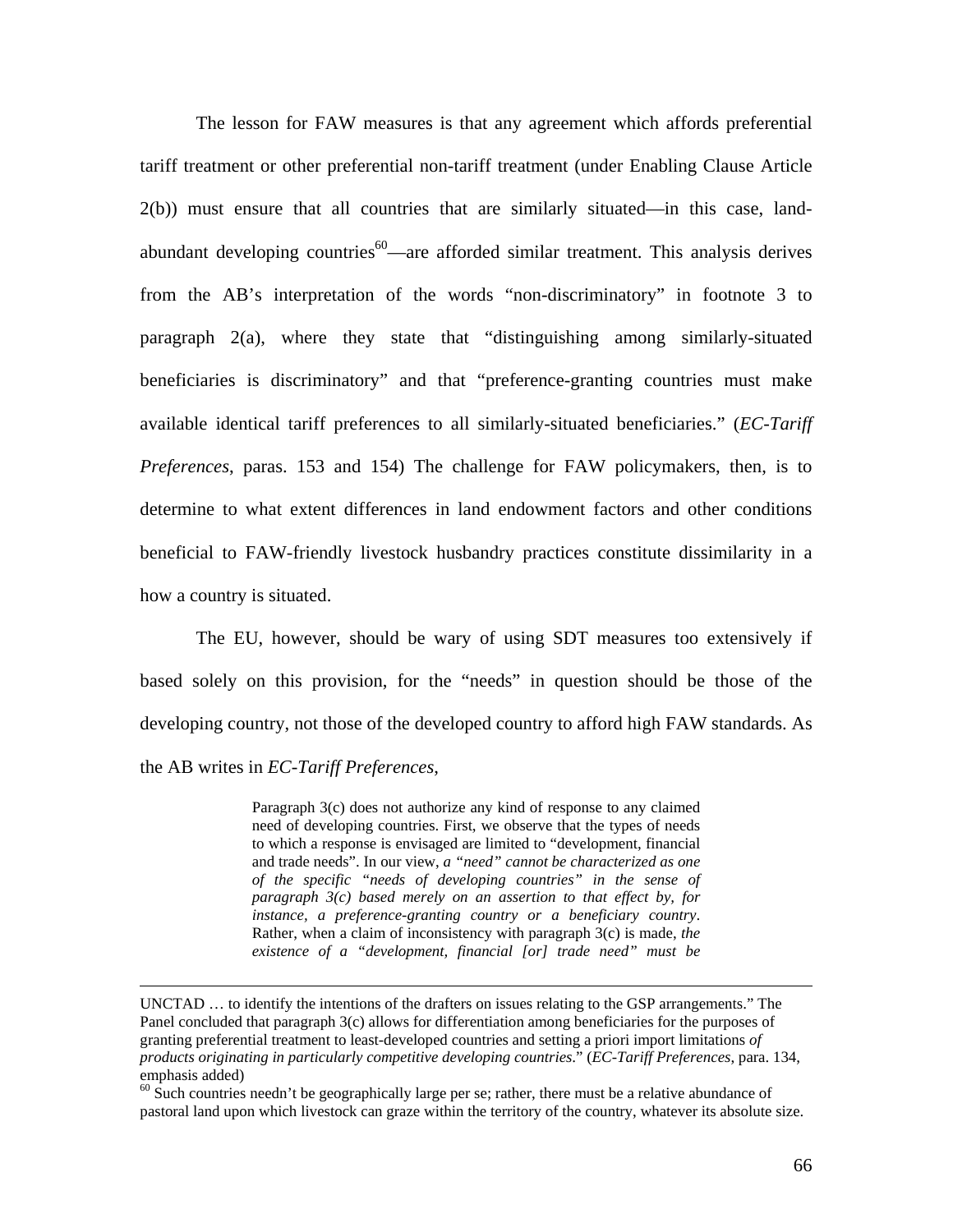*assessed according to* an objective standard. Broad-based recognition of a particular need, set out in the WTO Agreement or in *multilateral instruments adopted by international organizations*, could serve as such a standard. (*EC-Tariff Preferences*, para. 163, emphasis added)

The AB specifically states that European "assertion[s]" of developing countries' "needs" would not be sufficient to establish legality under 3(c); in light of this fact, FAW policymakers would be wise to seek to cooperate with the OIE—through the assistance of international farm animal welfare advocacy and other governmental and nongovernmental organizations—to ensure a measure's legitimacy when judged according to the *Tariff Preferences* standard.

## **IV. Conclusion and Recommendations**

 The primary goal of this paper has been to map out the applicable WTO provisions, jurisprudential interpretations, and relevant international regulations against which a defendant Member state will have to justify FAW measures that have an adverse effect on international trade flows in animals and animal products. I have sought to identify potential measures available to governments seeking to improve FAW (primarily domestically, but potentially abroad as well), and to examine the available measures in light of existing WTO treaty law and Dispute Settlement Body jurisprudence.

 Among the array of potential policy options available, some seem considerably more appealing than others when judged by the likely results of WTO scrutiny. Judging from the facial violation of Article XI, import bans appear to be a poor mechanism relative to differentiated tariffs and taxes, which have a chance of passing muster under a "likeness" analysis. Since the "likeness" analysis performed will be somewhat more lax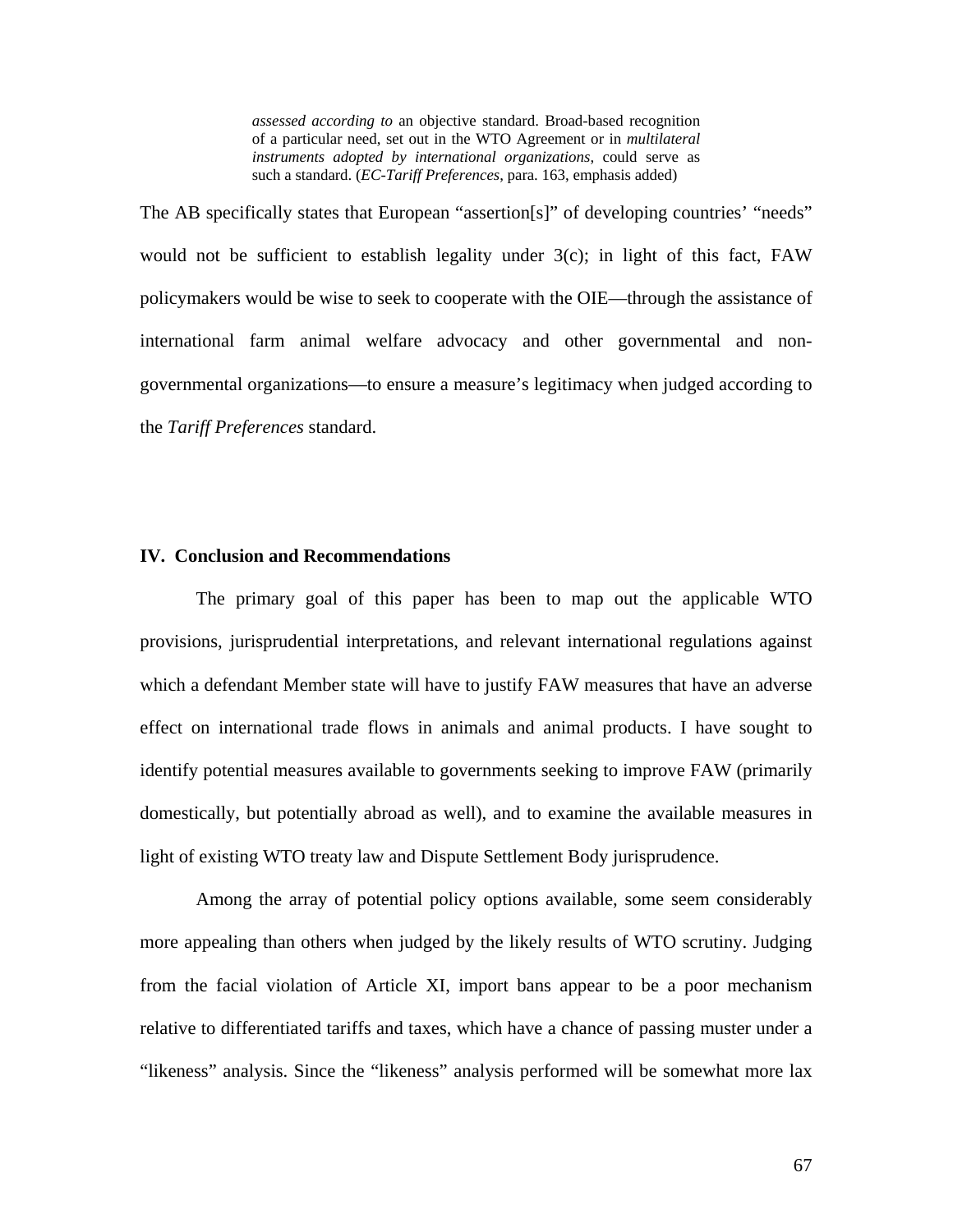for tariffs (III.4 measures) than for taxes (III.2 measures), tariffs are—*ceteris paribus—*to be considered preferable to taxes. As has already been mentioned, these differential tariffs will need to be paired with a labeling scheme that, if mandatory, is acceptable under the TBT Agreement.

Whereas tariffs, taxes, and import bans are generally (but not always) viewed as alternative rather than complementary trade-restrictive policy options, certain domestic support options are also available to WTO Member States under the SCM Agreement; this paper has not addressed export subsidies and other forms of domestic support, it is possible that non trade-distorting "green box" FAW measures in the form of domestic supports could complement both differential tariffs and labeling schemes.

 The optimal policy measure when viewed from the perspective of trade-legality, then, appears to be a combination of labeling, tariffs, "green box" domestic supports, and nondiscriminatory cooperation with land-abundant less developed countries. Each of these measures has the added benefit of being independently defensible on its own merits, and thus able to compartmentalize scrutiny—to some degree—and continue labeling in the face of challenged tariffs, or imposing tariffs in the face of challenged "green box" measures, and so forth.

 Cooperation with land-rich developing countries is an especially appealing policy measure which should be given special weight and attention, but which should also be carefully navigated to avoid allegations of a new eco-imperialism and illegality under the Enabling Clause. If properly carried out, however, FAW measures authorized pursuant to the Enabling Clause would, to use a topically awkward idiom, kill two birds with one stone. Increased cooperation with developing countries on building FAW-friendly export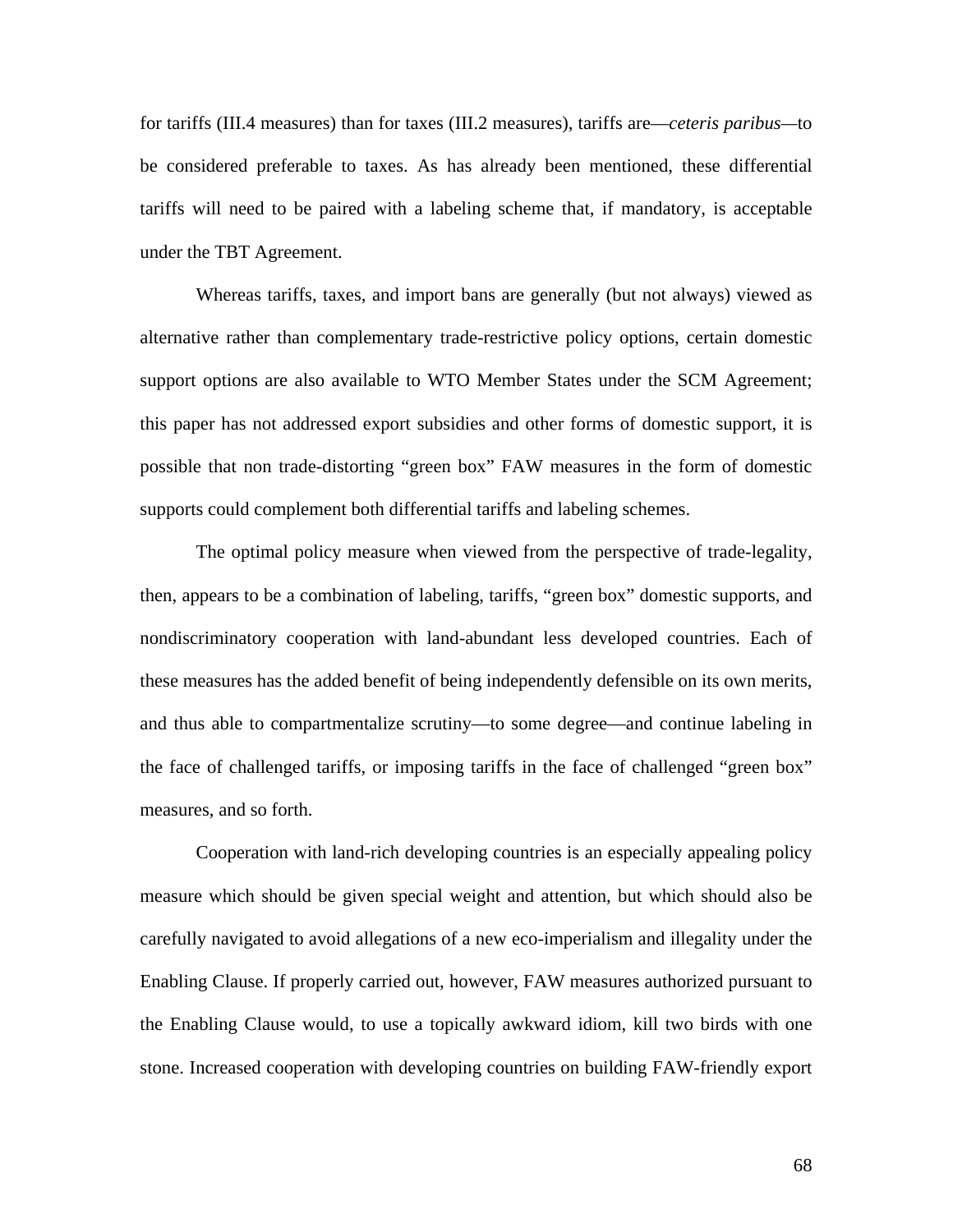markets for potentially PPM value-added markets in the EU creates a Pareto improving situation under which Enabling Clause measures create positive externalities in the form of improved FAW in the developing countries in question.

 It is important to keep in mind, however, that this analysis has focused specifically on the WTO-legality of FAW policy measures and not on their efficacy on other grounds. It may be possible that a FAW measure—quotas or import bans, for example—that appears thoroughly undesirable from a trade legality perspective may have benefits that outweigh its less favorable legal prospects. The purpose of this work has simply been to demonstrate which policy options are best suited to withstand an attack at the WTO Dispute Settlement Body.

 Additionally, this paper has sought to emphasize the "necessary to protect human...life or health" argument under Article XX(b) through the risk assessment of zoonotic disease transference and the growth in antibiotic-resistant bacteria; rather than having recourse only to "animal... life or health" under XX(b), trade lawyers interested in defending FAW measures should utilize the AB literature on causality to make a strong case connecting high stocking densities to the overuse of therapeutic and growthpromoting antibiotics.

Finally, any EU (or other interested) policymakers should be especially careful to study and abide by the AB interpretation of the chapeau to GATT Article XX. In both the *US-Shrimp* and the more recent *Brazil-Retreaded Tyres* cases, measures that were deemed permissible under relevant subparagraphs to Article XX were invalidated due to a failure to comply with the good faith requirements of the chapeau. It follows that any FAW measures undertaken by the EU or another country or region should carefully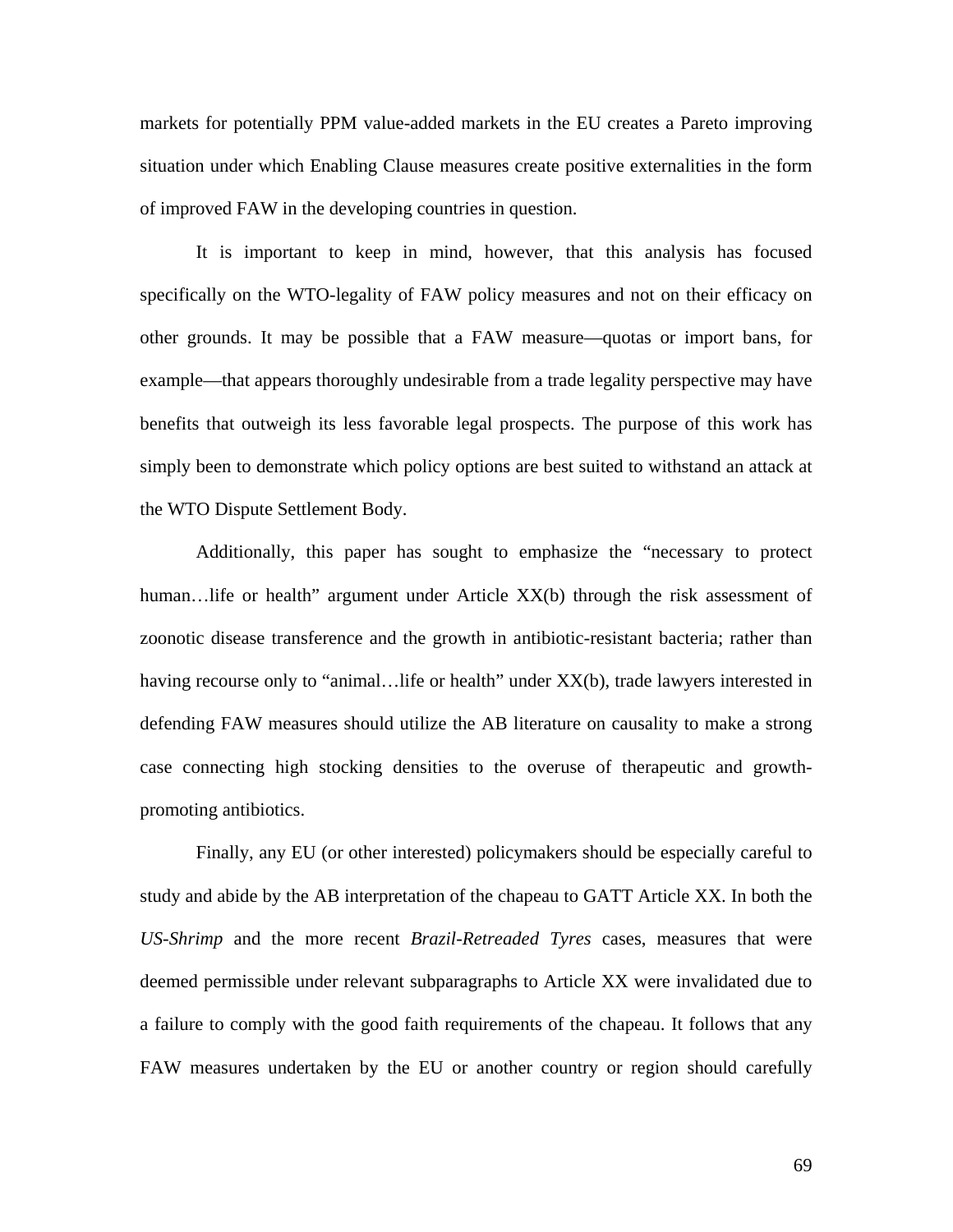prepare an action plan to implement the least trade-restrictive alternative reasonably available, to ensure that policy actions are undertaken as part of a uniform and comprehensive planning process, and to treat all similarly situated foreign trading partners similarly.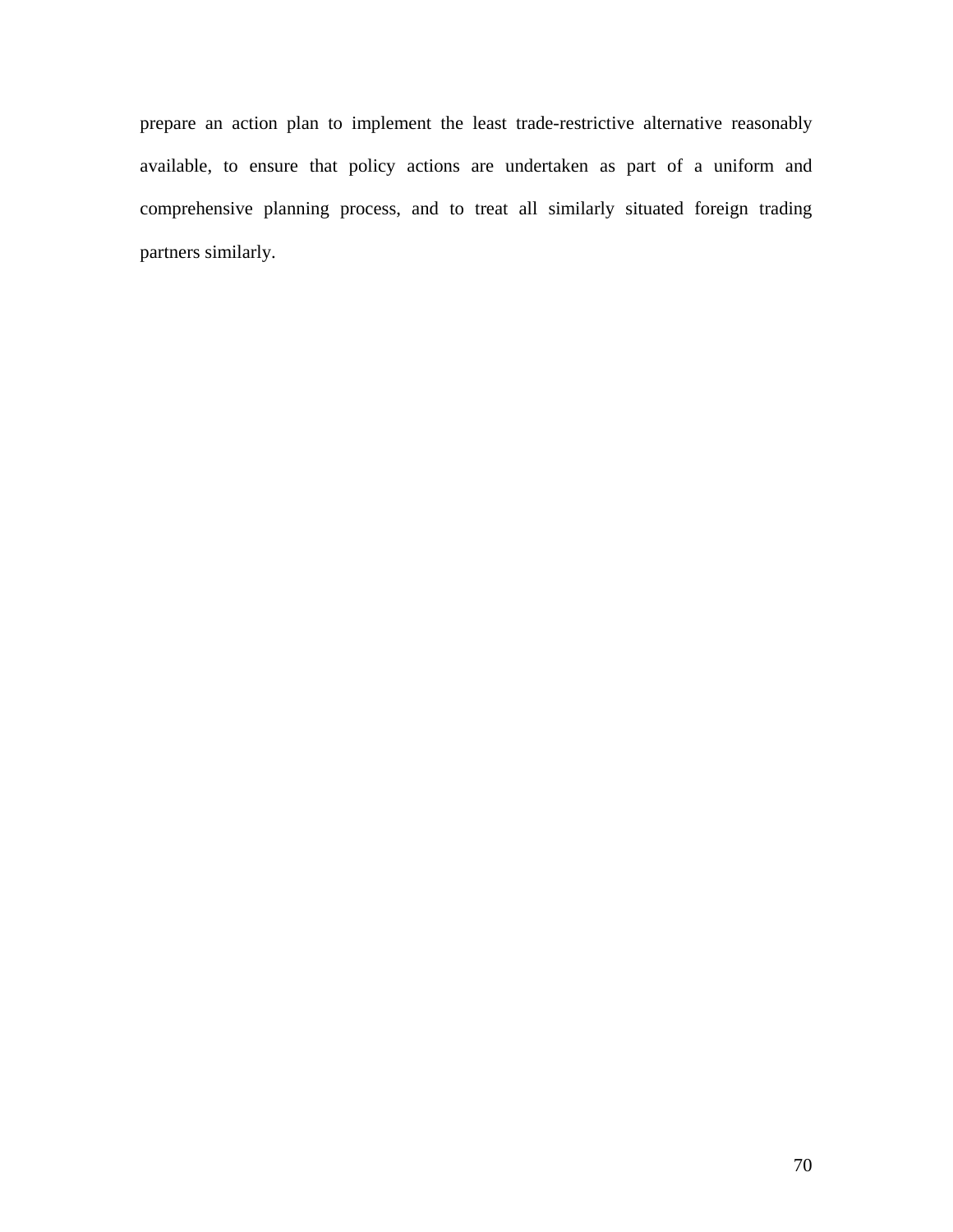# WORKS CITED

**"2005-2006 Legislative Review**.**"**  *Animal Law* 12., no. 277 (2006).

**Aarestrup, Frank Moller**. "Effect of Abolishment of the Use of Antimicrobial Agents for Growth Promotion on Occurrence of Antimicrobial Resistance in Fecal Enterococci from Food Animals in Denmark." *Antimicrobial Agents and Chemotherapy* (2001): 2058-2059. Available at http:aac.asm.org/cgi/content/full/45/7/20 54?view=long&pmid=11408222. Last visited April 15, 2008.

**Bennett, R**. "Measuring Public Support for Animal Welfare Legislation: A Case Study of Cage Egg Production." *Animal Welfare* 7 (1998): 1-10.

## **Bennet, R.M., D.M. Broom, S.J. Henson, R.J.P. Blaney and G. Harper**. "Assessment of the Impact of

Government Animal Welfare Policy on Farm Animal Welfare in the UK." *Animal Welfare* 13 (2003) 1-11.

**Blokhuis, Harry**. "Welfare Quality: context, progress and aims." From the Second Welfare Quality stakeholder conference, 3-4 May 2007, Berlin, Germany: 'Assuring animal welfare: from societal concerns to implementation'. Veissier, I., B. Forkman, and B. Jones, eds. ISBN: 978- 90-78240-02-0.

**Brooman, S. and D. Legge**. "Animal Welfare vs*.* Free Trade – Free Trade Wins: An Examination of the Animal Welfare Implications of R. v. Ministry of Agriculture, Fisheries and Food *ex p*

Compassion in World Farming (1998)." *Animal Welfare* 9 (2000).

**Bureau, Jean-Christophe and Egizio Valceschini**. "The European Food Labeling Policy: Successes and Limitations. Available at http://ageconsearch.umn.edu/handle/123 456789/8487. Last visited April 13, 2008.

**Dawkins, Marion Stamp**. "Evolution and Animal Welfare." *The Quarterly Review of Biology* 73, no. 3. (1998).

**Dawkins, Marion Stamp**. "The Scientific Basis for Assessing Suffering in Animals." In *In Defense of Animals: The Second Wave*. Singer, Peter, ed. Blackwell Publishing Ltd.: Malden, MA, 2006.

**Dewey, John**. *John Dewey: The Later Works, 1925-1953, Volume 2: 1925- 1927.* Southern Illiniois University Press: Carbondale and Edwardsville, 1984.

**Donham, K. J**. **"**The concentration of swine production. Effects on swine health, productivity, human health, and the environment." *Food Animal Practice* 16, no. 3 (2000): 559-597.

**Duncan, I. J. H**., **and D. Fraser.** 

"Understanding Animal Welfare." *Animal Welfare*. Appleby, M.M. and B. Hughes, eds. Cab International, Oxon, UK. 1996: 19-37.

**Eaton, D. J. F., J. Bourgeois, and T.J. Achterbosch**. "Product differentiation under the WTO: an analysis of labeling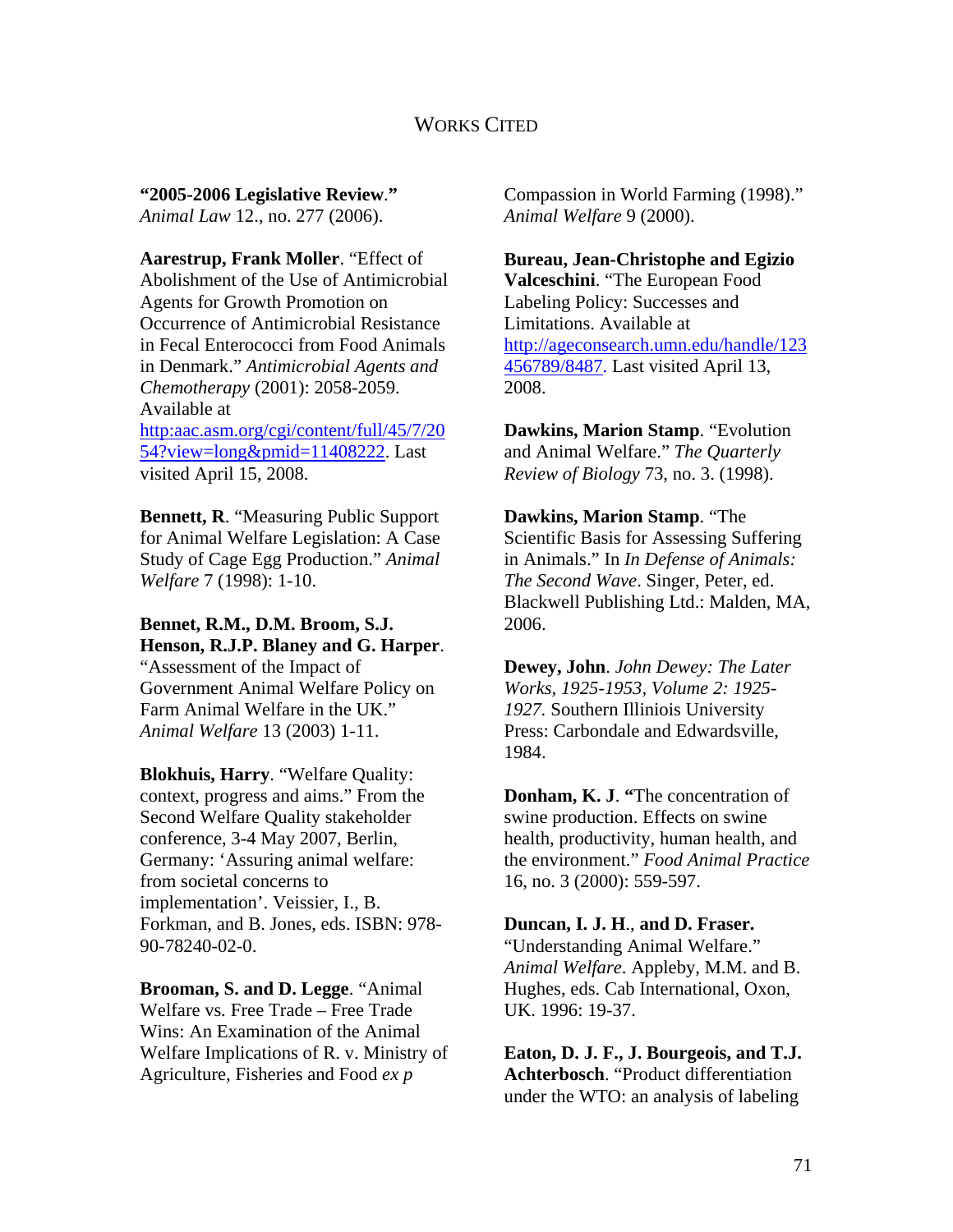and tariff or tax measures concerning farm animal welfare." Agricultural Economics Research Institute (LEI), The Hague. Project code 20376, June 2005.

## **"Foreign Policy: European Union. The Common Agricultural Policy."**

Federal Public Service of the Belgian Government, office of Foreign Affairs, Foreign Trade and Development Cooperation. Available at http://www.diplomatie.be/en/policy/poli cynotedetail.asp?TEXTID=13925. Last visited April 18.

**Fraser, D.** "Abstract: Applying science to animal welfare standards." From the first "Global Conference on Animal Welfare: an OIE Initiative." Paris, 23-25 February 2004. Proceedings. Available at

http://www.oie.int/eng/Welfare\_2004/ho me.htm. Last visited April 3, 2008.

**Fraser, D**. "Animal Welfare Assurance Programs in Food Production: a Framework for Assessing the Options." *Animal Welfare* 15 (2006): 93-104.

### **Grandin, Temple and Catherine**

**Johnson**. *Animals in Translation: Using the Mysteries of Autism to Decode animal Behavior*. Harcourt, Inc: New York, 2005.

**Hall, A.L**. "The Effect of Stocking Density on the Welfare and Behavior of Broiler Chickens reared Commercially." *Animal Welfare* 10 (2001): 23-40.

### **Hurly, Susan and Matthew Nudds**.

"The Question of Animal Rationality: Theory and Evidence: Editors' Introduction." Introduction to *Rational Animals?* Hurley, Susan and Matthew

Nudds. Oxford: Oxford University Press, 2006.

**IAQAB Report**. "Summary of Critical Air Quality Issues in the Transboundary Region." Report from the International Air Quality Advisory Board to the International Joint Commission. January 2004.

**Jennings, Lisa**. "Puck 'humane,' 'natural' policy prods ethics trend: but critics see boon for 'anti-meat zealots'." *Nation's Restaurant News* 41, no. 14 (2007).

# **Mellon, Margaret & Steven Fondriest**.

"Hogging It!" *Nucleus* (magazine of the Union of Concerned Scientists), Spring, (2001). available at http://go.ucsusa.org/publications/nucleus .cfm?publicationID=168. Last visited March 16, 2008.

### **Olsson, I. Anna S., Christian**

**Gamborg, and Peter Sandoe**. "Taking Ethics into Account in Farm Animal Breeding: What can the Breeding Companies Achieve." *Journal of Agricultural and Environmental Ethics* 19 (2006): 37-46.

**Olukosi, Olukina A., Olajumoke C. Daniyan and Opes Matanmi**. "Effects of Feeder Space Allowance on Agonistic Behavior and Growth Performance of Broilers." *Livestock Research for Rural Development* 13, no. 1 (2001).

**Rollin, B.E**. "Cultural variation, animal welfare and *telos*." *Animal Welfare* 16 (2007): 129-133.

**Sandøe, Peter, Stine B. Christiansen, and Björn Forkman**. "Animal Welfare: What is the Role of Science." From